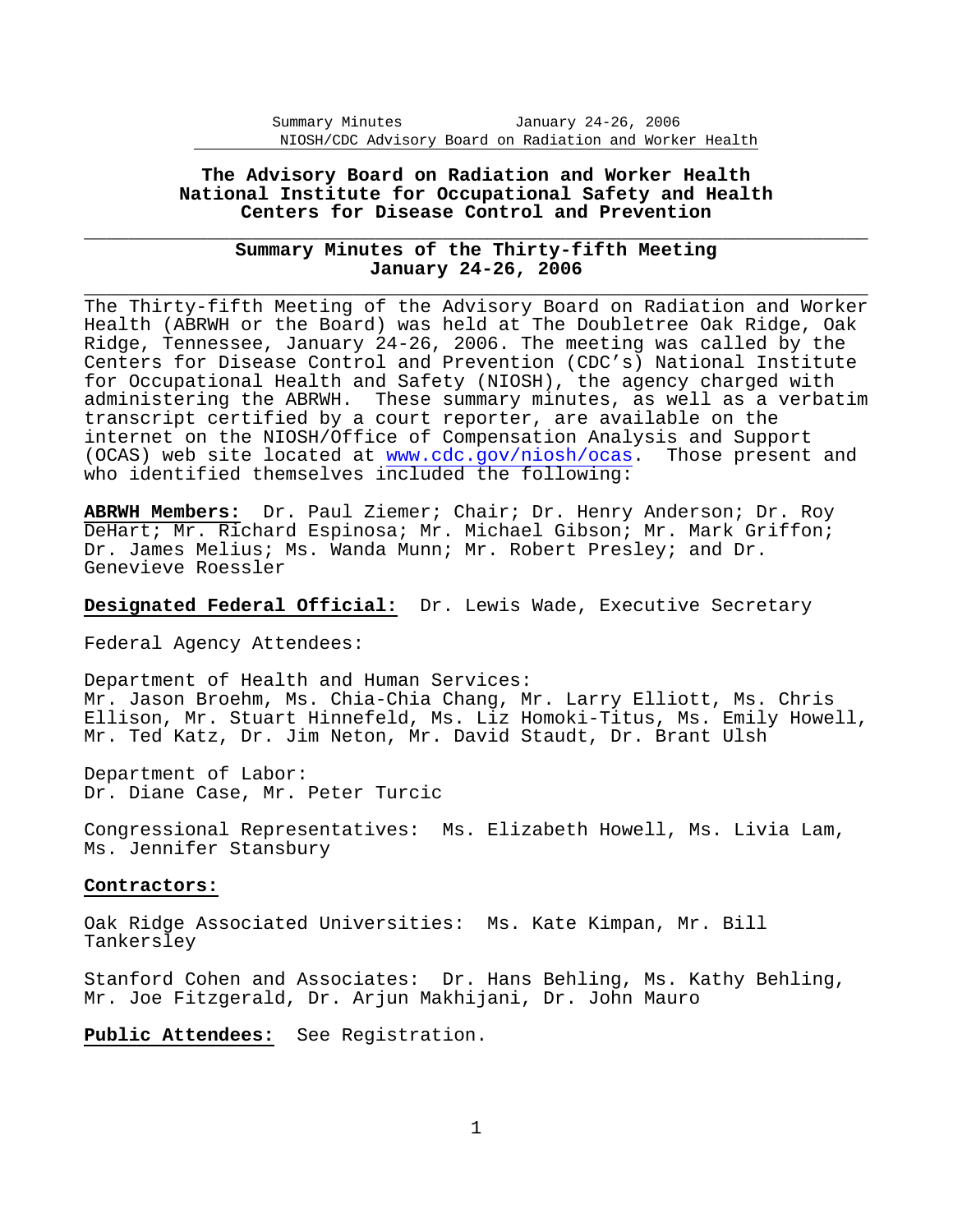### **\* \* \* \* \***

## **Tuesday, January 24, 2006**

**Dr. Paul Ziemer,** Chairman of the Advisory Board on Radiation and Worker Health, called the meeting to order noting that most members of this Board have been members since it began its series of meetings in January, 2002. Retiring members will be recognized later in the meeting. Present are three individuals recently named by the White House as new appointees to this Board: **Mr. Brad Clawson** from Idaho National Laboratory; **Dr. Jim Lockey** of the University of Cincinnati Medical Center; and **Professor John Poston** from Texas A&M University. They will be at the next meeting in April; today they are observing. **Dr. Ziemer** welcomed their participation.

**Dr. Lewis Wade**, the Designated Federal Official, introduced **Ms. Kate Kimpan**, the new Project Director for Oak Ridge Associated Universities (ORAU), who will be replacing **Dr. Richard Toohey**. She will serve as the principal ORAU contact to NIOSH. **Dr. Wade** thanked **Dr. Toohey** for his contribution.

**Dr. Ziemer** requested registration by all attendees and sign ups for today's public comment period. Although the Board does not deal with individual claims, NIOSH staff members are available to assist in answering related questions. The Chair deferred approval of the minutes until Board members receive and read them, with action likely be taken Thursday afternoon.

#### **\*\*\*\*\***

**Dr. Wade** clarified conflict of interest issues and then gave context for the Y-12 discussions. Conflicts of interest are expected to exist on the Board as it is comprised of people with valuable experience at the sites in question. Board members with conflicts for the Y-12 site profile are **Dr. Roy DeHart, Mr. Robert Presley** and **Mr. Mark Griffon** -- Mr. Griffon only when there are issues pertaining directly to the Atomic Trades and Labor Council. The policy with regard to conflict of interest on site profiles allows conflicted Board members to participate in table discussions but prohibits their making or voting on motions.

**\*\*\*\*\***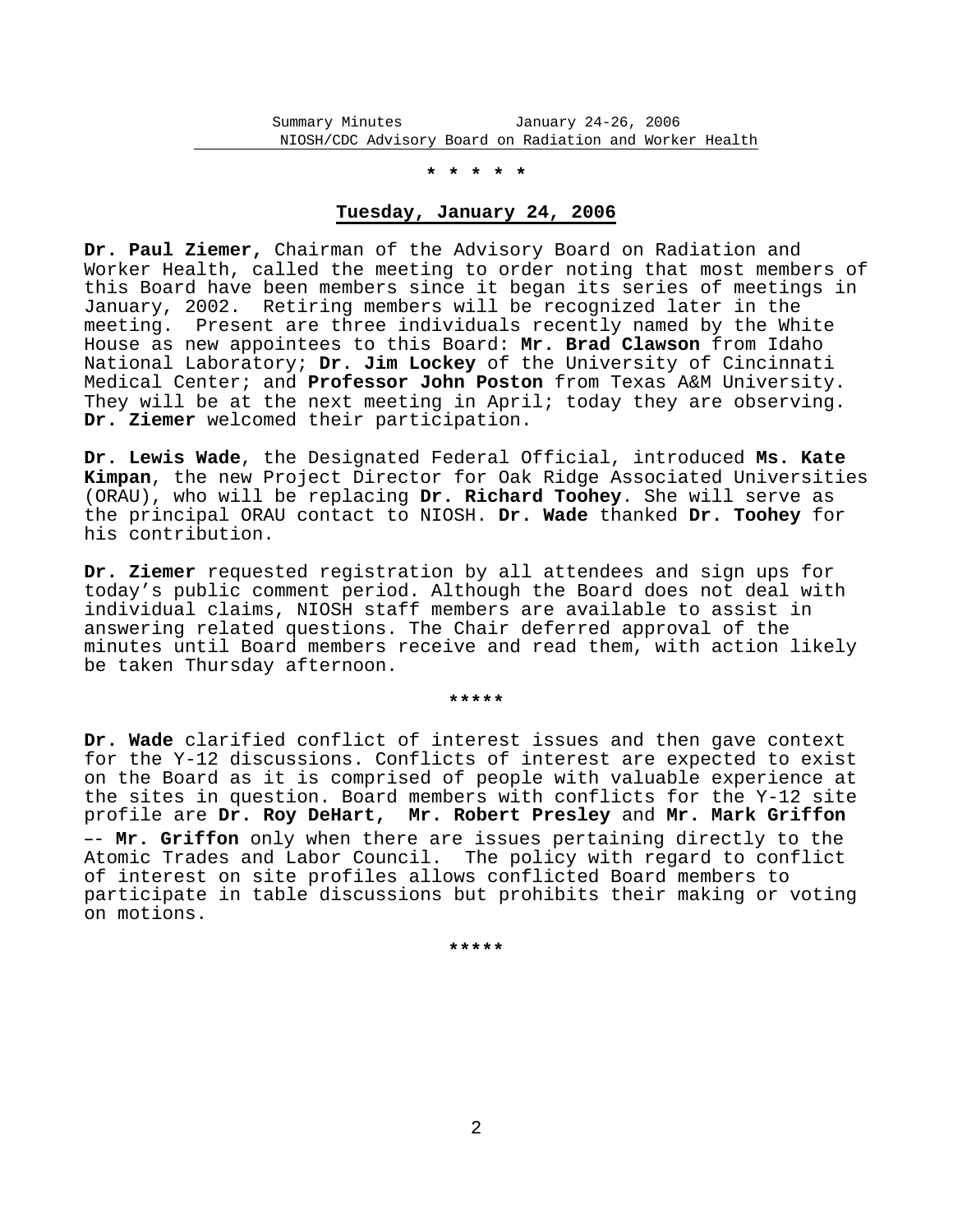## **Y-12 NATIONAL SECURITY COMPLEX SITE PROFILE DISCUSSION/PLAN OF ACTION**

# **Mr. Joe Fitzgerald, Sanford Cohen & Associates**

**Mr. Fitzgerald** presented an overview of the issue resolutions for the Y-12 site profile, one of the first profiles to be reviewed by the Board's contractor. The review is aggressive. Of particular urgency is the site profile technical issues relating to a subclass of workers: steamfitters, pipefitters, and plumbers who worked from October, 1944 through December, 1957. The Board desires to bring a timely resolution to that portion of a pending SEC petition. This Board earlier recommended approval of a petition for Y-12 employees who worked in uranium enrichment or other radiological activities from March, 1943 through December, 1947. The Secretary of the Department of Health and Human Services (HHS) has acted positively on that recommendation. The Board intends to resolve these technical issues and bring the portion of the petition that has not been acted upon to a vote at the April Board meeting.

**Mr. Fitzgerald** urged resolution of remaining issues so the Board will have necessary guidance and technical support for making a decision on the petition. He gave a chronology of Board, SC&A and NIOSH interactions aimed at narrowing issues and differences and producing resolutions. These entities have been meeting or conferencing almost monthly with robust analysis and data-gathering in the meantime. Key issues for both the SEC petition and the site profile reviews begin with data validity or reliability to assure that data used for dose reconstruction can be validated as representative of the plant, time period and processes. SC&A and NIOSH have not given up on obtaining some data from the files in Atlanta or elsewhere which might give a better handle on this issue, but so far the search has not proven fruitful. Various compensatory sources can provide some measure and test of consistency. Reliability of data is essential to the issue of adding a class to the Special Exposure Cohort.

A second issue is that the scope of review for the site did not narrowly consider Y-12 to be a uranium plant. Y-12 is one of many Department of Energy (DOE) sites with a diverse history including numerous activities with Cyclotron and Calutron in terms of generating different radioisotopes, handling plutonium -- in short a number of sources of radiation other than uranium. The focus now is how that may have contributed to the overall source term for the plant. The implications are important in the SEC petition context, as the class of workers in question may have moved throughout the plant and been exposed to non-uranium sources. SC&A is concerned about the lack of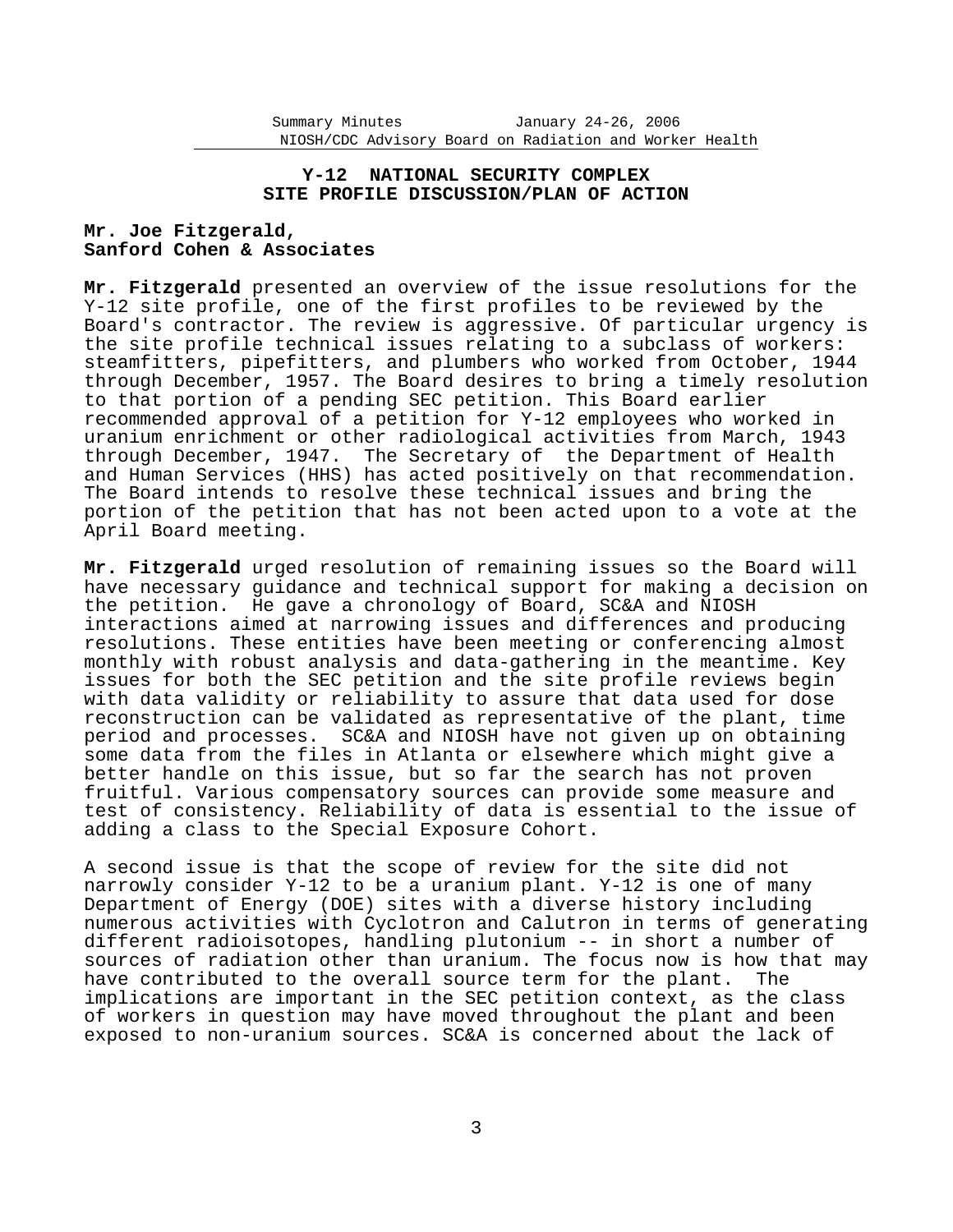any database to help clarify this issue. NIOSH is making available this week 6,000 pages of bioassay data from the X-10 side of the plant which can inform this analysis for identifying an appropriate coworker model. However, even if the bioassay data proves to be reliable, it will not answer all questions. As regards SEC petition consideration, resolution of this issue would assure that all the sources were accounted for in relation to this mobile worker class which includes pipefitters, plumbers and others.

Regarding job functions, NIOSH has provided immensely helpful information for determining dose distribution by virtue of job titles and categories. SC&A finds difficult to accept that the population under consideration is homogeneous with similar exposures. Instead, the exposure potential is actually higher than the average, a broad mean somewhere between 50 and 95 percent which needs continued examination. The working group has had good discussions about what the data indicates. The most useful practice is to actually look at the data and determine if the  $50<sup>th</sup>$  percentile is appropriate or perhaps to take a more conservative approach and handle certain job categories separately. This determination could be facilitated with information on departments. While this matter may not be primary for upcoming discussions or the SEC petition, it is important for dose reconstruction.

Next, **Mr. Fitzgerald** moved on to three action items that SC&A took from the January  $5<sup>th</sup>$  workgroup meeting.

1. The first item was to review factors used in Table 5-2 through 5 8 dealing with parameters on recycled uranium, with more on that later.

2. The second item was the 147 dose records from monitored workers used in the regressive statistical analysis and whether in fact that model was representative. This analysis took data from the 1960's and applied it to the 1950's for which data is sparse.

**Dr. Ziemer** paused the presentation to notify Board members that comments on January  $19<sup>th</sup>$  were distributed via e-mail. Those comments will be made available today to the public.

3. The third action item was the OTIB-51 which deals with how to arrive at correction factors for early NTA film and angular dependence so that dose estimates can be accurately determined. Those comments were provided on the 19<sup>th</sup>. This issue was raised not only for the Y-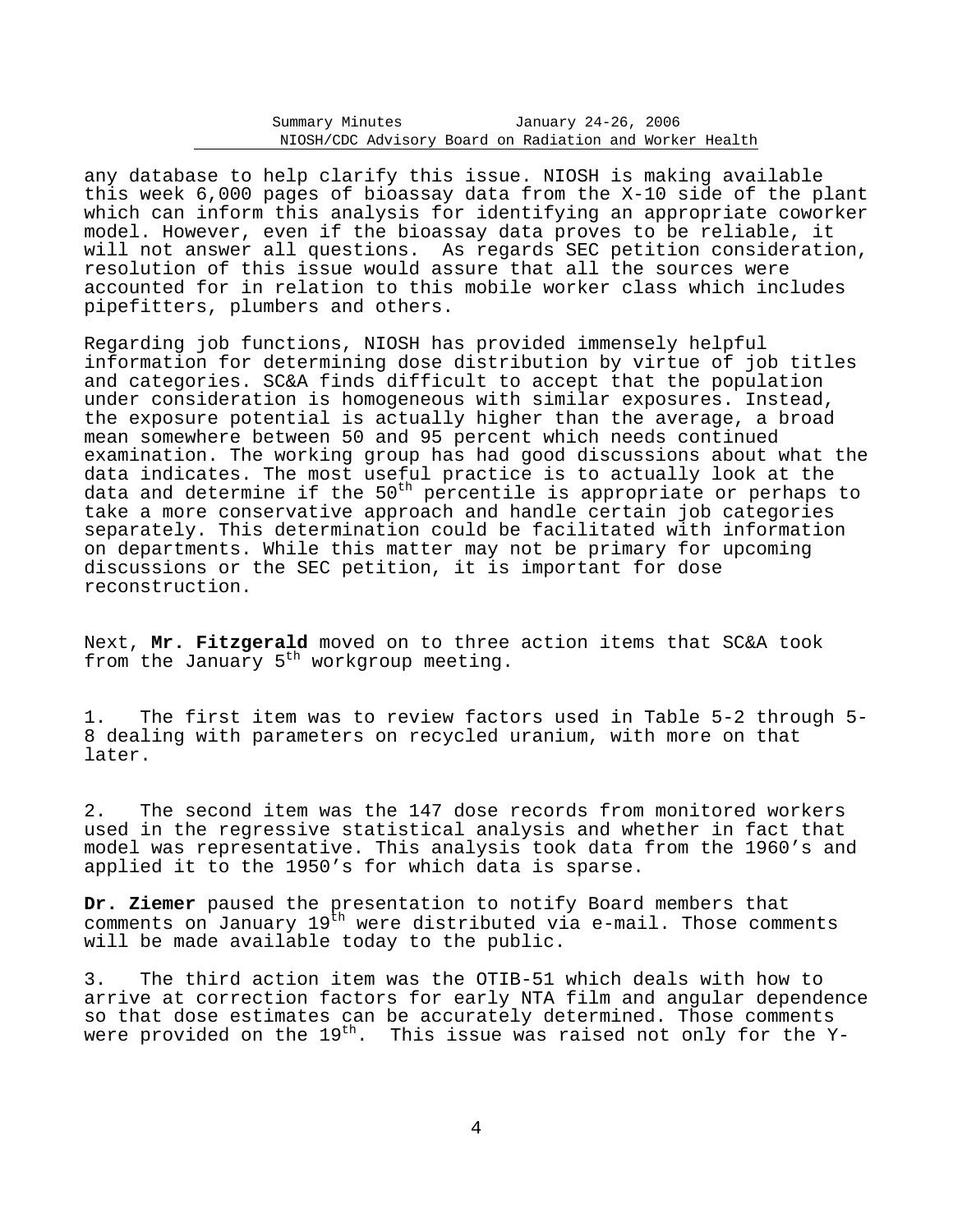12 site profile but also during the past three reviews worked on by **Dr. Hans Behling** and **Ms. Kathy Behling**. It would be a fundamental step forward to have OTIB-51 contain this information and provide these factors. He said the approach is sound but the analysis should be run for energies beyond 700 keV; 800 and 900 offer other benchmarks and it might be appropriate to have additional curves provided. This is a loose-end issue. The chemical operators were appropriately considered in the analysis but whether by oversight or intention were not cited in method two, and he would like to find out about that. The OTIB did not address some issues relative to neutron flux below the NTA threshold. Site-wide workers at Y-12 may have been exposed to those thermal neutrons. The preceding are very specific technical comments. **Mr. Fitzgerald** expressed general support for the approach provided in the OTIB.

4. Also of note is the action item concerning revisiting the tables in the TBD for Y-12 dealing with recycled uranium. Comments center on whether one can be very generic or whether current data would support generation of more tailored information for particular operations and processes. He also raised the question on whether badging was based on maximum exposure workers. Although SC&A hasn't seen the 147 dose records, they are beginning to go through the expanded CER database through 1965. They feel that some of the lower numbers just below 1,000 millirem per quarter suggest a group of workers who may not have been maximally exposed in the early period. There are appreciable differences in the numbers at the pre-criticality/post-criticality juncture. The data is not conclusive but does suggest that a sub-group of workers who were not badged may have been maximally exposed or there may have been cohort badging in certain activities. This issue is similar to one relative to bioassay and whether one can be assured that this is not random sampling on a department-wide basis. SC&A will focus on the reliability, robustness and applicability of the 6,000 pages of X-10 data. Along with NIOSH, they will examine what the data suggests to determine whether U-233, radon and other nuclides elsewhere in the plant would be significant in helping answer that question and in corroborating the reliability of the electronic database**.** The review calls for clarity in determining whether or not the basis for coworker models and the maximally exposed individuals can be established.

In SC&A's view, everything else is clearly appropriate for a site profile. The detailed review contains over 100 findings, many of which are factual accuracy and technical issues not likely to bear on the SEC petition determination but important enough to be second priority.

**\*\*\***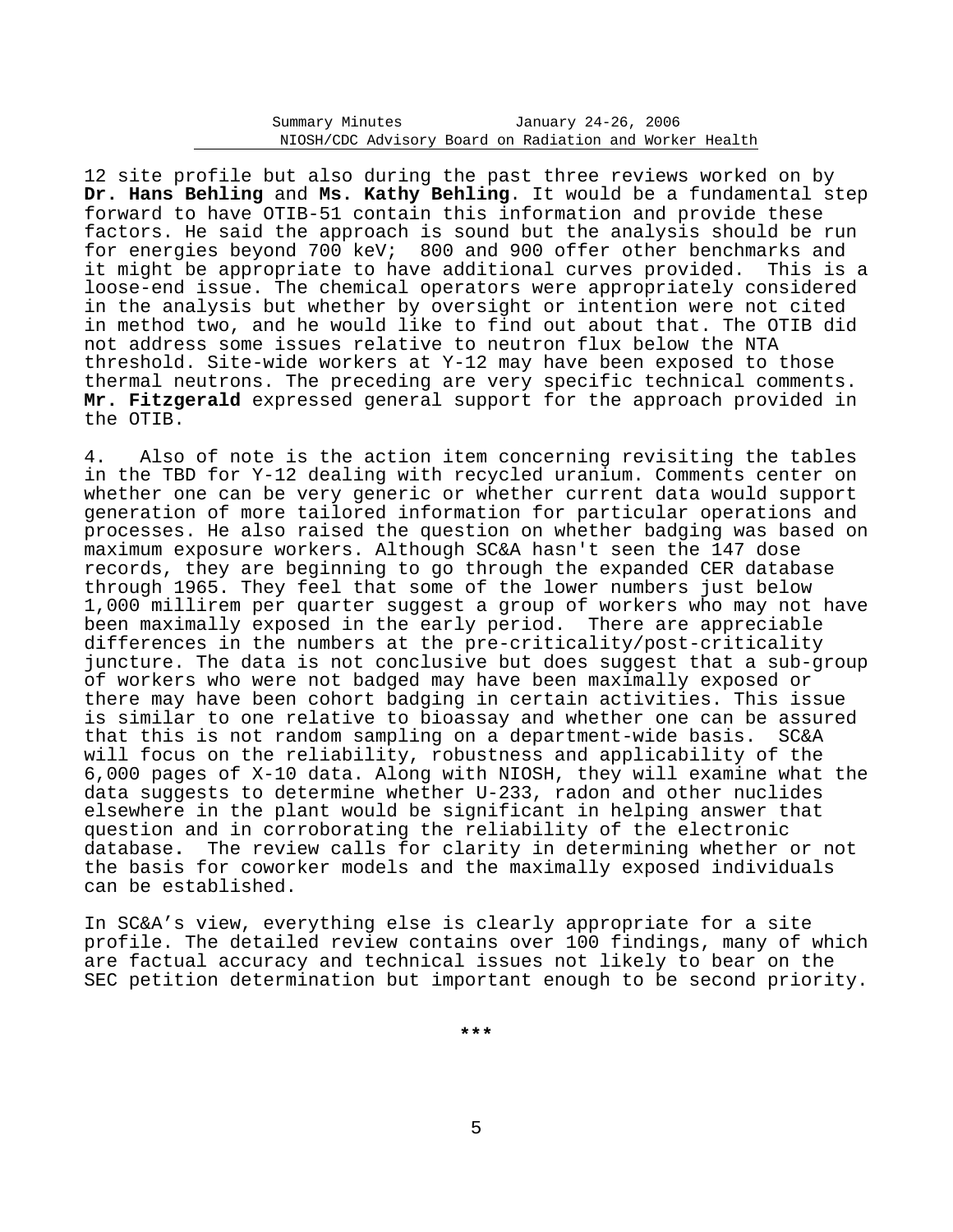Discussion began with **Mr. Griffon** seeking clarification from **Dr. Jim Neton** about the availability of a disk for SC&A and the Board. **Dr. Neton** will try to have an answer by the end of the day to expedite release of the disk. **Dr. Ziemer** said the document will be made available to the public before long. **Dr. Henry Anderson** then asked about whether a portion of the 6,000 records will be abstracted or by what means this information will be provided in a timely fashion. **Dr. Neton** said that not having seen the 6,000 records, he did not know, but the concept was that these records include data for radionuclides other than uranium, specifically plutonium and possibly polonium. NIOSH intends to gather enough data make a robust coworker matrix to apply to workers at processes such as the Calutron and the Cyclotron and other operations involving non-uranium activities, provided identification can be made of who was monitored for those nuclides. In addition to these 6,000 records, NIOSH is looking at Department 4000 records from the X-10 facilities. Those are people who worked on operations at Y-12. These two datasets may provide the basis for some quality analyses that would allow dose reconstructions for non-uranium radionuclides at Y-12. **Dr. Anderson** asked for a time frame. **Dr. Neton** replied that ORAU is currently reviewing the data, then it will be decided if the data can or cannot be used in a timely manner.

**Dr. Ziemer** next reminded the Board of the conference call scheduled for March  $14<sup>th</sup>$ . One of the items will be an update on the status of these issues for the Y-12 SEC petition and pertinent issues. At that point the Board must determine if it will be ready to have a vote on the petition for the April 25<sup>th</sup> through 27<sup>th</sup> full Board meeting.

With issues fresh in mind and all parties present, **Dr. Wade** wanted to make detailed plans for interactions between NIOSH and SC&A to ready the vote on an SEC petition at the end of April. **Mr. Robert Presley** found problematic the SEC petition's mentioning of only pipefitters while leaving out large groups of workers who had likely worked with uranium issues, such as machinists and chemical workers, particularly considering that Y-12 was ramped up from a chemical operation into a production operation at that time. **Mr. Larry Elliott** clarified that the current language is only a starting point based on a definition put forward by the petitioner. During evaluations of petitions, the definition tends to expand to cover other site workers who should be considered in that class. He echoed the importance of resolving these issues because it goes directly to the first prong of the two-pronged test for considering adding a class - can dose be sufficiently reconstructed for that class.

**Dr. Ziemer** asked if the job categories or individuals from Y-12 during the time period are well known, perhaps well established in the work records. **Dr. Wade** clarified for the record this discussion resides in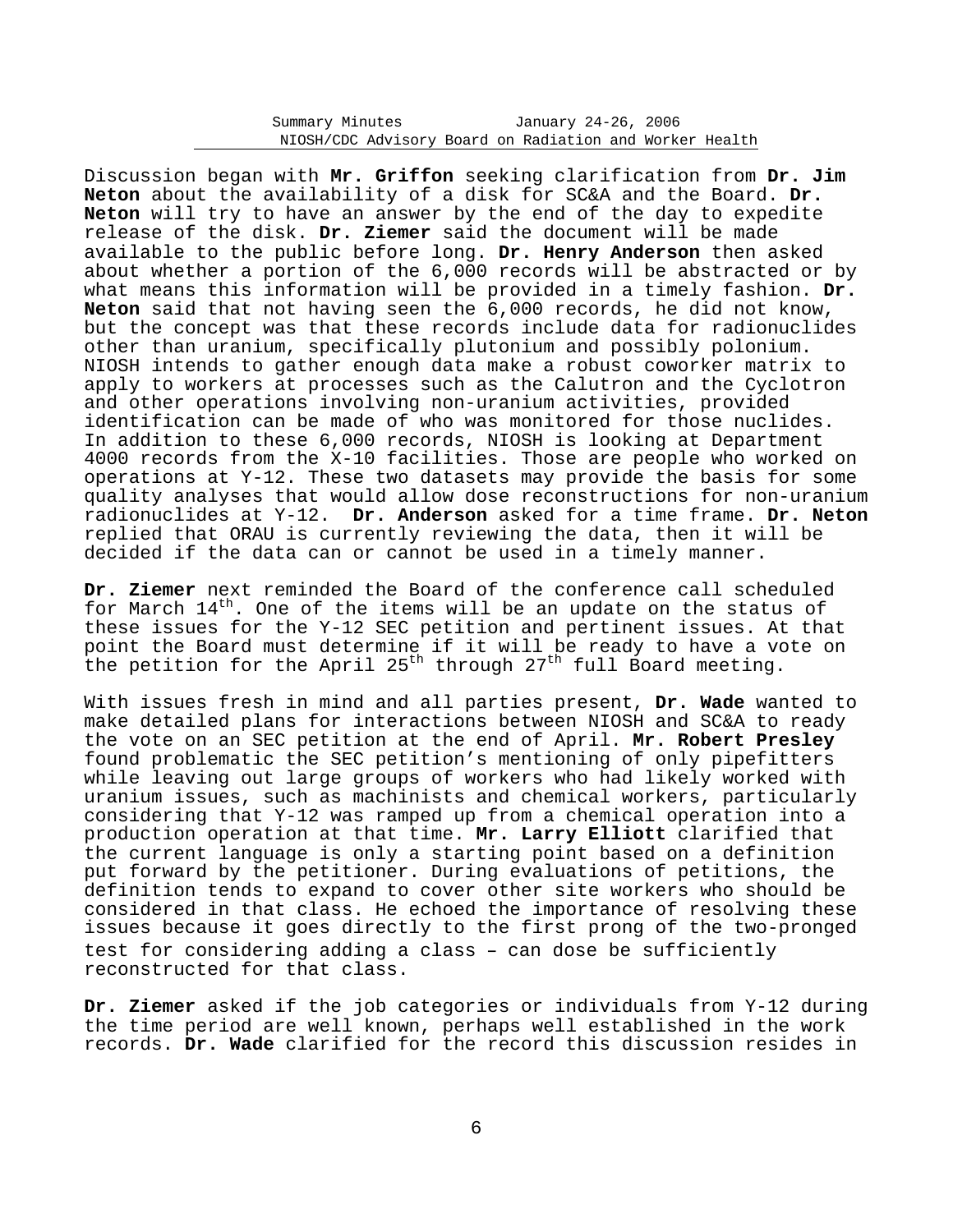| Summary Minutes                                         |  | January 24-26, 2006 |  |  |
|---------------------------------------------------------|--|---------------------|--|--|
| NIOSH/CDC Advisory Board on Radiation and Worker Health |  |                     |  |  |

the context of the site profile evaluation. **Mr. Presley** said that in the past four or five years examining records he has come across a tremendous amount of job description material. He said **Dr. Neton** has a list up to 60 pages long in which the information exists to properly categorize jobs. **Dr. Neton** said the working group is aware of having a title for almost every exposure measurement in these exposure records; however, the titles were not standardized, so ORAU has made judicious choices in collapsing these data down from hundreds to perhaps 40 relevant job types. **Dr. Neton** also noted that the monitored workers seem to have been the more highly exposed. **Mr. Griffon** said that despite having job titles and work locations, a cross-link of where they worked is lacking. These possible multiple exposures might still be covered in a blanket distribution type model, but that level of detail is not currently available. **Dr. Neton** affirmed **Mr. Griffon's** statements and said NIOSH is getting near the proof of the principle that these job categories can be collapsed. It will be difficult to decide who was potentially exposed to the non-uranium operations. If such workers cannot be binned into the right categories then the usual assumption that they could have been exposed will apply. These decisions can be made; the primary task is to identify how the group will go about it. These considerations are seen in the comment resolutions in the matrix - how NIOSH will use the  $95<sup>th</sup>$ percentile, which categories of workers will go in there and specifics on the nuts and bolts of how this will be accomplished.

**Dr. Wade** highlighted the importance of framing those nuts and bolts issues because this will be the Board's last chance to instruct the principles in terms of the degree of specificity sought. **Mr. Griffon** requested a few more examples from NIOSH on how the dose reconstruction models are applied to different situations, now that the working group has more data about other radionuclide issues. **Dr. Wade** and **Dr. Ziemer** agreed that this can all get done. **Dr. Neton** said he totally agrees with **Mr.Griffon** on the need for more examples. He also wanted make several points. Voluminous records exist for uranium urinalysis, film badge results and TLDs, and it will be a key task to establish the credibility or reliability of these datasets.

Furthermore, although the presence of non-uranium nuclides must be considered, they were not routine operations and did not involve a major percentage of the workforce, despite the focus that issue is receiving.

Thirdly, **Dr. Neton** wanted to be clear that the 6,000 page set of information is not full records but bioassay data, some full pages and some nearly blank and possibly some redundant pages. He did not want people's expectations for this information to be too high.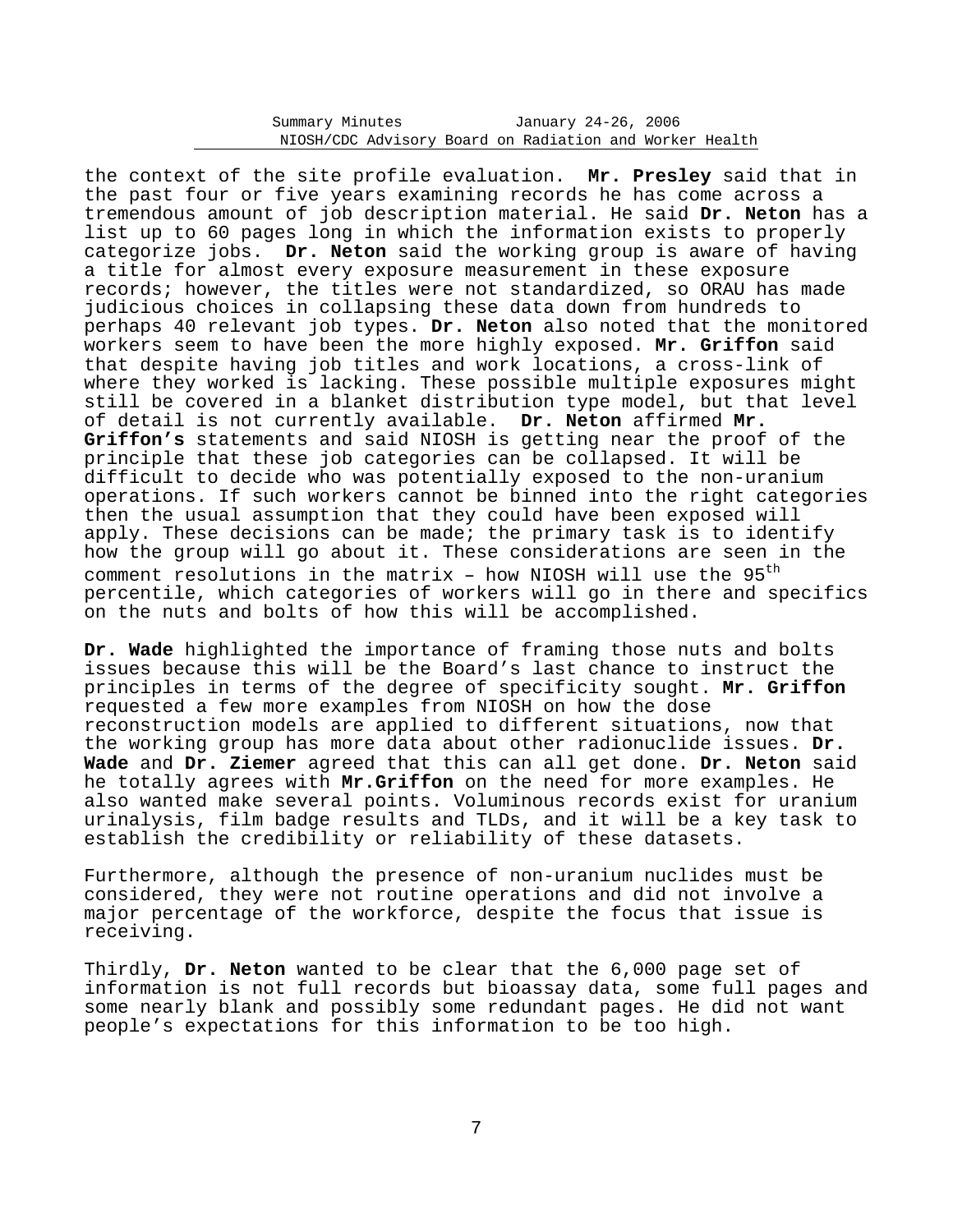**Mr. Griffon** commented that NIOSH had done at least a cursory analysis of the claimants and determined that about ten to 12 percent would rely on urinalysis records for dose reconstruction, whereas the other 88 percent would rely at least to some extent on the coworker models. **Dr. Neton** continued, explaining that the further back one goes before 1961, the more sparse the data. That means fewer and fewer samples are available thus necessitating the use of coworker data, which spotlights the issue of which percentile to use for coworker data. Whether to use 50<sup>th</sup> or 95<sup>th</sup> percentile is a matter of detail for the dose reconstruction process as opposed to something that would prevent doing a dose reconstruction at all. It is a matter for the working group.

**Dr. Ziemer** expressed concern that the working groups remain ad hoc groups rather than becoming institutionalized as committees. He then asked the current working group to continue on the Y-12 site profile as it relates to the SEC petition, specifying along with **Dr. Wade** that the task relates only to the site profile, and working with SC&A and NIOSH in the resolution of identified issues. **Dr. Ziemer** asked the working group to make preparation for both the upcoming conference call and the next meeting. He asked **Mr. Griffon** to work out a schedule for the working group, NIOSH and SC&A.

**Dr. Wade** noted that the upcoming suite of working group meetings would need to be available to representatives of the petitioner and those people who have a particular interest in these matters. **Mr. Presley** asked if the site profile is to be considered from 1944 to 1957 or 1943 to the present. There are years beyond 1957 that he feels should be looked at. **Dr. Ziemer** said the petition itself covers 1944 to 1957, period. **Ms. Munn** felt the site profile should run from initial operations to the current date, although the immediate priority would be those questions affecting the period of time covered by the SEC petition. **Dr. Wade** emphasized that the working group will only be looking at the site profile, even though they are likely to focus on certain areas for reasons of the SEC petition. Their task is the site profile review, not an SEC petition activity. Otherwise, the workgroup would have to be reconstituted. **Dr. Ziemer** said to proceed on that basis.

**\*\*\*\*\***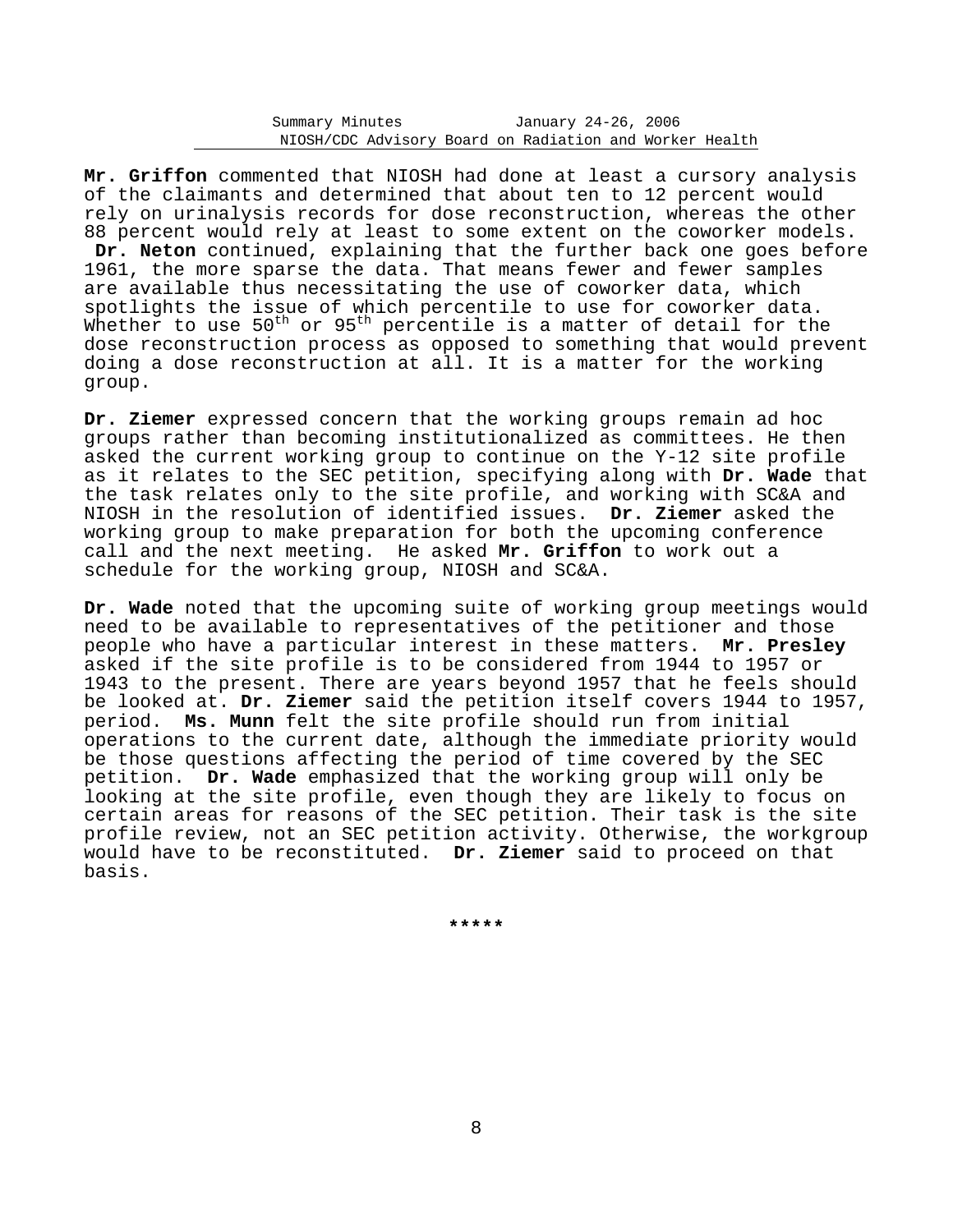## **PROCEDURES FOR BOARD EVALUATIONS OF SEC PETITIONS DISCUSSION, PART I**

**Dr. James Melius**, Chair Special Exposure Cohort Review working group

Dr. Melius presented the revised version of the January 9<sup>th</sup> conference call report on SEC petition procedures along with subsequently collected comments from the Board. The working draft report was produced from **Dr. Wade's** outline of a half-day November workgroup meeting in Cincinnati with **Dr. DeHart, Mr. Griffon**, **Dr. Ziemer** and **Dr. Melius** along with several members of NIOSH staff. The purpose of this working group report is to streamline the petition evaluation process, particularly steps three and four. Comments of other Board members and the public are welcome following the presentation.

**Dr. Melius** noted this is a simplified schematic of the steps in the petition process. First, the SEC petition is sent to NIOSH. Secondly, the petition is reviewed to see if it qualifies, and thirdly, after it has been accepted and deemed appropriate for follow up, NIOSH does an evaluation of the petition to determine if it meets SEC requirements to be a member of the cohort. Fourthly, the NIOSH evaluation report is transmitted to the Board for review. In simple terms, based on its review, the Board then makes a recommendation to the Secretary on whether or not to accept that group as a class into the Special Exposure Cohort.

The workgroup had focused on steps three and four, namely how NIOSH conducts its evaluation of an accepted petition and how the Board reviews that evaluation. Their goal was to clarify the steps and increase efficiency because the petition process has required several meetings for deliberations and much work in between meetings to reach conclusions. They first focused on the steps from evaluation to recommendation, making the assumption for purposes of this report that the current regulations regarding the SEC qualifications stay in place. The main task at hand was to clarify the criteria and the procedures the Board would use in reviewing the NIOSH petition evaluation report to expedite the process without compromising the scientific basis.

The workgroup arrived at four considerations. One: timeliness, so petitioners would not have to wait too long for a review and to reduce the Board and NIOSH's time and effort. Second: fairness, to ensure each petition gets due effort in evaluation and review. Third: criteria understandable for the public and everyone involved. Fourth: consistency, or application of the same criteria to each petition to ensure equal treatment for all sites.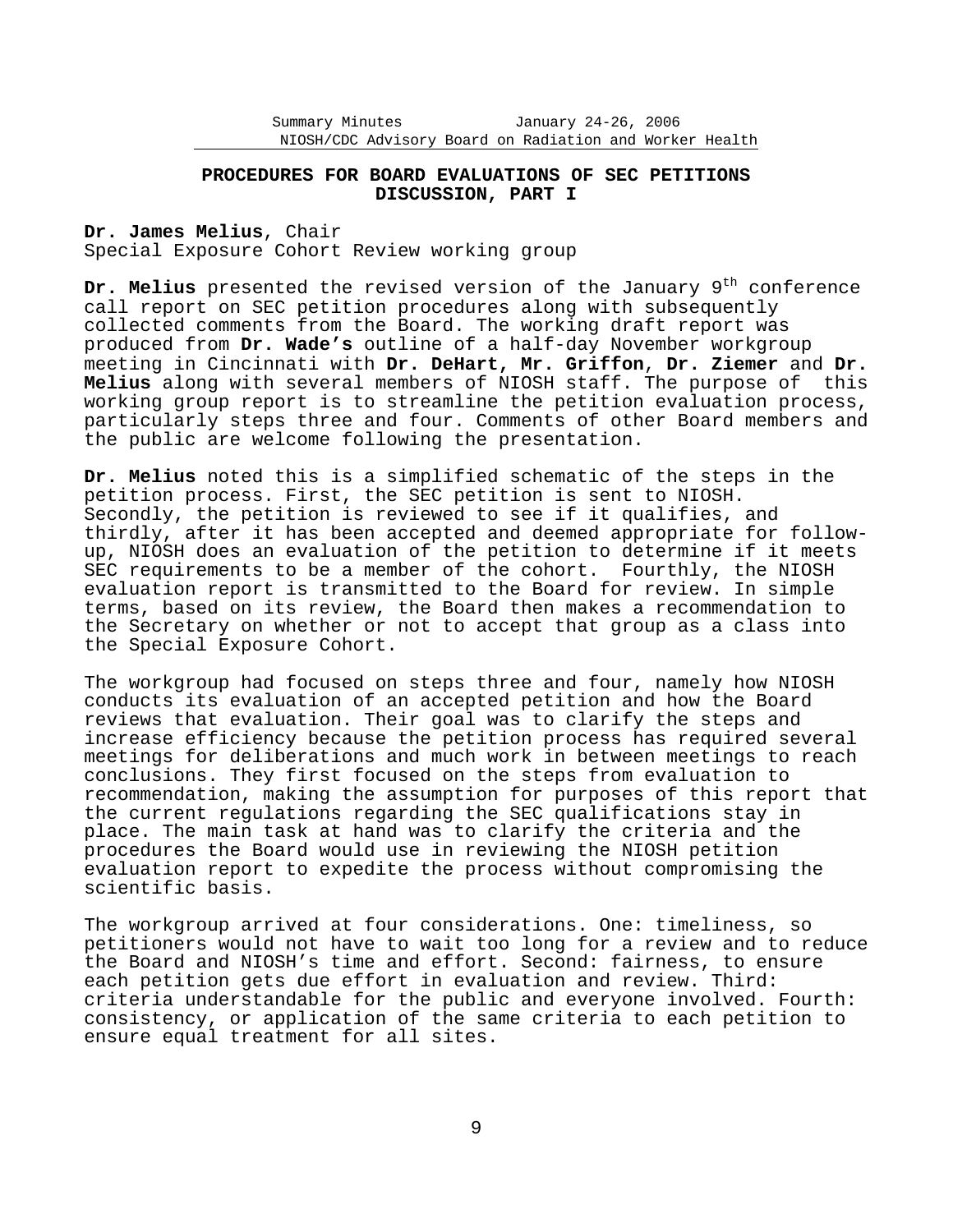A key point is that these evaluations focus on exposure data sets, such as biological testing and external radiation sources collected over a period of time. The workgroup dealt with how to evaluate the credibility and validity of each data set in question. To that end they concern themselves with pedigree of that data, its quality, how it is generated; the methodology, whether up-to-date or not and how methods from 50 years ago compare to current ones; how to assess quality control from decades past and monitoring methods which were under development, and the relationship of the data under consideration to other sources of exposure information about the facility or the workers. Although some of these data sources may not be as comprehensive as the set intended for current use in individual dose reconstruction, the data need to point to the same thing.

Internal consistency is needed. The basic dataset needs to make sense based upon what is known about the facility's operations as well as the methods used for monitoring. Another key consideration is the representativeness of the data and whether they cover all areas of the facility. Monitoring in only one portion, for example, may not be applicable to exposures elsewhere in the facility.

This group is also interested in whether the data adequately cover all time periods of interest in the petition and whether the dataset can be used to calculate individual doses during a given time period or are there gaps in data. Much time is spent trying to figure out the time span fairly and reliably covered by particular datasets.

Another point of focus concerns whether the dataset can be generalized or used to cover mobile workers with varied tasks. If it does not, there are options in terms of splitting up the Special Exposure Cohort or accessing other appropriate datasets. The group also put focus on subsets of the data and how robust the data can be as it gets broken down into smaller and smaller subsets.

Regarding data, **Dr. Melius** said the use of several different sets of data is usually not simple. There is a need to be able to focus on key sets of data critical to assessing whether or not individual dose reconstruction can be conducted reasonably within the constraints of timeliness, accuracy and fairness to the exposed workers. Feasibility points to readily available data. Timeliness requires access to the data and calculations necessary to do dose reconstruction without waiting years. Fairness requires that NIOSH demonstrate not only the ability to dose reconstruction but also the ability to appropriately reconstruct doses for all the different groups covered under the Special Cohort petition or evaluation.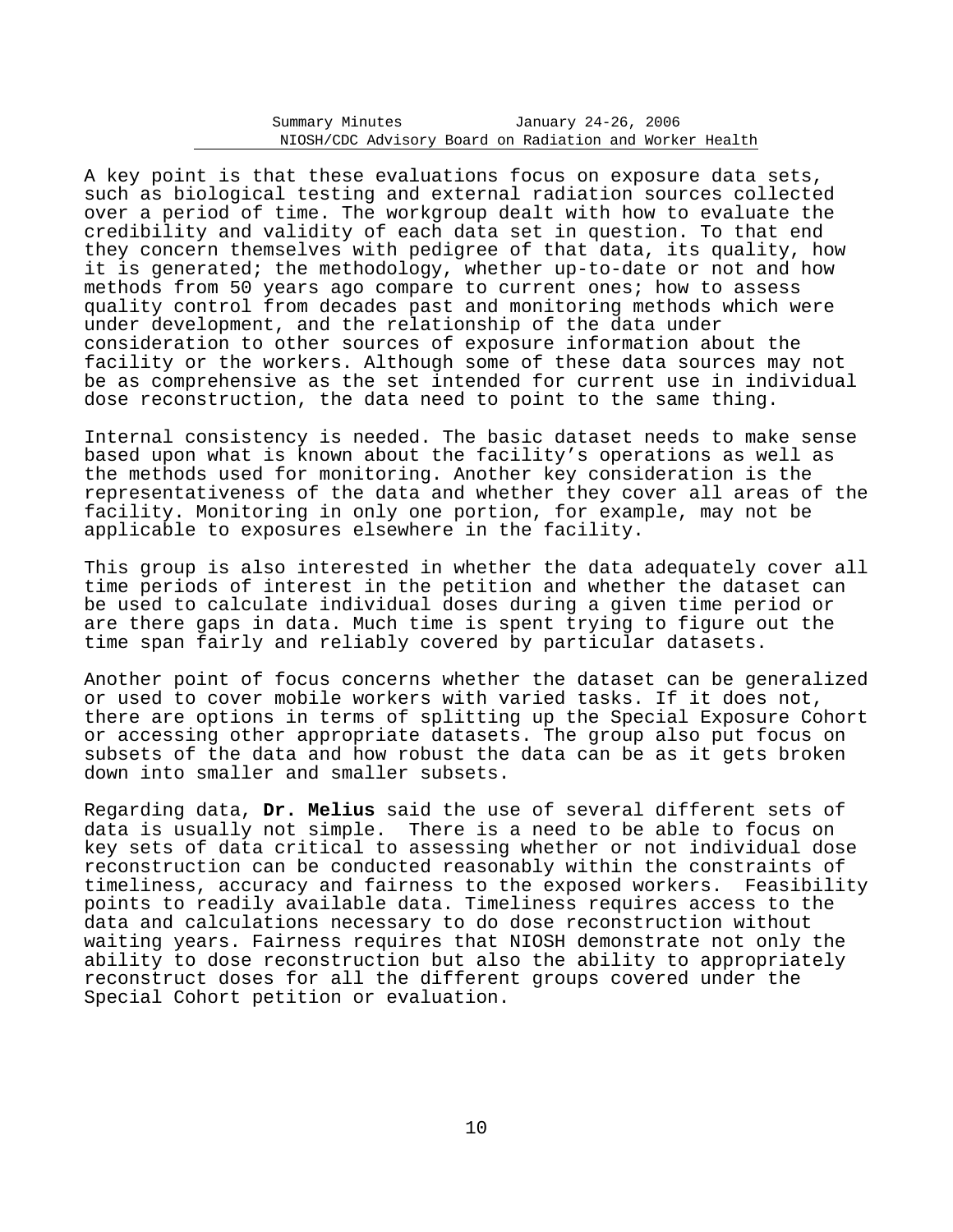Additionally, in recent evaluations of Special Exposure Cohort reports NIOSH has been asked for sample dose reconstructions using actual representative data. These demonstrations show that it is possible to do dose reconstruction for the various groups involved. The workgroup report contains further discussion to try to set out the criteria for this.

The report also recommends a couple of procedural changes. One is that NIOSH provide a mid-point evaluation done after the petition has been certified. Currently, as soon as a petition is qualified, NIOSH prepares a very general report on their plans for doing the evaluation. It is general because NIOSH has not had time to look at the different datasets. A more detailed evaluation plan later in the process would be helpful both for NIOSH and the Board in reviewing the evaluation. This mid-point report could specify what datasets and types of information were going to be critical in assessing whether or not dose reconstruction is possible or whether the group would qualify to be part of the Special Exposure Cohort.

A second recommendation, whenever possible, would be to complete a site profile before evaluation of a petition from that site, or at least review relevant portions of the site profile, because that information is very helpful in resolving issues about the petition evaluation. Admittedly, this must be done on a case by case basis. The Board's contractor could also be asked to follow a procedural approach appropriate for the Board's review of the SEC petitions, thus increasing efficiency and fairness.

**Dr. Ziemer** asked Board members for questions, comments or concerns about the document. **Dr. DeHart** wanted to be sure the public understands that an SEC petition could be divided and sub-grouped so that one group would be certified and another group would wait for determination on calculation of dose. **Dr. Melius** added that even within the petition the groups could be sub-grouped; in fact that has already been done by demarcating different time periods of exposure, and NIOSH already does this to some extent.

**Dr. Wade** offered comments. Tomorrow, SC&A will present recommended procedures for the Board to follow which will mesh well with today's discussion. SC&A will also report on its initial review of NIOSH's procedures in terms of reviewing the SEC petitions, so that will inform the discussion. He reminded the group that they're an advisory committee to the Secretary of HHS, and when he briefed the Secretary's advisors on the agenda for this meeting, they were very interested in this item in particular and had some thoughts to share. They do want to give this important issue a full vetting. They want to be sure incoming Board members have an opportunity to participate in this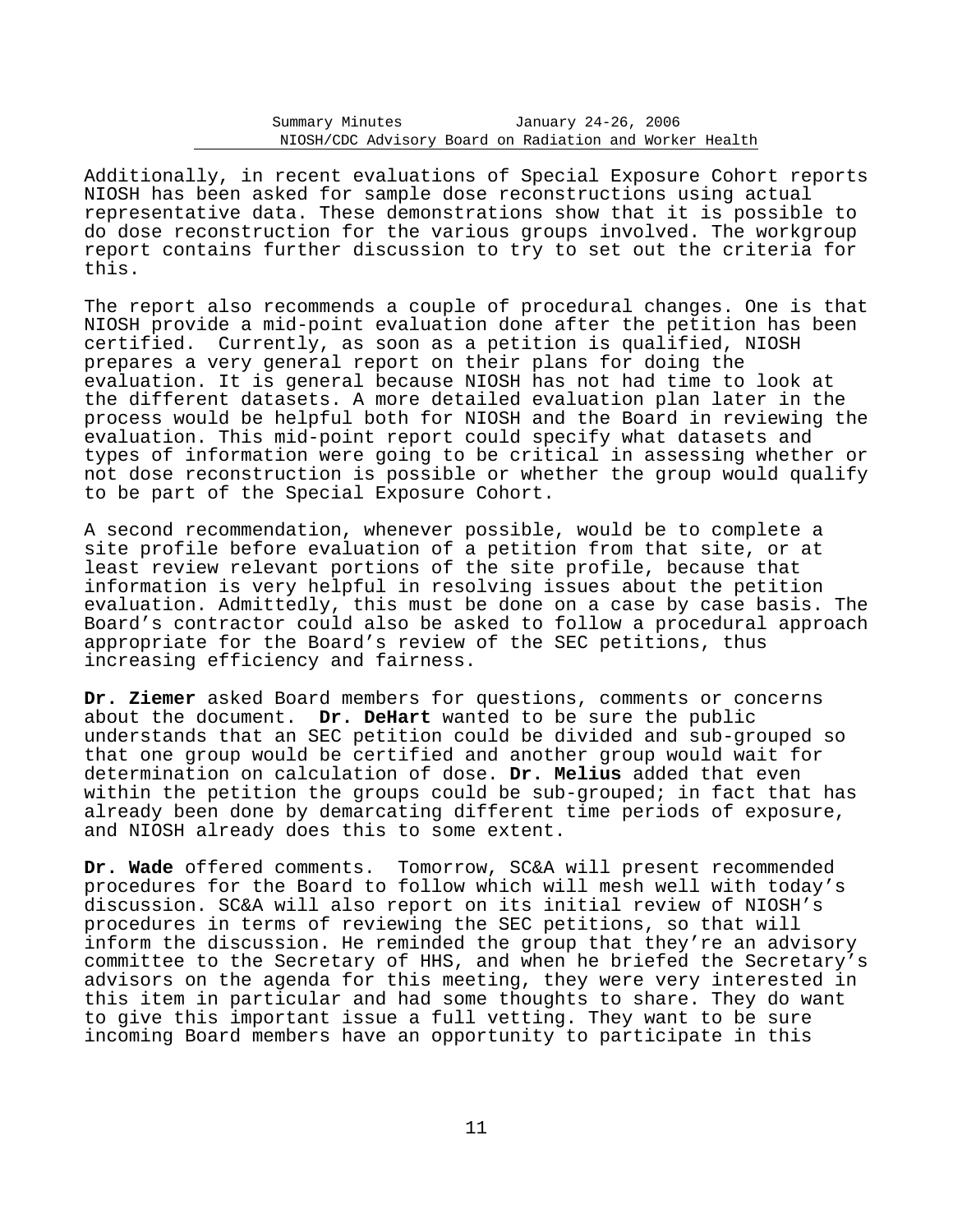process by which they will be governed. He suggested that as background for this discussion he can ask counsel tomorrow to address what timeliness means in the context of the Rule and of the law and applauded the working group's willingness to work on this very important issue.

**\*\*\*\*\*** 

## **INDIVIDUAL DOSE RECONSTRUCTION REVIEWS (SETS 1, 2 AND 3)**

# **Dr. Hans Behling, Ms. Kathy Behling, Sanford Cohen & Associates**

Concerning the first set of 20 cases, **Ms. Behling** reported that all have been reviewed and put through the full resolution process. She was not sure if the Board had any final issues to be addressed, although she believed there was a discussion point on a possible letter for the HHS. The report on the second set of 18 cases has been submitted, Board meetings have been held, and the working group met with NIOSH to discuss the associated findings. SC&A was hoping to get the written responses from NIOSH prior to this meeting but these have not yet been reviewed. For the third set of 22 cases, SC&A has submitted a draft report and held a conference call with the assigned Board members. Changes based on those comments have been made and SC&A's matrix regarding the associated findings was recently submitted to the Board and NIOSH.

Currently SC&A is nearing completion on the fourth set of 20 cases. **Ms. Behling** said SC&A is hoping during this meeting to establish a more efficient process of sending out individual reports with the assigned Board members and having discussion with them prior to publishing the report. SC&A will possibly be in a position to set up those meetings the second week in February.

**Ms. Behling** offered an overview of the third set for the benefit of new Board members and as a reminder to all present of the stops involved in the dose reconstruction process. First, SC&A looks at the data studied by NIOSH and ORAU. They take NIOSH's Interactive RadioEpidemiological Program (IREP) input sheets and attempt to reproduce the doses. If they can't reproduce all the doses, they do a spot check or a selection, a process to be detailed later on today.

In addition to reconstructing the dose, SC&A examines whether or not the dose reconstructor correctly used, understood and applied the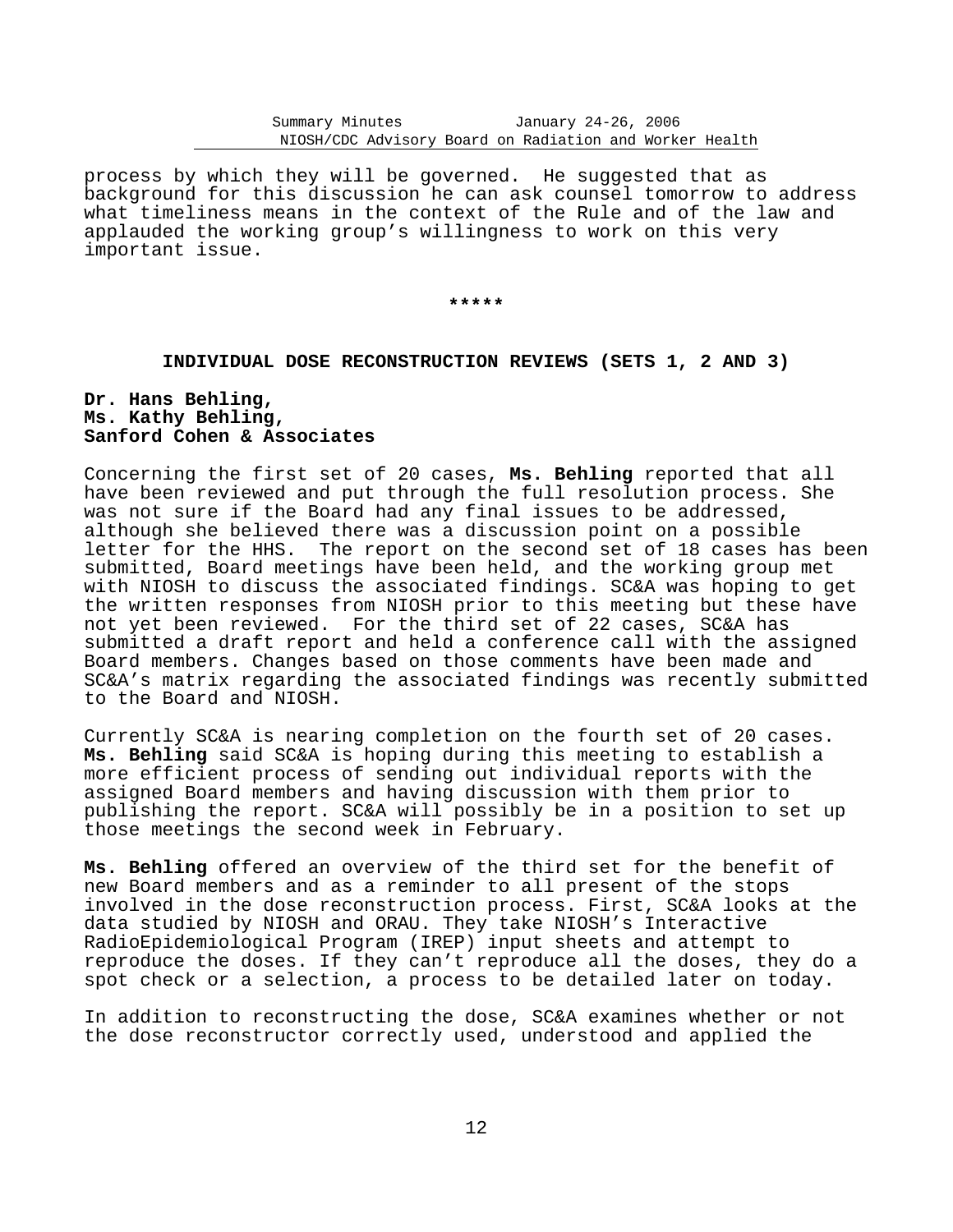appropriate procedure. They try to ensure that the regulations and assumptions used in the dose reconstructions are fair, consistent, well-grounded, and based on the best available science.

Lastly, they check to see if all the data received and looked at by NIOSH appears on the Computer-Assisted Telephone Interview (CATI) report. They want to ensure that all the Department of Energy (DOE) records and any monitoring and bioassay data is being used to address all aspects of activity submitted by the claimant. For example, for the third set of cases, 20 of the 22 cases were considered advanced reviews. Looking at the CATI report enabled SC&A to make a determination and suggest areas in which SC&A and NIOSH could or could not expand on the information available.

**Ms. Behling** noted that confusion abounds over the issue of which procedures are being used and how the entire dose reconstruction process goes forward. She explained that for dose reconstruction, it is first looked at by a group at ORAU that makes a determination based on the cancer and a preliminary look at the dose to fit it into one of three categories:

- #1Minimized dose reconstruction, which for the sake of efficiency does not have to calculate the entire dose because there is sufficient dose to put the individual over the 50 percent POC;
- #2The maximizing approach, most common in these 60 cases, where the dose reconstructor uses a set of procedures specific to that case and situation in attempt to show that the claimant does not go over the 50 percent POC even when receiving all the benefit of the doubt;
- #3and the last approach, to be covered by **Dr. Behling** at the end of this presentation, the best-estimate dose reconstruction.

The fourth set of reviewed cases exemplified some true best-estimate dose reconstructions. NIOSH looks at all the records to make a painstaking and very detailed assessment for internal and external. Using IREP summary sheets to reproduce doses for these best-estimate cases has become much more tedious for SC&A reviewers due to the computer programs and workbooks used by the NIOSH dose reconstructors.

**Ms. Behling** next broke down the categories of types of information used in the SC&A review checklist. For data collection issues they review whether NIOSH did get all the data they requested from DOE and had enough data including external, internal and CATI information to adequately complete this dose reconstruction. Misinterpretation of procedures is the root cause of 30 percent of the findings. Currently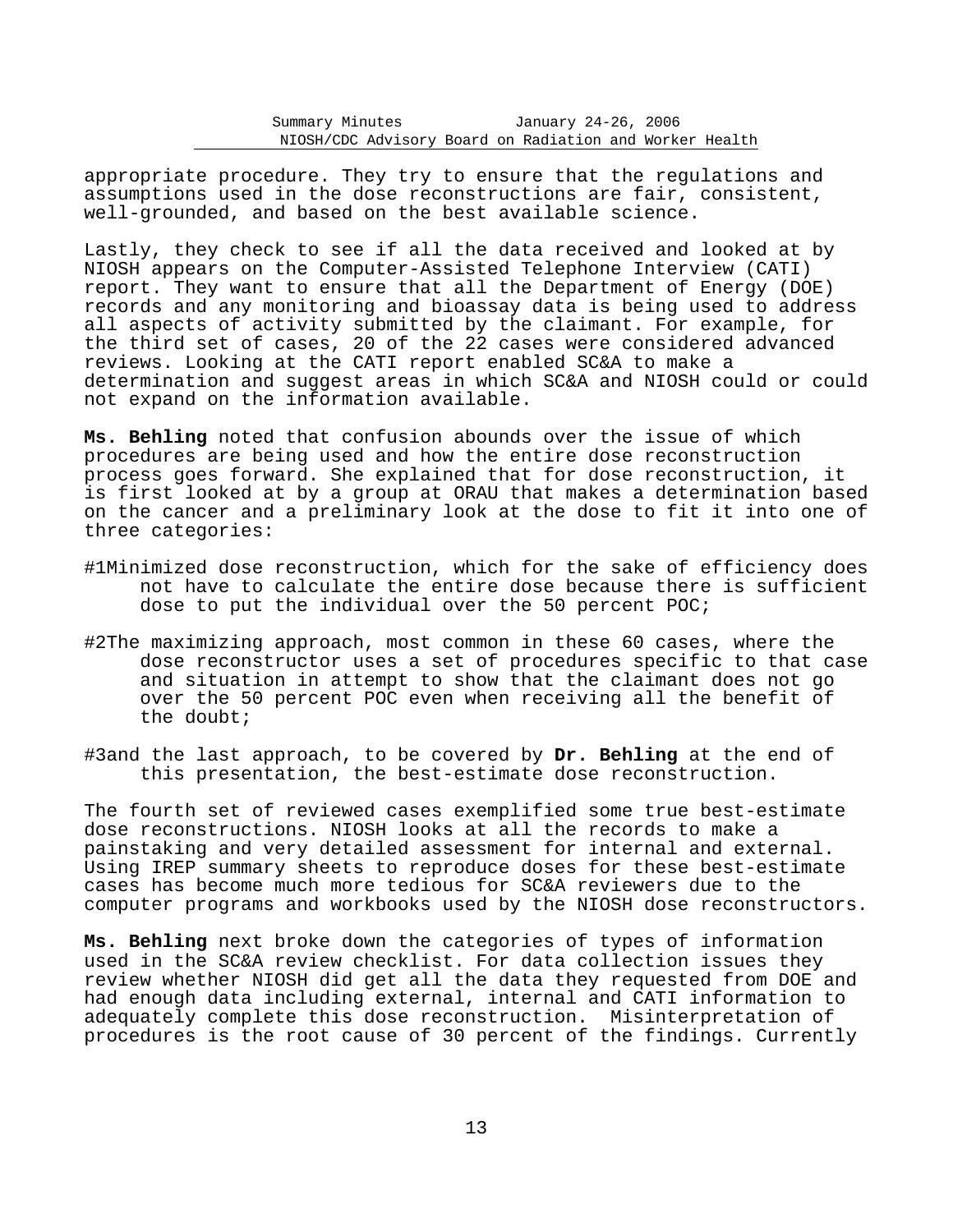ORAU is using the workbook dose reconstruction tools which provide an easier, much more efficient and consistent dose reconstruction approach than ever before. Many of the findings will be eliminated or at least reduced when the workbooks are used almost exclusively.

Under Task III SC&A has begun to look at the workbooks and **Ms. Behling** noted it will be critical in the future to ensure that the workbooks are appropriately using the information in the procedures and in the Technical Basis Documents. The statistics on these 60 cases largely stays the same as last time, even given a few minor calculation errors, procedures not referenced and similar problems early on within the third set of 22 cases. The only significant change in statistics arises where, as reviewer, they could not reproduce the dose. In earlier findings that number was two percent, and now the number is 14 percent. When SC&A encountered for the first time a best-estimate done for the external dose, it raised many questions. SC&A didn't know the dose reconstructor was using a workbook and the reviewer ultimately was unable to reproduce a lot of information there, which raised the statistic.

**Dr. Ziemer** asked what number of findings would have resulted in a change to the compensation of a worker. **Dr. Behling** said that of all 60 cases to date, he could say with a high degree of certainty that not one of them would be changed. **Ms. Behling** elaborated on an earlier comment that much conservatism is built into these maximum dose reconstructions and that reassessments for neutron doses will be based on best-estimate procedures rather than ORAU TIB 2, 8 and 10. The benefit of these 60 cases has been to give the dose reconstructor the option of doing the dose reconstruction manually, using the aforementioned procedures. This process facilitated part of Task III, to identify where the procedures are unclear and complex. NIOSH has conceded they will try to clarify the procedures, which will address the finding concerning misinterpretation of procedures in 30 percent of cases.

**Dr. Behling** summarized what they have learned to date. Having reviewed almost all of the four sets, they can conclude that most of the audits were maximized, assigning far more dose than would reasonably have been received. Only a few cases involved partial dose reconstructions needed to get over the 50 percent mark. The impact of findings concerning a deficiency, a few missed doses, is overshadowed by the huge dose that has been assigned. It comes to the point where in context with these errors one approaches or exceeds 50 percent and NIOSH has recourse to say the gift is coming back.

Nevertheless, these findings do point to things which need to be looked at for the sake of process credibility. It does not look right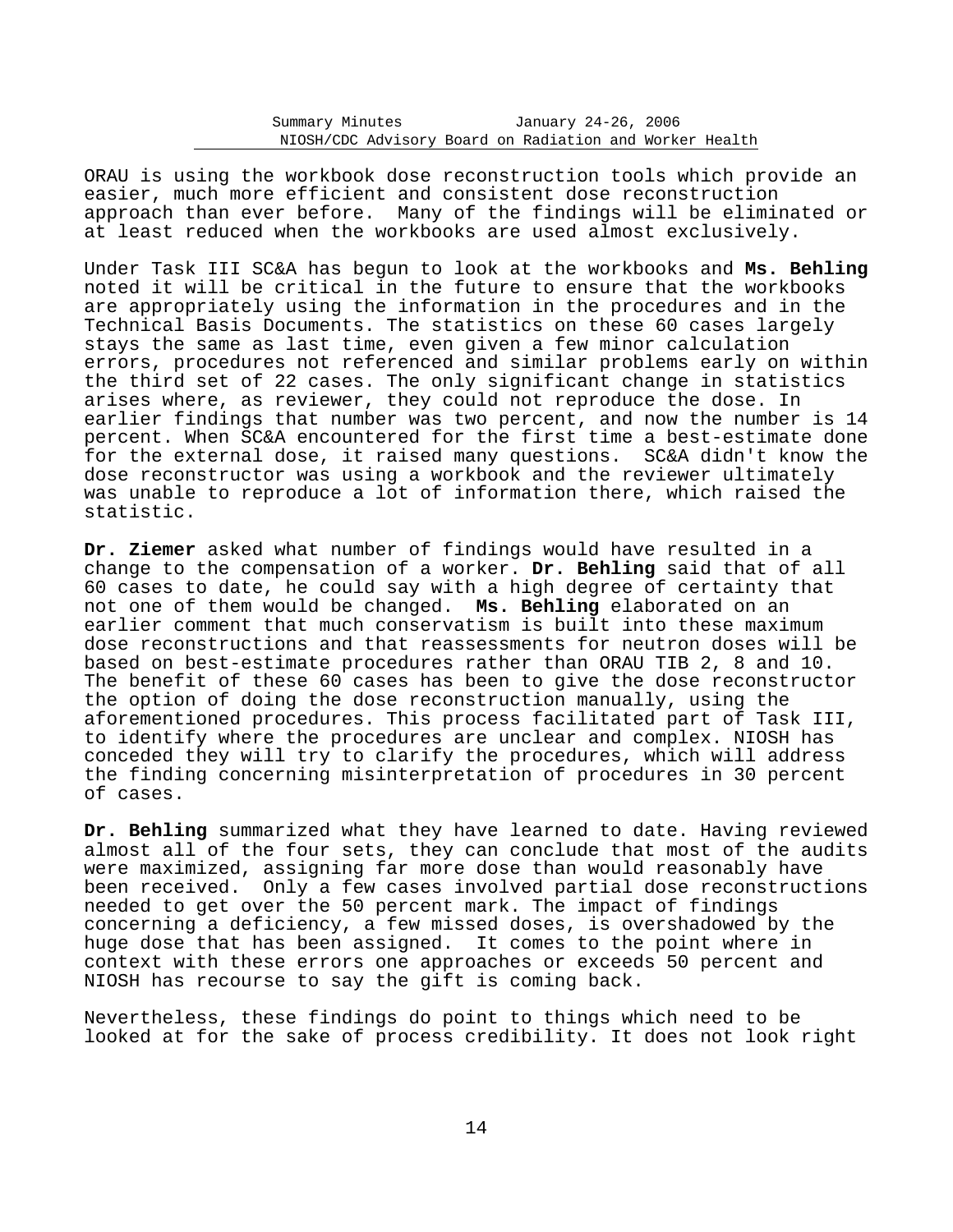to continuously commit the same errors even if they are marginal errors with no impact. The checklist has made that clear; the reviewers do not anticipate anything that would potentially have converted a non-compensable to a compensable case.

For the first time, **Dr. Behling** said, we have encountered the bestestimate methodology, which is impressive for its detail and complexity. It must be very tedious for the dose reconstructor who must actually model and assess a volume of records decades in the making. That is time-consuming for the dose reconstructor and the reviewers. Now, best estimates are usually invoked in situations where the potential exposures will lead to a POC of between 45 and 50 percent. This calls for great care in looking at every aspect of the dose reconstruction process, because there is no buffer.

SC&A will not do the POC calculation. That will go back to NIOSH. However, there will be some instances of 48 POC and the findings will be dangerously close if not over that limit. SC&A will not proceed beyond the point of identifying these findings. Dose audits are at a new position wherein more and more best estimates will be used, requiring much more detailed scrutiny for the assessment. The use of workbooks has all but eliminated many of the errors found under the min/max approach. They are extremely useful and relatively easily audited. Their use of computer codes--Crystal Ball-- to calculate uncertainty will eliminate many of the concerns found in the first 60 cases, where few people could understand the procedures for determining uncertainty. **Dr. Wade** thanked them for their presentation.

In the brief comment period afterward, **Dr. Ziemer** and **Dr. Wade** ascertained that NIOSH has provided responses on cases 21 through 30 but nothing beyond that so tomorrow the workgroup will place a different course of action for each of the 20 sets, bringing them to resolution and closure. **Dr. Ziemer** announced the public comments period will start an hour earlier than scheduled but assured everyone that it would still be in session at the designated start time of 5:30 p.m. today.

**\*\*\*** 

**\*\*\*\*\*** 

**PUBLIC COMMENT PERIOD**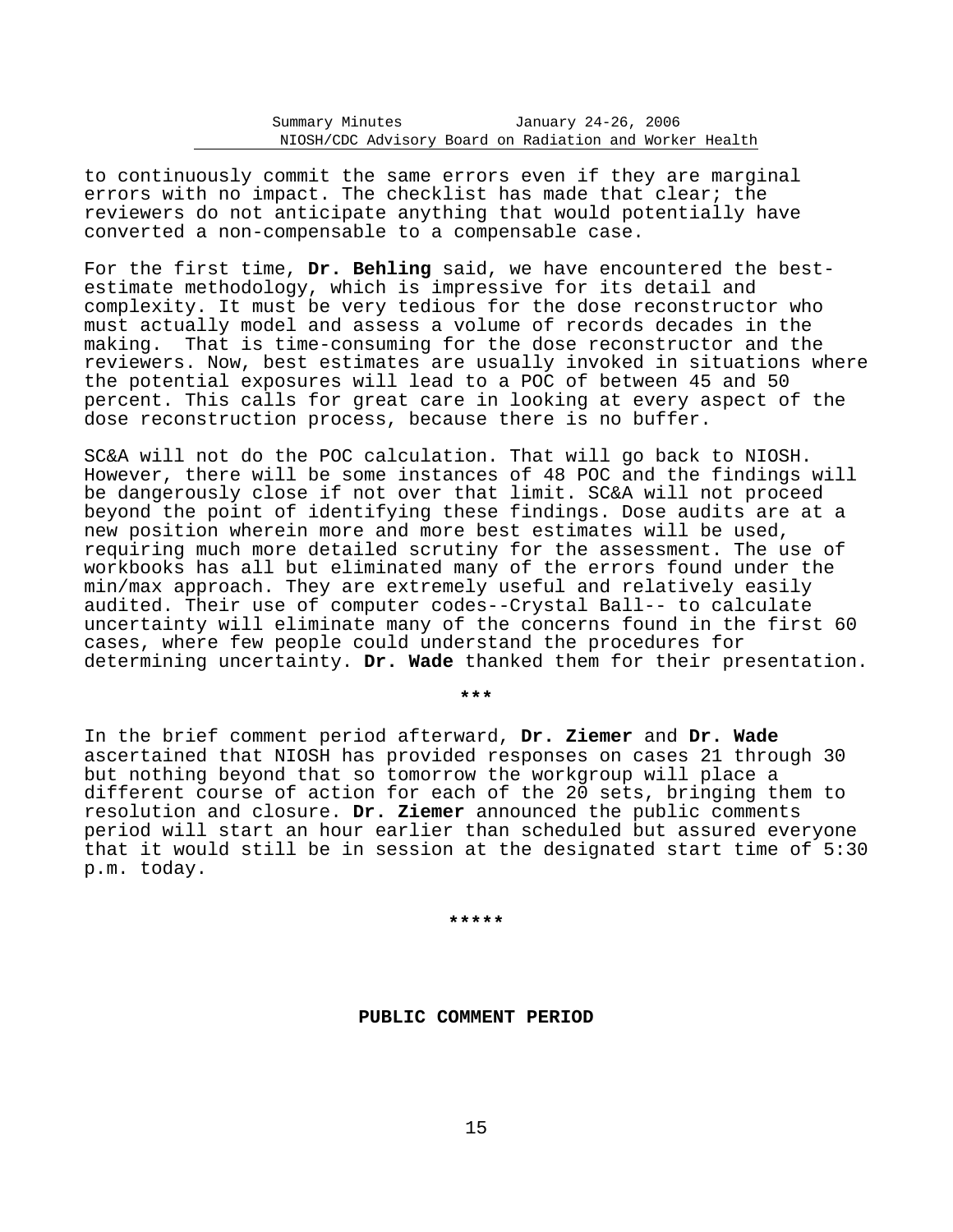**Dr. Ziemer** offered remarks and ground rules. He called for concise comment and said the Board is seeking to identify if the system is working well and where fixes are needed. He reminded the public that this Board does not do the dose reconstructions or determine who is eligible for compensation, nor does it review denied cases. This is not an appeals board. Its well-defined responsibilities include reviewing the work of NIOSH to ensure adherence to proper procedures. For detailed concerns about an individual case, members of the public can talk to NIOSH people who are available here today to provide or obtain information and answers. **Dr. Ziemer** then took public comment in the order of the sign-ups.

The following is the list of the members of the public who spoke. A full transcript of the public comment is available on the OCAS web site, www.cdc.gov/niosh/ocas.

Mr. Larry Jones, ATLC health and safety representative, Y-12; Ms. Barbara Walton, Bethlehem Steel survivor; Ms. Kathy Bates, daughter of survivor; Ms. Janet Michele\*, Coalition for a Healthy Environment and the Alliance for Nuclear Worker Advocacy Groups; Ms. JoNell Barton, claimant; Ms. Doris Henline, claimant; Ms. R. L. Ayers, survivor; Mr. George Eldridge, survivor; Mr. Gary Foster, son of claimant; Mr. Forrest Johnson, claimant; Mr. Kenny Cook, ATLC; Ms. Eliza Robinson, claimant; Mr. Bob Warren, claimants; attorney; Ms. Beulah Lindsey and Mr. Alvin Lindsey, survivor children; Mr. Glenn Bell, Chair, Y-12 Chronic Beryllium Disease Support Group; Mr. Richard Miller, GAP.

**\*\*\*\*\*** 

**With no further comments, the Board officially recessed until the following morning.** 

# **\*\*\*\*\***

## **Wednesday, January 25, 2006**

**Dr. Ziemer** welcomed all to day two of the Advisory Board on Radiation and Worker Health in Oak Ridge, Tennessee, encouraging registration of attendance and sign ups for the public comment period at 7:30 tonight. Copies of today's documents are available in the room. Board members should have received copies of minutes of the August and October meetings which will be reviewed tomorrow. **Dr. Wade** thanked the Board for its difficult work and commended the high level of transparency, which reflects well on the quality as well as the quantity of the work.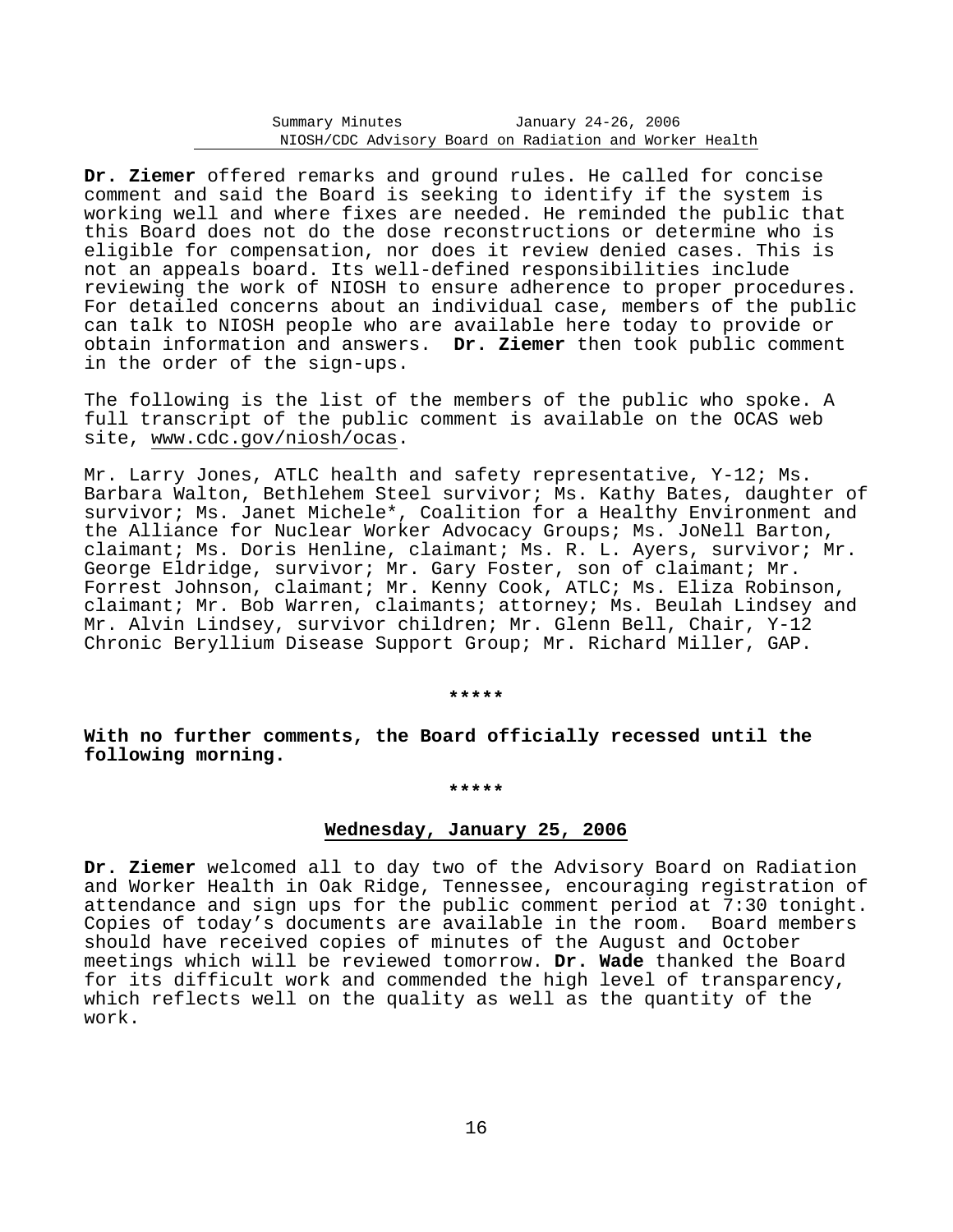#### **\*\*\*\*\***

#### **PACIFIC PROVING GROUNDS SPECIAL EXPOSURE COHORT**

No conflicts of interest on the Board were announced concerning the petition for Special Exposure Cohort by the petitioners for the Pacific Proving Grounds. **Ms. Daniella Karo**, representing the petitioners, was present via telephone, and **Dr. Paul Blake** was also present on behalf of the Defense Threat Reduction Agency (DTRA) which is involved in a counterpart program concerning compensation for atomic veterans. Board members were provided a recent document containing comments and concerns raised by DTRA to be discussed in connection with this petition. **Dr. Wade** added that **Dr. Neton's** presentation will be proof that there are no simple SEC petitions.

## **Dr. James Neton, NIOSH/OCAS**

**Dr. Neton** addressed the evaluation of SEC Petition No. 20, received by NIOSH under a different definition. NIOSH is now evaluating the Pacific Proving Grounds in total and not just Operation HARDTACK 1, which was the basis for that petition. The Pacific Proving Grounds is a series of atolls and islands in the Marshall Islands where the U.S. military conducted a series of nuclear weapons tests from 1946 to 1962, starting with Operation CROSSROADS and ending with DOMINIC. The petition received by NIOSH, initial class, was for all scientists and couriers employed at Enewetak Atoll during Operation HARDTACK from July  $1^{st}$ , 1958 through August  $31^{st}$ , 1958 -- a very narrow window of time. As is usual with petition evaluations, NIOSH looked beyond the established class to see if any additional exposure scenarios and time periods should be evaluated and possibly covered under the petition.

Following the procedures and guidelines established by 42 CFR 83, the Special Exposure Cohort rule, a petition for SEC status was submitted for Pacific Proving Grounds and was qualified on April 11, 2005. The petitioners and the Board were notified, and a Federal Register notice was published on May 5, 2005. The NIOSH evaluation of the petition is summarized in their report of October 20, 2005, sent to both the petitioners and the Board. On January 18, 2006 a Federal Register notice advised that the report would be discussed by the Board at its upcoming meeting.

In December **Dr. Blake** had written NIOSH expressing his concern that several misrepresentations in a Nuclear Regulatory Commission (NRC) report on DTRA's program may lead to misconceptions by NIOSH about the operating status of said program. On January 20 NIOSH filed a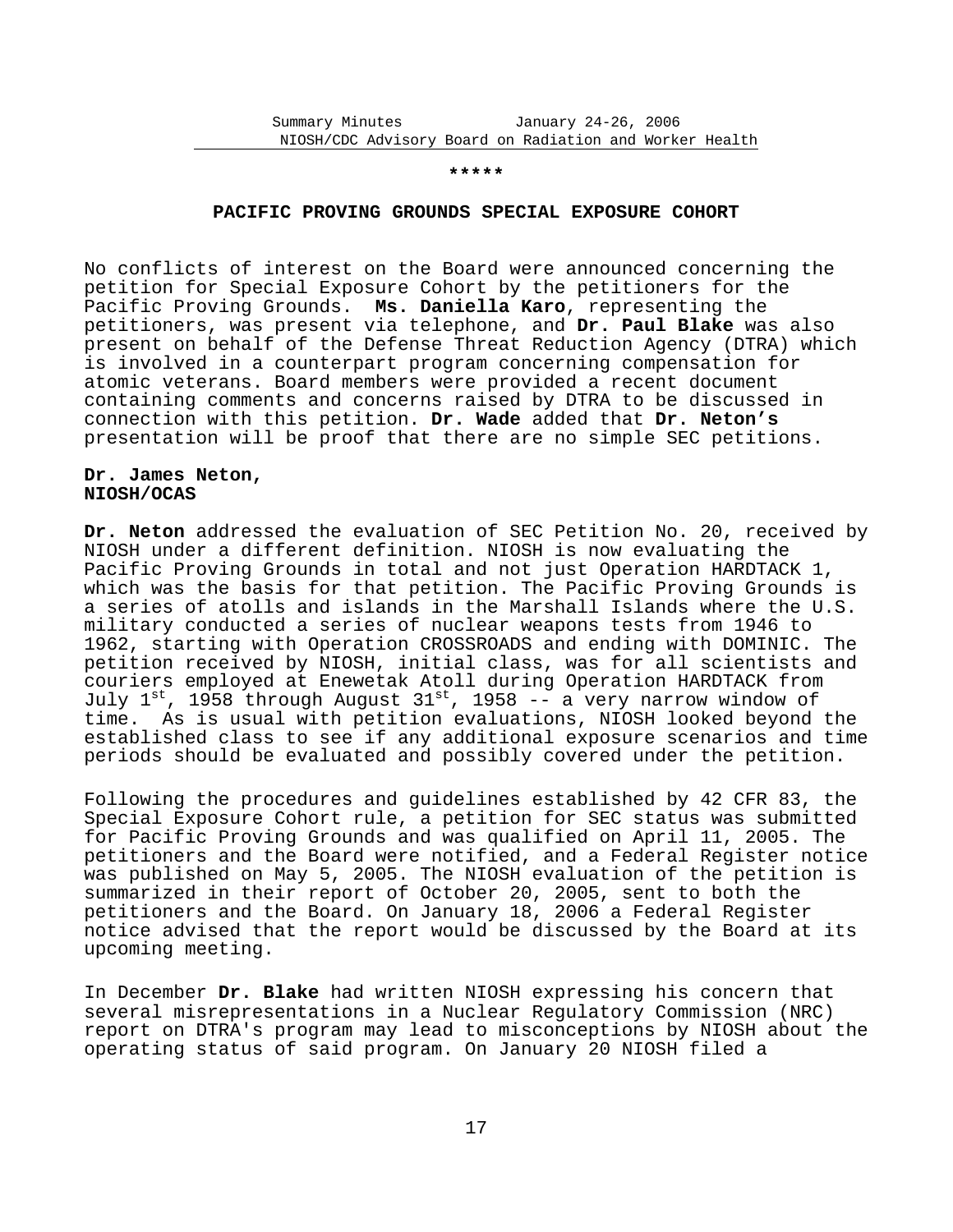supplement to their evaluation in which they attempted to address the issues raised and to slightly narrow both their proposed class definition and the focus of the petition.

**Dr. Neton** reported that the required steps in the evaluation process included the application of the two-pronged test for feasibility and health endangerment. He described the types of data reviewed in determining feasibility, including the availability of resources. He explained the results of such efforts in determining if there were sufficient sources of ionizing radiation and how these sources were delivered in concluding whether workers' health could have been endangered through such exposures.

 of Energy Employees Occupational Illness Compensation Program NIOSH conversed by phone and later shared a site visit with DTRA personnel engaged in a similar program of dose reconstructions for military personnel who were at these test sites. NIOSH evaluated DTRA's process for possible use in reconstructing doses for purposes (EEOICPA.) DTRA's example dose reconstructions used the ICRP-30 models for internal dose and estimated a 50-year committed dose rather than the annual doses NIOSH uses under this program for IREP calculations. **Dr. Neton** also noted that dose reconstructions for the DTRA's Nuclear Test Personnel Review program are conducted for non-presumptive cancers.

As for affidavits and documentation provided by the petitioners, there was no monitoring for internal exposure from ingestion or inhalation during these time periods and no evidence to link the considerable external data to internal exposure. NIOSH could not find bioassay sample records from Operation CROSSROADS, and the quality and reliability of that data was questioned in the publicly available records, as these measurements were done on board ship with available survey instruments, with no long-range plan for measurement. Data for off-site air sampling was insufficient to enable dose reconstruction for workers, as they were primarily environmental samples related to possible civilian exposures.

When NIOSH found nothing available for bioassay sampling and the environmental monitoring data was insufficient, they looked to DTRA's approach of using a sophisticated computer program to estimate internal dose from external dose results on the badge. However, in considering this whole program, NIOSH recognized that a lengthy 2003 review by the National Research Council questioned the credibility of the upper bounds raised and the reliability of the methods. Although the NRC review did not invalidate the model in question, it raised questions about the multiple sources of uncertainty and whether the method is valid for making these assumptions.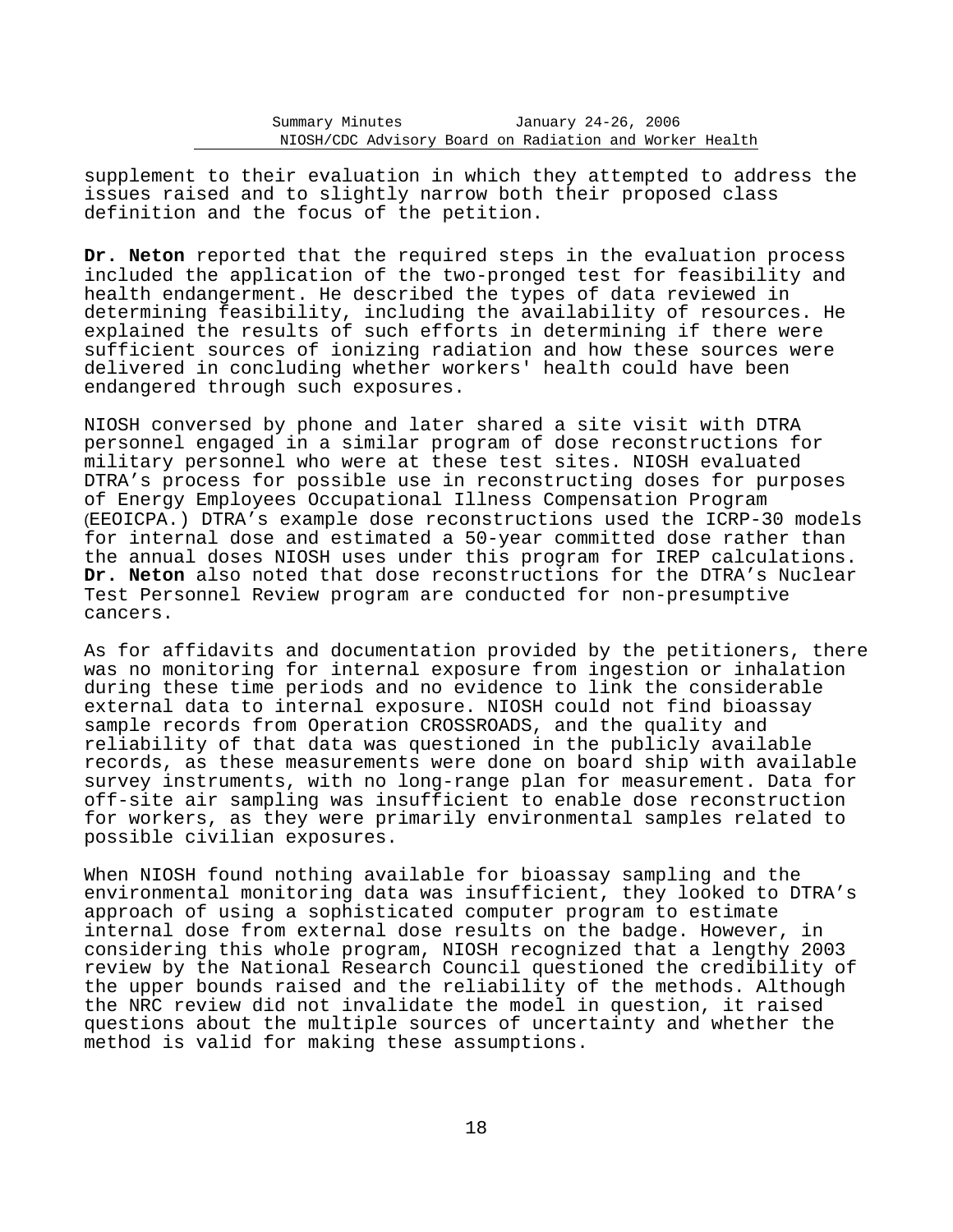**Dr. Neton** noted that in NIOSH's review they were evaluating DTRA's program only for purposes of reconstructing doses with sufficient accuracy under EEOICPA. They were not questioning DTRA's ability to reconstruct doses for their own program. That finding and numerous others, however, indicated that doses could be either underestimated or overestimated, but the report made no real indication of the magnitude of corrections or the uncertainties in either direction, so sufficient accuracy cannot be assured.

DTRA's plan of action to evaluate these issues and complete their analysis was slated for June 2006. Although interim guidance issued July 16th allows DTRA to move forward with dose reconstructions by multiplying the internal doses by a factor of ten, NIOSH has not seen scientific analysis of that approach and feels it would not constitute sufficient accuracy under the requirements of this program.

NIOSH then revised the class definition from covering Operation HARDTACK 1 to all employees of DOE, DOE contractors or subcontractors employed there from 1946 through 1962 who were monitored or should have been monitored for exposure to ionizing radiation as a result of nuclear weapons testing at the Pacific Proving Grounds.

Sources of internal exposure from multiple detonations resulted from fallout contamination rather than direct exposure to the criticality event. Even though NIOSH believes health was endangered due to accumulated internal exposures through episodic intakes of radionuclides, they lack access to sufficient bioassay or air monitoring to properly estimate doses.

Discussion ensued with **Dr. Ziemer** and **Dr. Neton** clarifying points. Some dose reconstructions were completed from this newly-defined class of 65 but under SEC regulations it turns out they lacked sufficient accuracy.

Concerning DTRA's suggestion of missed data sources, **Dr. Ziemer** asked if those new bioassay sources would be readily available at least for determination of usefulness. **Dr. Neton** said he'll defer that question to the Department of Labor (DOL.)

been monitored." Dr. Neton explained that NIOSH held discussions with **Dr. Melius** questioned how an operational determination will be made regarding the SEC definition involving a "monitored or should have the DOL and decided to narrow the class of workers to those fitting this description who were actually exposed. Otherwise, site employees who did not even work in the presence of radioactive materials would be eligible.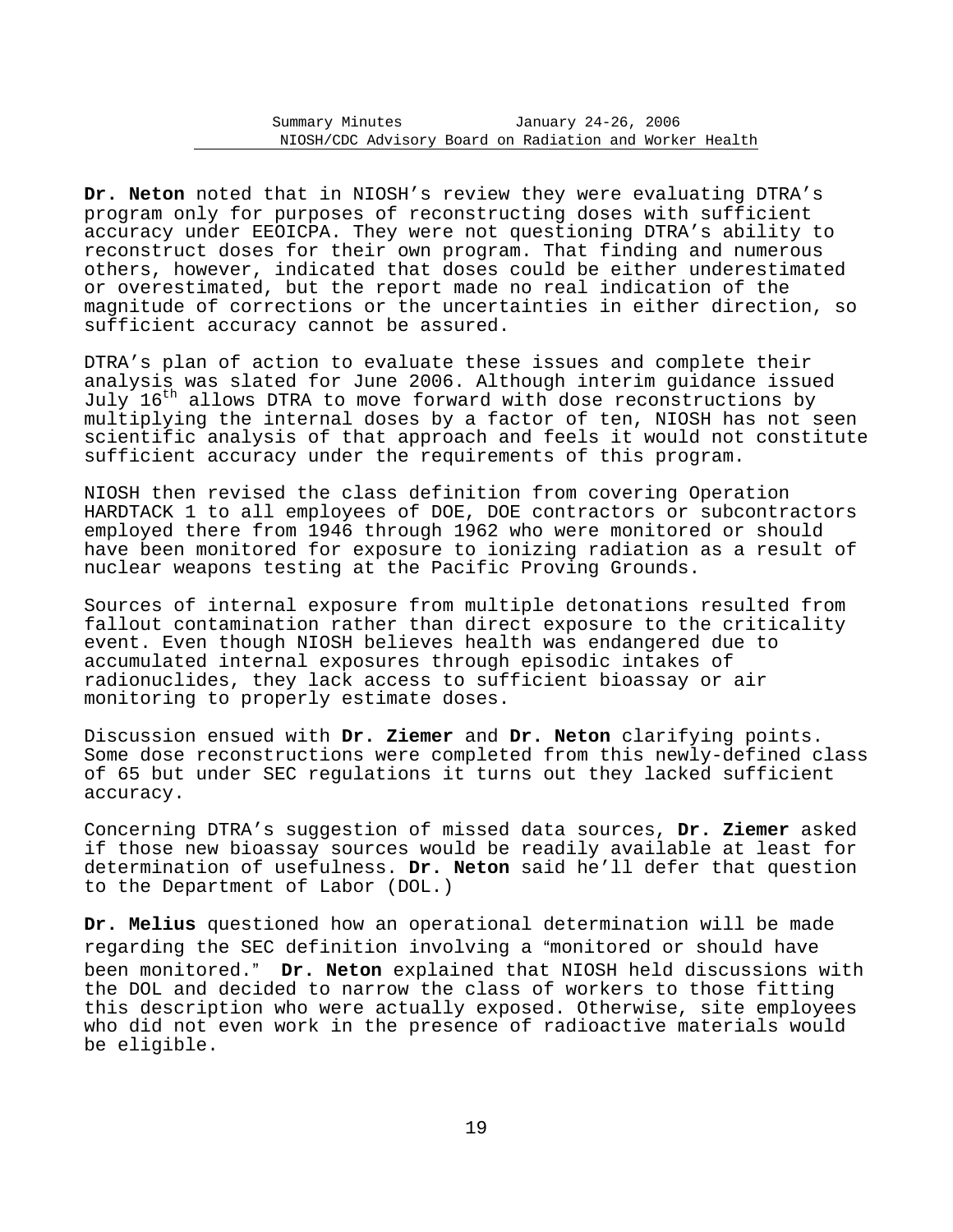**Mr. Peter Turcic** from the Department of Labor said the provision, present in all Congressionally-mandated SECs, is handled for all sites by occupation. The exception was Amchitka where it was handled by policy.

**Mr. Griffon** asked if the DTRA case reviewed by NIOSH included internal dose estimates and whether those models could not credibly bound doses for claimants in this population. **Dr. Neton** replied that based on the NRC review questioning the reliability and uncertainty of the method, NIOSH determined that DTRA's models could not bound the internal exposures with accuracy sufficient for this program.

**Dr. DeHart** wondered, given the 65 case definitions and perhaps 1,000 civilians involved, if there has been any active program to notify or contact prior workers. **Dr. Neton** did not know of any.

**\*\*\*** 

## **PETITIONERS RESPONSE**

## **Ms. Daniella Karo, petitioner**

**Ms. Karo** indicated she had no presentation per se but, having read the evaluation, she did have questions to ask. She wanted to know how Congress came up with an upper limit of 250 days of exposure needed to establish this kind of class, why Amchitka Island employees were not held to this requirement, and what happens with individuals who were there for several weeks but less than 250 days. **Dr. Ziemer** mentioned that the episodic nature of testing at Pacific Proving Grounds might argue for a different approach than that used at a workplace where exposures were chronic; nonetheless, there is rationale for the 250 related to other sites where that has been the criteria based on Congressional mandates.

**Dr. Neton** said he could not speak to the legislatively-created SEC requirement of presence for Amchitka Island. Within NIOSH's regulation the 250-day requirement covers almost chronic-based exposures rather than discrete health-endangering short term events. Although a nuclear detonation is arguably a criticality incident, these people were removed from the blast itself to exclusion zones and their exposures due to fallout from inhalation or resuspension are classified as chronic. That was the basis for NIOSH's decision to apply the 250-day criteria.

**Ms. Karo** repeated her concern about how individual petitions will be treated for claimants who did not meet the 250-day criteria and asked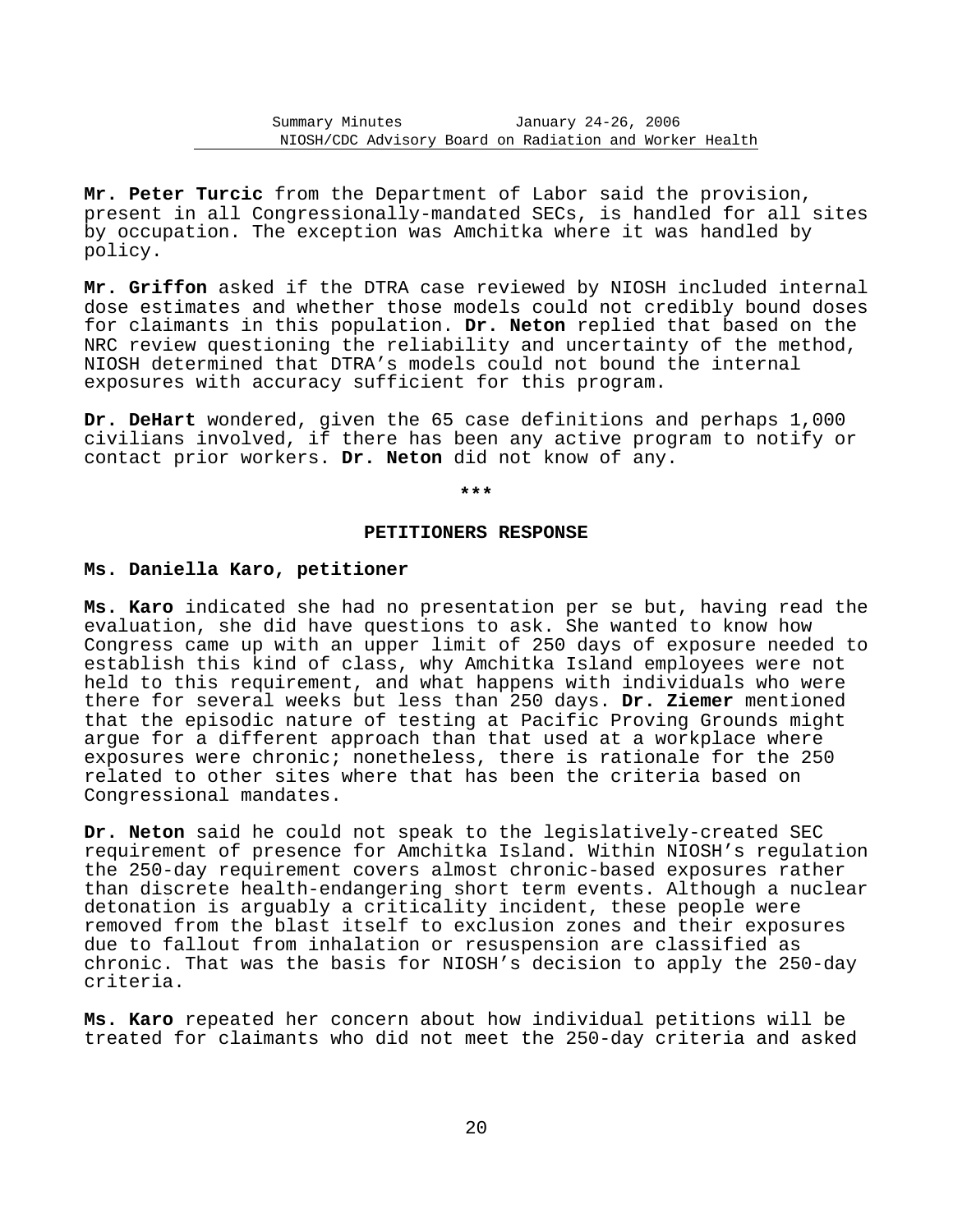why Amchitka Island was an exception. **Dr. Neton** said Amchitka Island was legislatively added by Congress and he did not know why they were excluded from the 250-day requirement. As with other SEC classes, if a claimant or case does not have 250 days aggregate exposure, there would still be an attempt to do dose reconstruction using other techniques deemed sufficiently accurate. In this case, NIOSH does not have a technique to do internal dose reconstruction to the required degree of accuracy.

**Ms. Karo** inquired how NIOSH can proceed without the formula to figure out internal dose. **Dr. Neton** replied that NIOSH would reconstruct the external dose and if the persona did not meet the POC criteria based on external, the case would be denied.

**Mr. Griffon** asked for a description of the nature of these employees' work. **Dr. Neton** observed the range of activities was varied. **Dr. Wade** clarified that the people considered for this class were removed from the blast but were exposed, through their work, to radiation for at least 250 days afterwards.

**\*\*\*** 

**Dr. Ziemer** welcomed **Dr. Paul Blake**, program manager for the Nuclear Test Personnel Review (NTPR) program at DTRA, who offered an account of how the Department of Defense (DOD) currently conducts dose reconstructions with regard to the Pacific Proving Ground and its plans for the future. The Defense Threat Reduction Agency, a combat support agency of the DOD, functions as the executive agent for DOD supporting radiogenic disease claims brought forth by former DOD personnel who participated in atmospheric nuclear weapons testing from 1945 through 1962 or served as U.S. occupation forces of Hiroshima and Nagasaki, or prisoners of war in those vicinities when the detonations occurred in 1945. DTRA supports the Department of Veterans Affairs and, to a lesser extent, the Department of Justice in evaluation of radiogenic disease claims. Since its inception in 1978, the NTPR program has accumulated a wealth of documentation associated with these nuclear events and developed methods for generating associated dose reconstructions.

DTRA has been working to overcome the technical challenges of generating dose reconstructions for atomic veterans. These challenges are well documented in the 2003 National Academy of Sciences National Research Council report that **Dr. Neton** referenced earlier. One of the consequences of the NRC report was for the Department of Veterans Affairs to return to DTRA over 1,200 previously-generated dose reconstructions for reworking and correcting challenges noted in that report.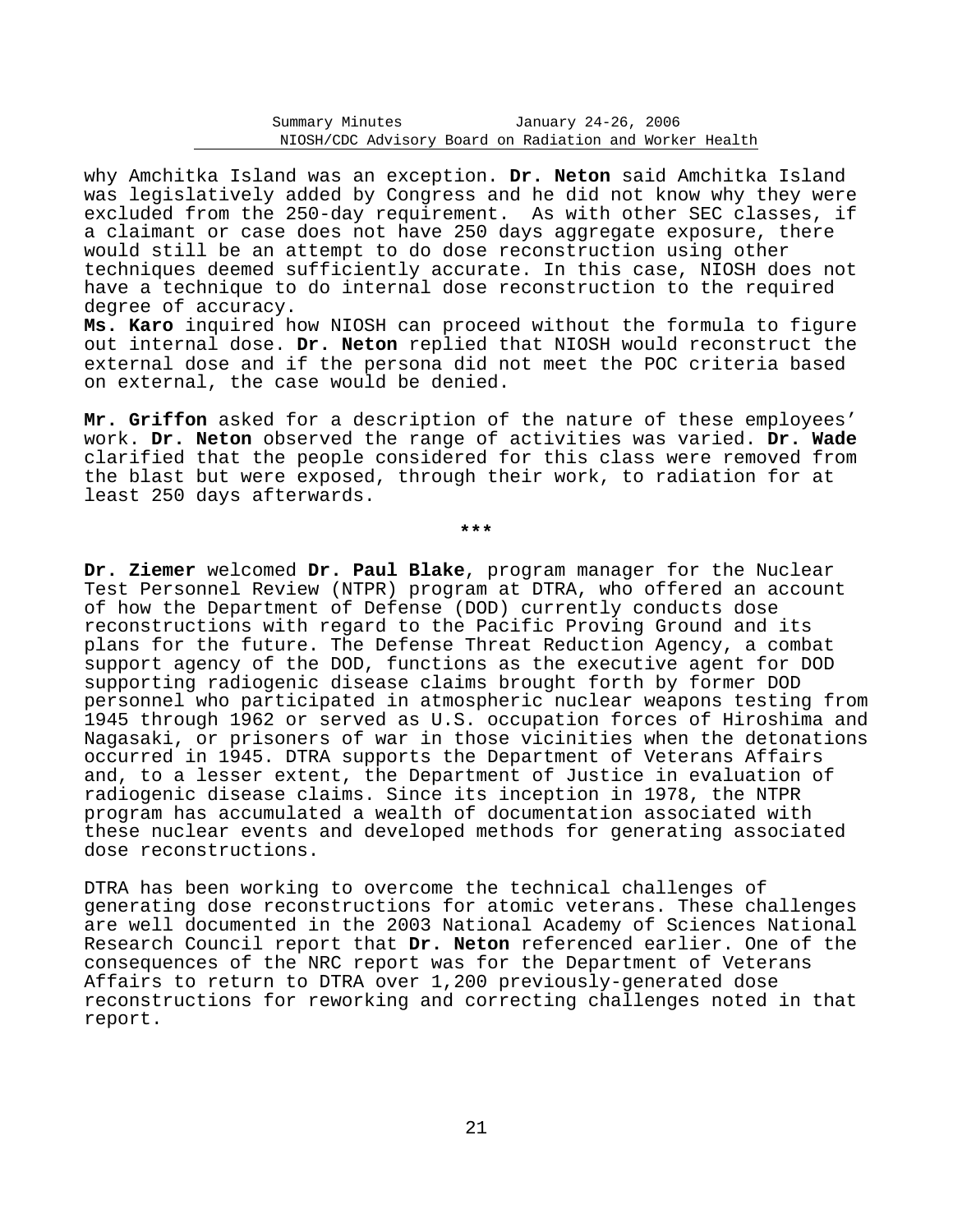DTRA is concerned about timeliness of the work as many veterans are elderly and do not have many years to live. DTRA has made a decision to immediately address these concerns, modify procedures and begin releasing revised dose reconstructions while also publishing articles on the revised techniques on their public web site and in peer-review journals at an admittedly slower pace. This decision has led to the current situation in which NIOSH has determined it lacks sufficient information to estimate internal doses for Pacific proving Ground personnel while DTRA is currently in process of performing that very function. **Dr. Blake** expects the problems to be resolved by the end of calendar year 2006, when DTRA's technical reports addressing the NRC 2003 report will be published.

Many of the internal dose challenges noted for the current site become even more challenging in context of the Nevada Test Site, specifically the scenario of the nuclear detonation blast wave resuspending radioactive fallout from previous detonations and complicating the determination of inhalation dose. **Dr. Blake** observed both NIOSH and this Board are in the difficult position of needing to make a timely decision, but caught in the dilemma of two federal agencies proposing two very different solutions, a challenge hopefully to be resolved by the end of calendar year 2006.

#### **\*\*\***

## **BOARD DISCUSSION/RECOMMENDATION**

Discussion began with **Dr. Ziemer** asking if the 250-day requirement applies to DTRA dose reconstructions. **Dr. Blake** explained DTRA's requirements are of a much more episodic nature; a certain time period is defined for each atmospheric atomic test, and if a person was in that area at a certain period of time they qualify. DTRA's requirements, mandated by Public Law and published in the Code of Federal Regulations, differ slightly as issued by two agencies, the Department of Veterans Affairs and Department of Justice. They can qualify someone for either presumptive or non-presumptive cancers, primarily prostate and skin cancer. Therefore, presence at even one test could rate consideration. Most of the 250,000 military personnel at Pacific Proving Ground and Nevada Test Site were part of the Navy sent there for weapons effects tests. The Atomic Energy Commission's group under consideration by this Board was smaller. **Dr. Ziemer** and **Dr. Blake's** discussion clarified that for military personnel who were closer to the detonations, external dose is the driver, whereas for the Atomic Energy Commission (AEC) personnel who were on the islands away from the blast, internal dose is more critical, yet data for these calculations are lacking.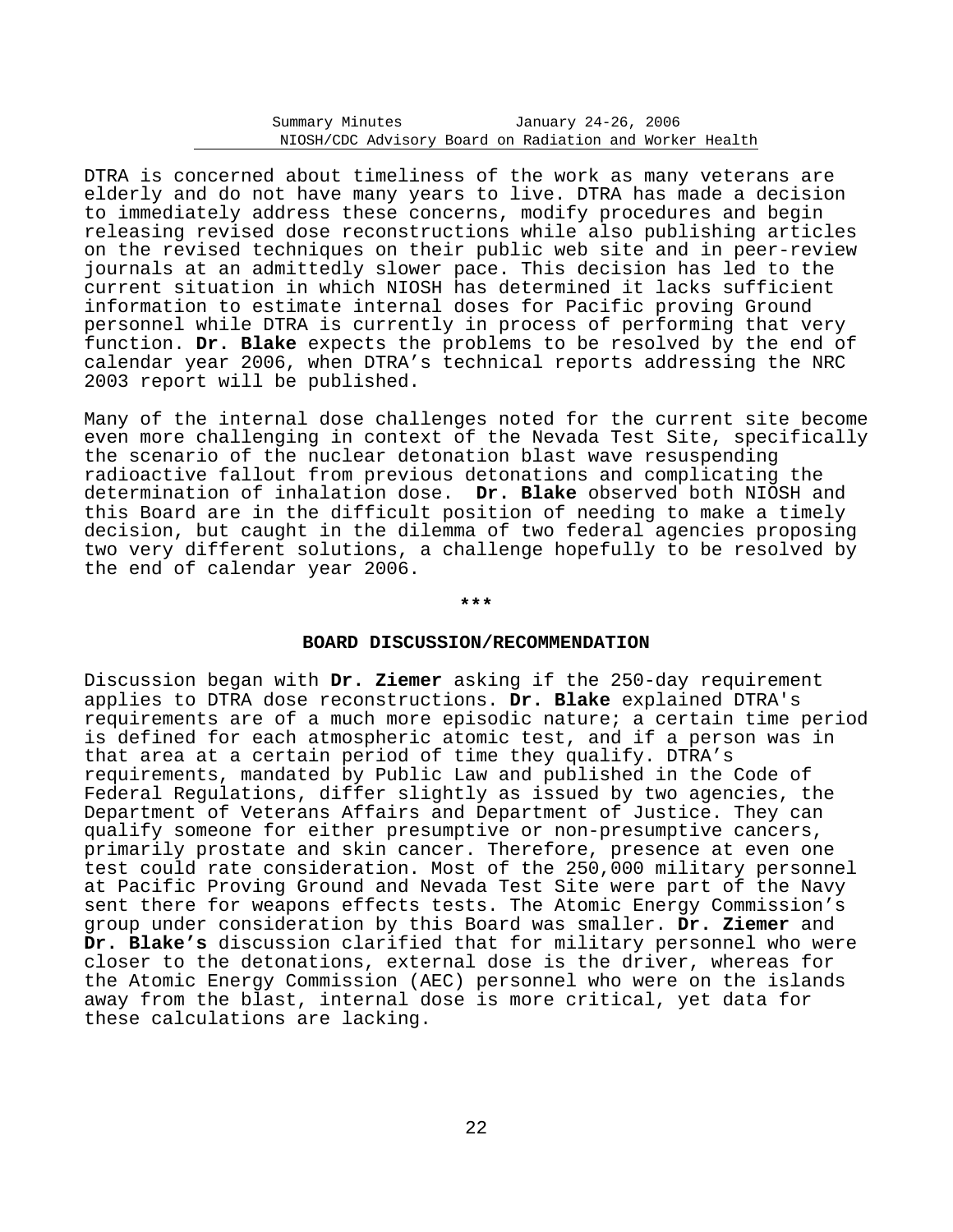**Dr. Melius** wondered if the Board's group of concern might have some workers better addressed through the veterans program. **Dr. Ziemer** thought that kind of specificity is lacking from the information database. **Dr. DeHart** asked how DTRA is handling dose reconstruction for military personnel or civilians who were in fact removed from the blast. **Dr. Blake** said internal dosimetry calculations are primarily based on radioactive fallout. **Mr. Griffon** asked about the interim rules of thumb guiding these calculations until the end of 2006 when resolution is expected. **Dr. Blake** replied that the preferable method is doing full uncertainty analysis as called for by the NRC report, but for expediency and due to large uncertainties DTRA is calculating a maximum radiation credible dose out to a 95 percent credibility limit and then forwarding them to the Department of Veterans Affairs to do the probability of causation calculation with similar software. NIOSH's challenge arises from DTRA implementation of procedures not yet published. The conservative factor of ten mentioned in statements has a statistical basis and after looking at and bounding these concepts of fractionation, DTRA considers this a good figure.

**Dr. Wade** commented that two federal agencies taking different positions can result from starting at different points and moving towards a common objective. He commended **Dr. Blake** and DTRA for their professionalism and commended the full vetting of issues in this debate.

**Dr. Ziemer** emphasized the Board's intent to give a full airing of the issues raised by differences between agencies and how things are calculated. He noted that even within the U.S. legal system, different laws can conflict so it's not amiss that not all agencies are parallel. Everyone is working together but timeliness pushes the issues. Discussion focused on the possibility of a pre-publication sharing of information by DTRA to expedite NIOSH's efforts. It would take time and possible perturbation of NIOSH's process, and not all the consequences are foreseeable, but it is possible. During the exchange it was established that NIOSH lacks specifics on the workers' living conditions, their only criteria to work with being little more than a case file, a job title in some instances, evidence of an external badge, and duration at the site. **Dr. Blake** detailed his interactions with his advisory board in preparation for their formal plan to be presented this summer in Austin, Texas.

**Dr. Melius** had two comments. First, he felt the need for follow-up with claimants or survivors of Amchitka Island to gather information concerning how their 24-hour exposures were weighted; these workers were given an exemption from the 250-day rule because they lived there. Second, he understands the time limits but feels the dose reconstructions in these two programs may not be reconciled because of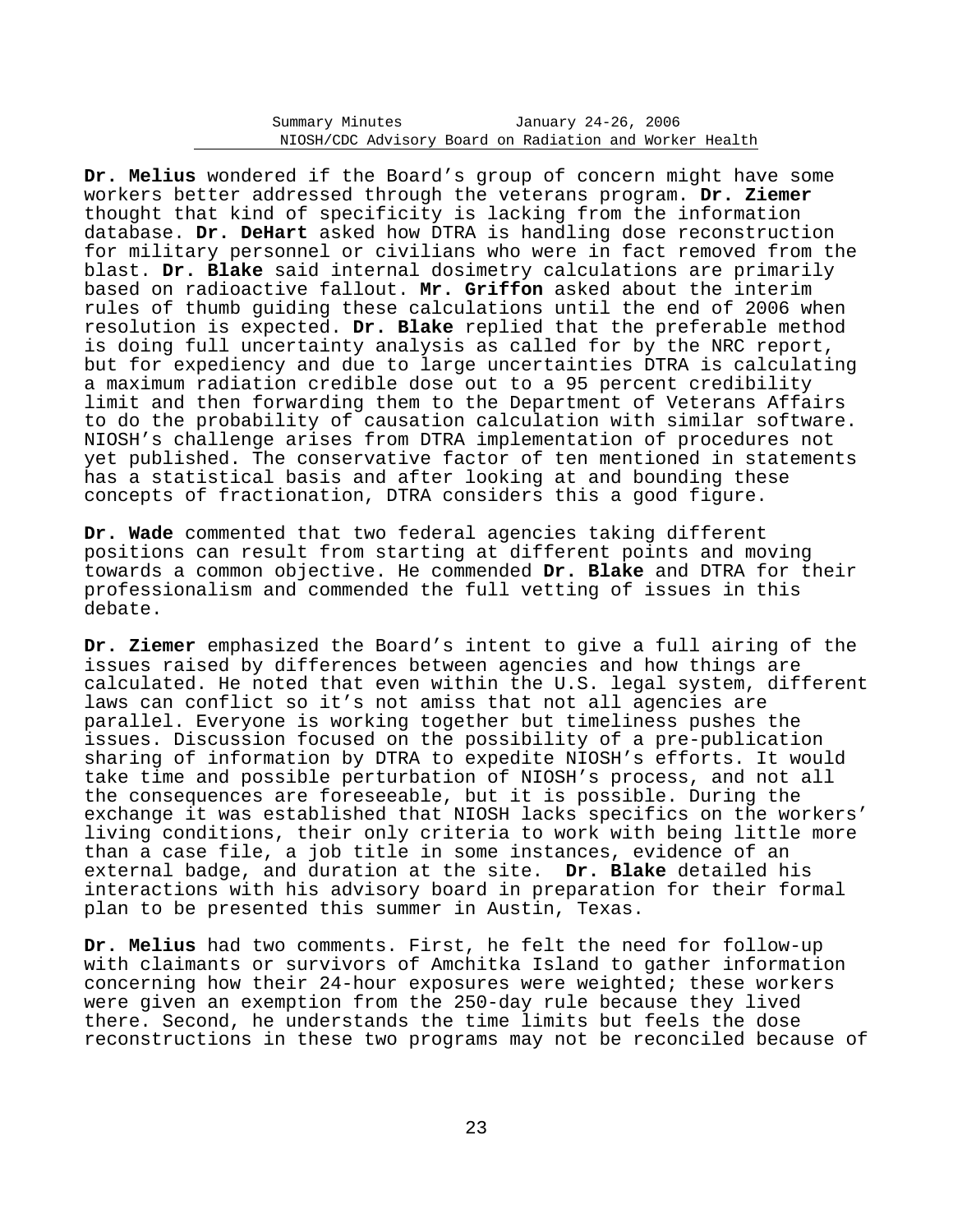different legislative mandates and methods. He cautioned against institutionalizing differences between the programs and their approaches simply out of not wanting to wait a few months to get the report. The results of the SEC petition decision will last a long time and it may turn out that some of the issues used as a basis for approving it may be addressed within the next few months. Consistency is desirable. He would feel much more comfortable waiting for clarity on some of these technical issues. **Dr. Dehart** also cautioned against potentially creating two different systems for the same kinds of exposure settings. **Dr. Ziemer** supported **Mr. Espinosa's** suggestion of follow up with Amchitka Island workers to see if the 250-day issue might apply in a somewhat different way for them.

**Mr. Elliott** commented for the Board's consideration that at least 57 claims remain to be dealt with, some from the first batch received in October, 2001, and these claimants await a decision. He also noted that of the three with dose reconstructions, one found to be compensable had multiple skin cancers and that was done using external dose. The other two were found to be non-compensable cancers from the presumptive list.

**Mr. Gibson** pointed out the extensive listing of entertainment facilities at Enewetak Island which indicates workers were to stay there for extended time. **Dr. Ziemer** asked if there weren't air samples giving an idea of the levels that people on the Marshall Islands were living with every day. **Dr. Blake** affirmed that radioactive fallout was measured fairly effectively using data from film badges, actual measured fallout in water, land and biological samples. **Dr. Melius** reiterated his earlier concern, the issue of being badged or should have been badged, and possibly not qualifying people in the correct way for a Special Exposure Cohort. He felt a better and fairer job could be done using the scientific work underway for the veterans along with further work by NIOSH in describing this group of people in this cohort.

**Ms. Munn** expressed concern that military and civilian personnel with the same work and exposures may be treated differently since internal dose cannot be assessed. She questioned whether the DTRA process will end up being applicable for this program, and emphasized that some claimants have already waited four years. Ensuing discussion revealed that during detonations at the Pacific Proving Grounds, both AEC and DOD personnel worked together as a joint task force such that the external dosimetry records are quite consistent; however, that still does not provide a solution for internal dosimetry. It may have been the case that the military personnel were more transient than those of the Atomic Energy Commission/Energy Research & Development Administration (AEC/ERDA.) **Dr. Roessler** expressed discomfort in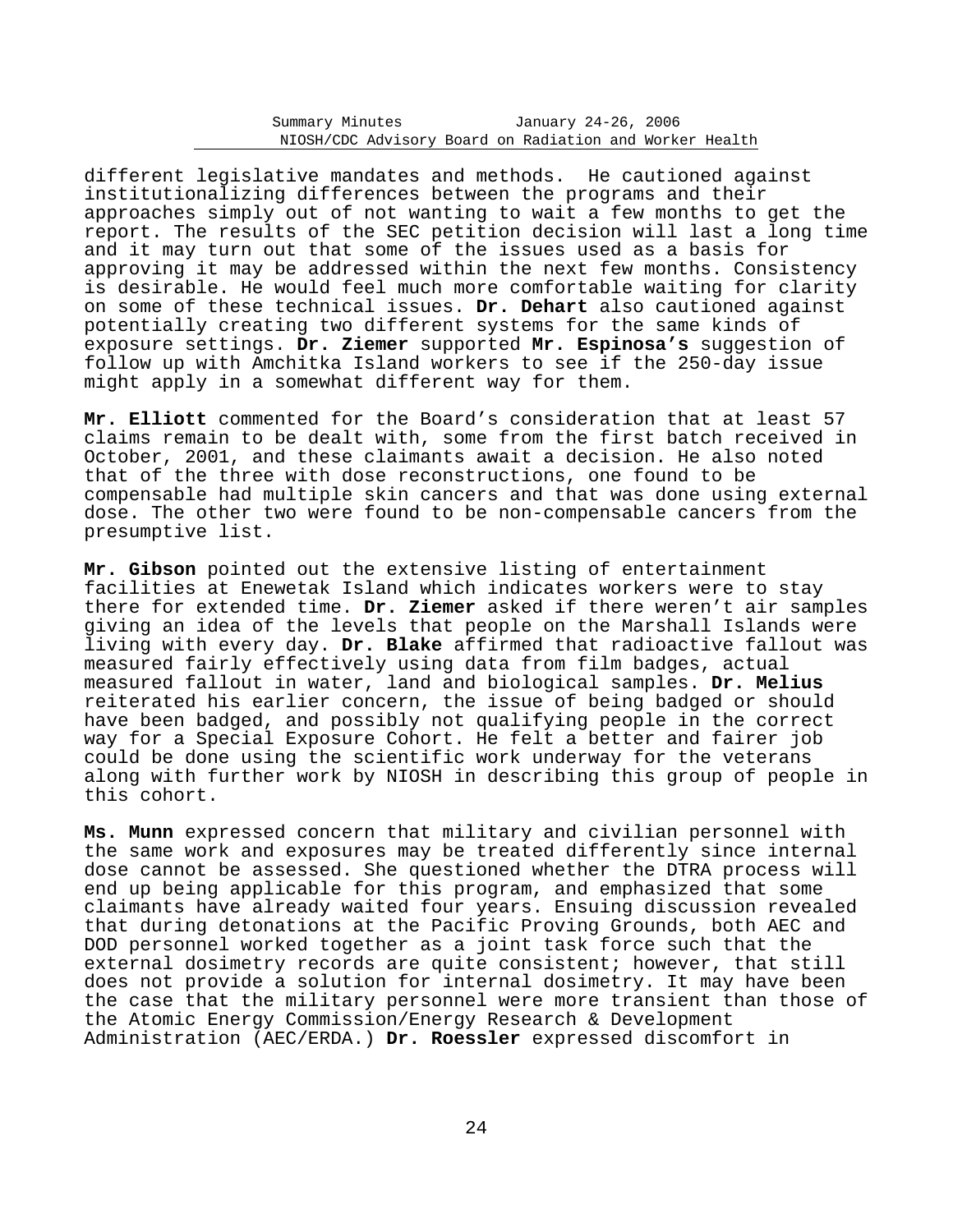lacking enough information to vote now, but was less concerned than others about the difference in agency approaches because the more critical difference resides in the types of population and their exposures. **Dr. Neton** said despite joint efforts at monitoring, the dilemma of trying to reconstruct internal dose from reconstructed external data is compounded by lack of knowing the whereabouts of these civilians.

**Dr. Melius** felt that it would be worthwhile for NIOSH to take the few months needed to see if DTRA's developing information would address the main technical basis for SEC determination on the issue of internal monitoring. He preferred not voting on the petition now when these concerns may be addressed shortly. He suggested asking NIOSH to address the 250-day issue by the next meeting, taking care with this circumstance in terms of qualifying these people.

# **A motion was made and seconded that the Board thank NIOSH for its report on the SEC petition and table further discussion to allow time for communication between NIOSH and DTRA and to address other issues previously stated by the Board.**

**Dr. Ziemer** explained that a motion to table is not debatable. A yes vote to table will force resolution at the next face-to-face Board meeting in April. Those wishing not to table can vote no and an alternate motion could be made. However, a proposed action must first be made which could then be tabled. **Dr. Neton** pointed out that NIOSH is unlikely to have a detailed plan ready for the April meeting. **Mr. Gibson** expressed concern about the 180-day limit and wondered if waiting would gain anything.

## **A motion was made and seconded to accept the petition as presented.**

**Dr. Ziemer** explained the motion to accept the petition is a motion to accept the recommendation of NIOSH to grant the SEC petition, and if it passed it would be a recommendation to the Secretary of Health and Human Services that SEC status be granted. Debate ensued.

**Ms. Munn** said if we can make the assumption that resuspension and internal dosimetry for individuals on those islands would vary from location to location on the islands, she believes it will be impossible to come to an acceptable conclusion on internal dose. **Dr. Melius** and **Dr. Neton** clarified that the uncertainty associated with the resuspension factor arises more from ships versus the island rather than from worker location within the islands; even so, if that is a basis for an SEC, that point needs to be captured specifically within the Board's recommendation.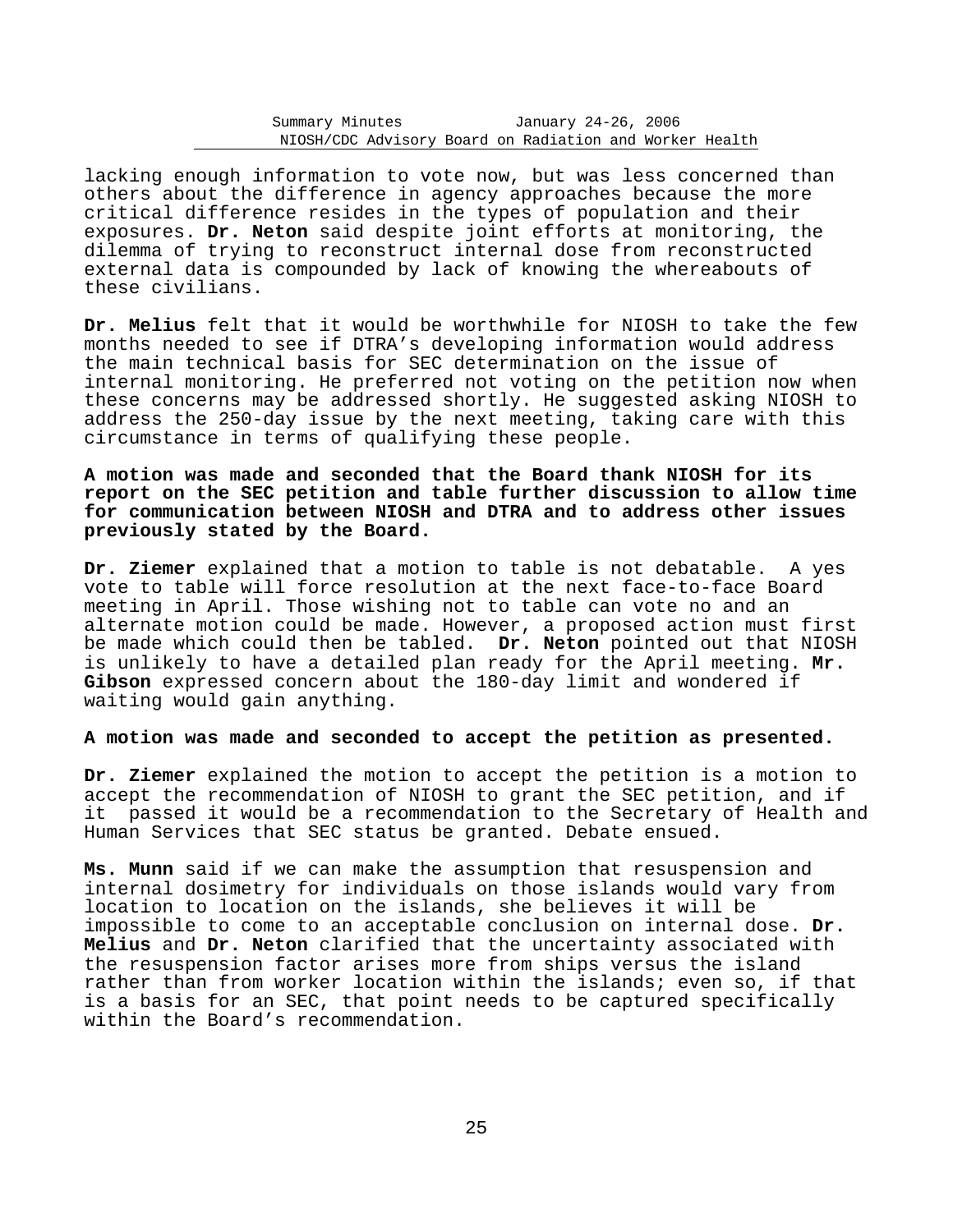**Dr. Wade, Dr. Ziemer** and **Dr. Blake** discussed what NIOSH and DTRA could do before the end of April that would shed light on the issue of internal exposure. With technical work still in development there is no guarantee of what the end product will look like or whether the work available in time for April will inform NIOSH's efforts, even though **Dr. Blake** believes he is authorized to share such information.

**A motion to table the motion under consideration was made and seconded.** 

The vote was five yes to four no with one abstention. Tabling would require a majority of those voting, but the abstention is not ignored. Six votes are needed to carry the motion. **Mr. Presley** spoke to change his vote.

**Upon the second round of voting, six yes votes carried the motion. The vote is to table the action until the next meeting, and it is so ordered.** 

**\*\*\*** 

Having tabled the action on Pacific Proving Ground, **Dr. Ziemer** said the Board would need to provide instructions for its expectations within the coming week. **Dr. Ziemer** and **Ms. Liz Homoki-Titus** of HHS established that if another department provides information to HHS that is not available publicly, its degree of potential usefulness could be summarized by **Dr. Neton** or his designee without necessarily releasing classified information. If such information comes fully to the Board, however, it will be made public.

**A motion was made and seconded to request that NIOSH follow up on three items in relation to this petition:** 

**#1 to gather further information and evaluate DTRA's technical work on addressing monitoring and evaluation of internal dose;** 

**#2 to conduct further evaluation of the types of work and nature of exposures for people in different work categories, including clarification regarding residence;** 

**#3 to determine how best to address this issue of qualification for the cohort, i.e. monitored or should have been monitored, and possible adjustment of the 250-day requirement for full time residents.** 

Debate ensued. **Dr. Melius** wanted to word part three so as to ensure that this requirement makes it applicable for all the categories of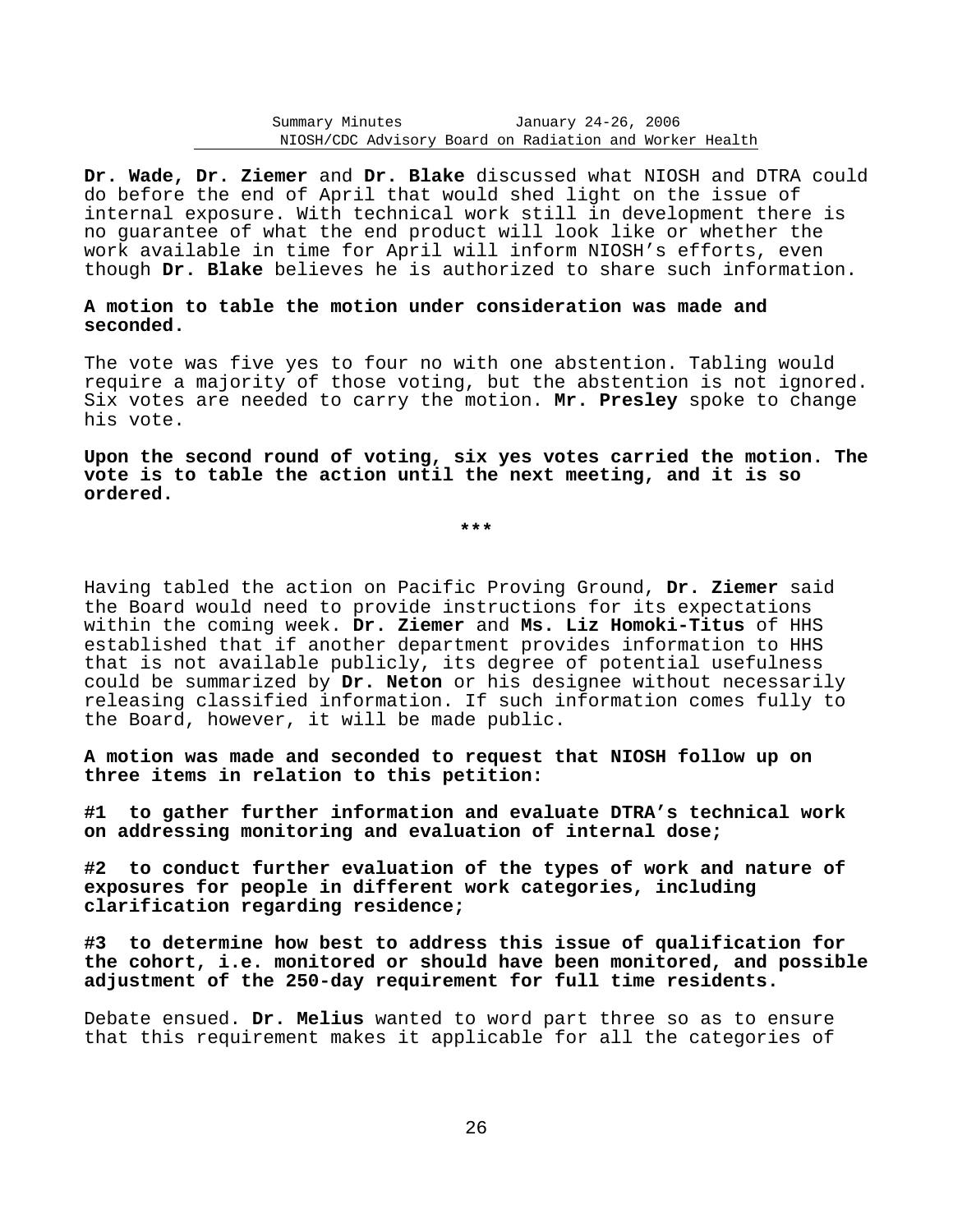workers who might be considered for inclusion in a Special Exposure Cohort. **Dr. Ziemer** asked if monitoring for 24 hour resident workers differed from that of badged workers who left their badge at the gate when leaving a facility, and **Mr. Presley** said the badge was worn everywhere on site, 24 hours a day. **Mr. Espinosa** spoke in favor of the motion, his greatest concern being that many under the class would be denied on the basis of 250 days.

**Mr. Gibson** spoke in favor and **offered a friendly amendment that a member of the Board with clearance be present during discussions between NIOSH and DTRA**.

The mover and seconder accepted the friendly amendment and it was agreed that **item one of the motion would include the caveat that this be done with Board member or members present**.

**The motion passed without opposition, with one abstention.** 

**Ms. Karo** was thanked and left the conversation.

#### **\*\*\*\*\***

## **CLASSIFIED DATA: IMPACT ON BOARD SEC PETITION RECOMMENDATION**

## **Dr. Lewis Wade, Executive Secretary/Designated Federal Official**

**Dr. Wade** addressed this item as a result of the Board's questions about due process considerations. He met with representatives of both the Secretary's office and the HHS Office of General Council. The HHS position, based on a verbal opinion from the Department of Justice, concludes that non-disclosure to the public of classified information does not qualify a class for addition to the SEC if a sufficiently accurate dose reconstruction is otherwise feasible using restricted information. Therefore, HHS has no legal authority to grant a Special Exposure Cohort petition because classified or restricted information was used to determine that a sufficiently accurate dose reconstruction can be done. The Department of Justice holds that access by claimants or the public to classified information on which HHS may rely in making a feasibility determination is not required by due process considerations. **Mr. Gibson** wanted to know why the office of Legal Counsel is resistant to put it in writing. **Dr. Wade** could not answer that question but he did offer go back and ask again to get it in writing if the Board wishes. His main concern was that the Board be not limited in its ability to do its business. **Dr. Melius** argued this does disenfranchise the Board wherever there is classified or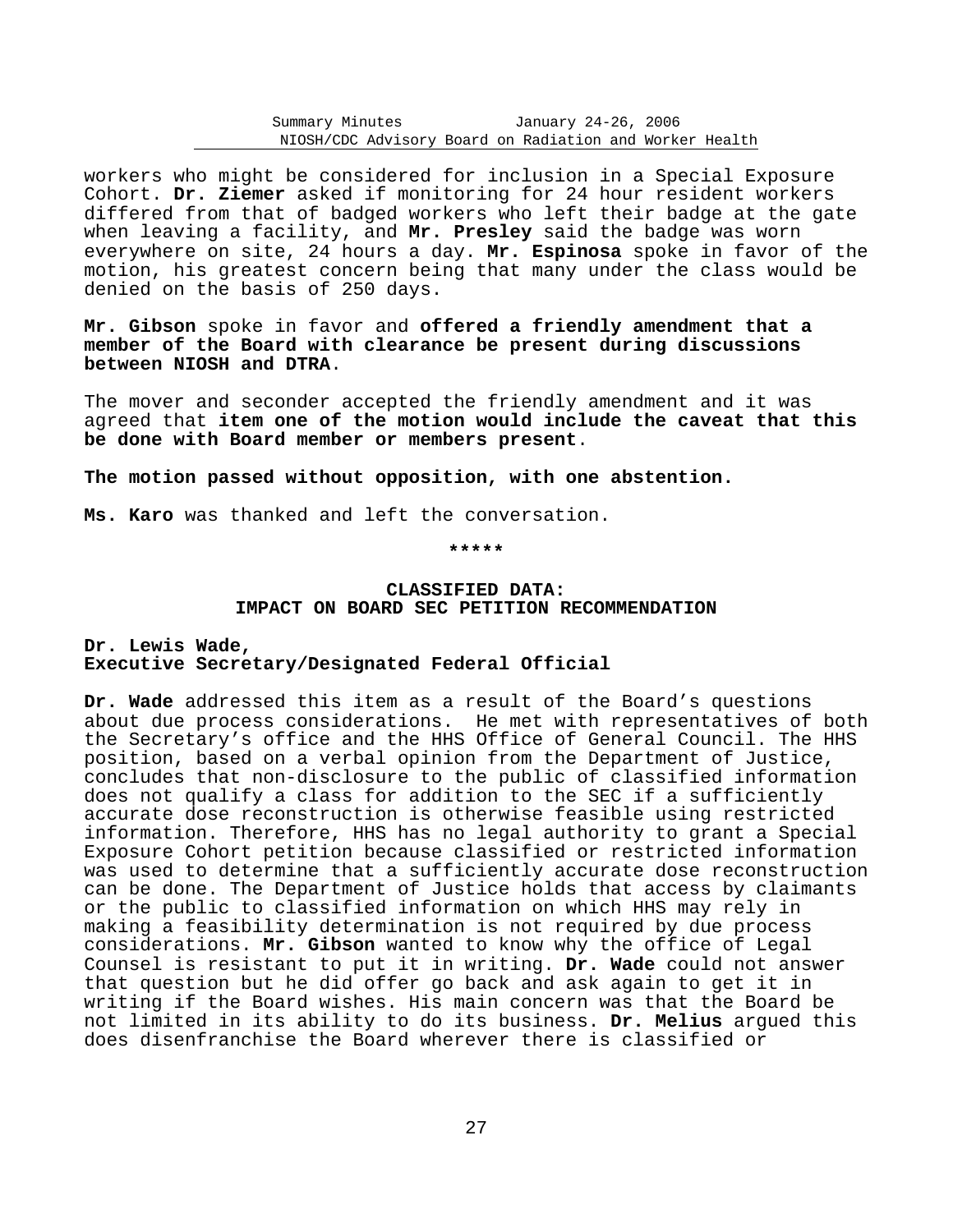restricted information, precluding the Board from evaluating NIOSH's review of the SEC petition. **Ms. Homoki-Titus** clarified that this simply limits public access to classified information; EEOICPA gives the Department of Energy authority to provide a grant of access to sensitive compartmented information (Q clearances) for Board members. Due to the high proportion of Board members with conflicts of interest, it was felt that the Board would benefit from having a much larger number of Q clearances.

**Dr. Ziemer** asked that **Mr. Gibson** and **Dr. Melius** draft a proposed motion and letter for the Board to act on tomorrow regarding its need for an increased number of Q-clearances.

## **\*\*\*\*\***

# **BOARD CORRESPONDENCE RESPONSE TO LETTERS FROM SENATOR CLINTON, SENATOR SCHUMER, REPRESENTATIVE HIGGINS, REPRESENTATIVE SLAUGHTER, AND MIKE WRIGHT, STEEL WORKERS**

Regarding Congressional correspondence, **Dr. Ziemer** drafted some responses according to Board rules. Board members have copies of the draft response to Senator Clinton's November  $7<sup>th</sup>$  letter concerning Bethlehem Steel.

**A motion was made and seconded to accept the draft, along with proposed amendments using NIOSH's updated figures. Discussion included modification of wording, after which the motion to transmit the letter carried unanimously**.

**\*\*\*** 

**A motion was made and seconded to transmit Dr. Ziemer's response to** Senator Schumer's November 14<sup>th</sup> letter. Discussion resulted in **modification of wording in the same manner as in the Clinton letter. The motion passed unanimously.** 

**Dr. Ziemer** will re-draft a response to Senator Schumer's January 19th letter requesting the Board to rescind its action of January 9. The new letter to be emailed to the Board will clarify that NIOSH's actions will come back to the Board in the revised site profile which will include more recent information such as issues raised by Mr. Ed Walker, the seeming omission of which is the basis for Senator Schumer's request to rescind.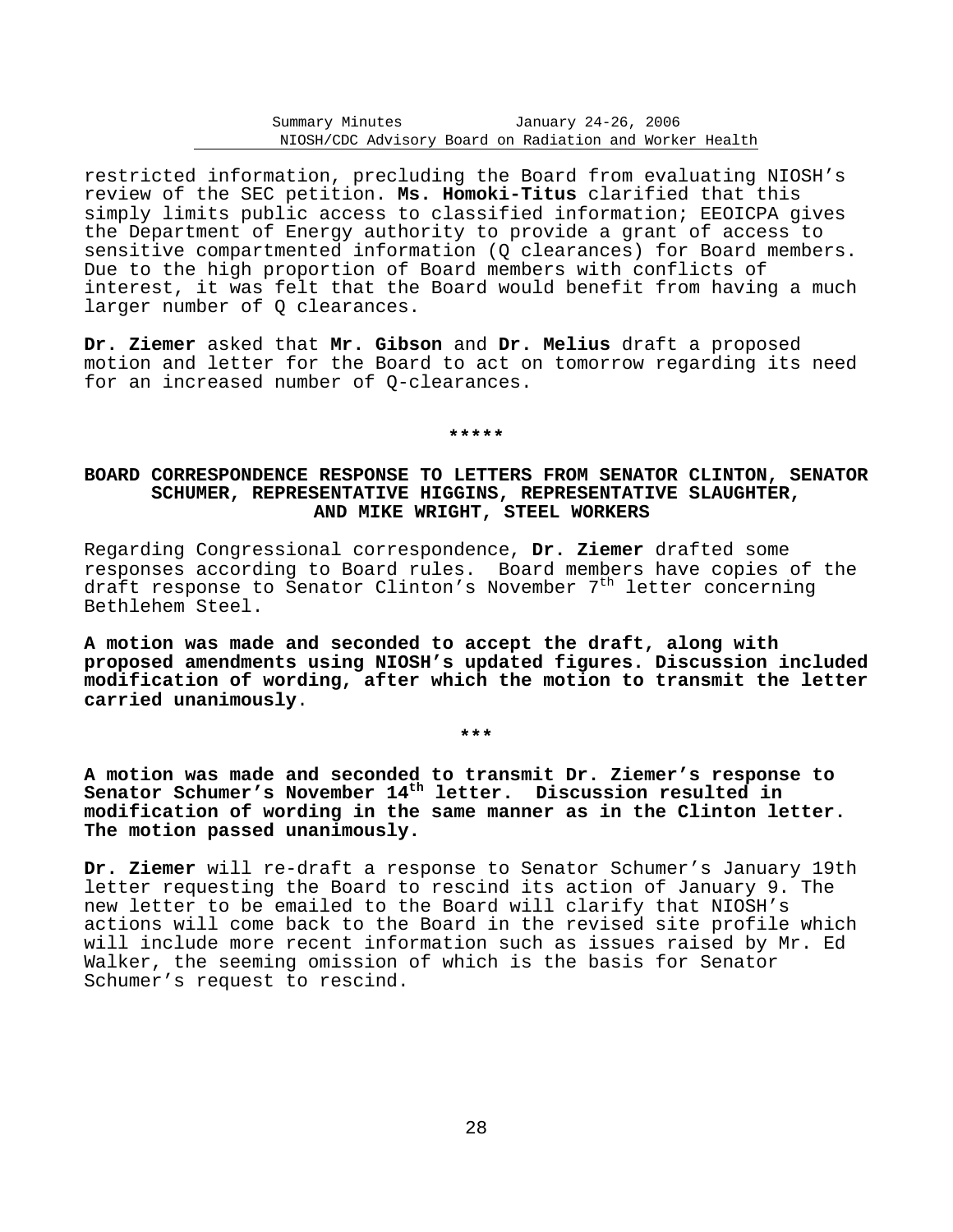The Board agreed without objection to look at the e-mail draft, transmit as-is if there are no wording issues or delay transmission if re-wording is needed.

It was decided that no action is needed on the letters from Congresswoman Slaughter and Congressman Higgins, as these written statements were already read into the record. **Dr. Wade** concurred. The Hanford letter will be covered during the Hanford agenda item.

**\*\*\*** 

## **WORKER INTERACTIONS**

## **Presentation by NIOSH/ORAU**

In preparation for the letter from **Mike Wright** of the steelworkers' union, **Ms. Kate Kimpan**, project director for the ORAU team for this effort, presented a briefing on efforts with regard to collecting and taking into account worker information.

**Mr. Wright**'s letter to the Board exemplifies a growing need felt by both ORAU and NIOSH to respond to information and comments. At ORAU's ongoing worker outreach meetings a NIOSH representative and the site profile's team leader are always present, dedicated to taking immediate action. ORAU and OCAS have developed the Worker Input to Site Profile Revisions (WISPR) database which captures all comments and assures that the commenter and public understand the team's response. **Ms. Kimpan** acknowledged there is room for improvement in coordinating the responses and conveying the value of those comments to those making them. Commenters need to know they are being heard and what is being done with the information. It's easiest to convey feedback to unions and on the web, but other methods are needed to reach individuals who may not have internet access or belong to a unified group. **Ms. Kimpan** welcomed all suggestions for improvement. For the record, this relates to ORAU Procedure 0097, Revision 00, "Conduct of the Worker Outreach Program," approved on December 29, 2005.

**Dr. Ziemer** requested some more formal means by which the Board could track the wealth of information emerging from the public comment periods. ORAU's Top Hat database had captured relevant information from transcripts but the Agency for Toxic Substances and Disease Registry (ATSDR)'s software package was unusable outside of ORAU. That information has been transferred to WISPR. **Dr. Ziemer** acknowledged that follow-up is occurring but felt a formalized process would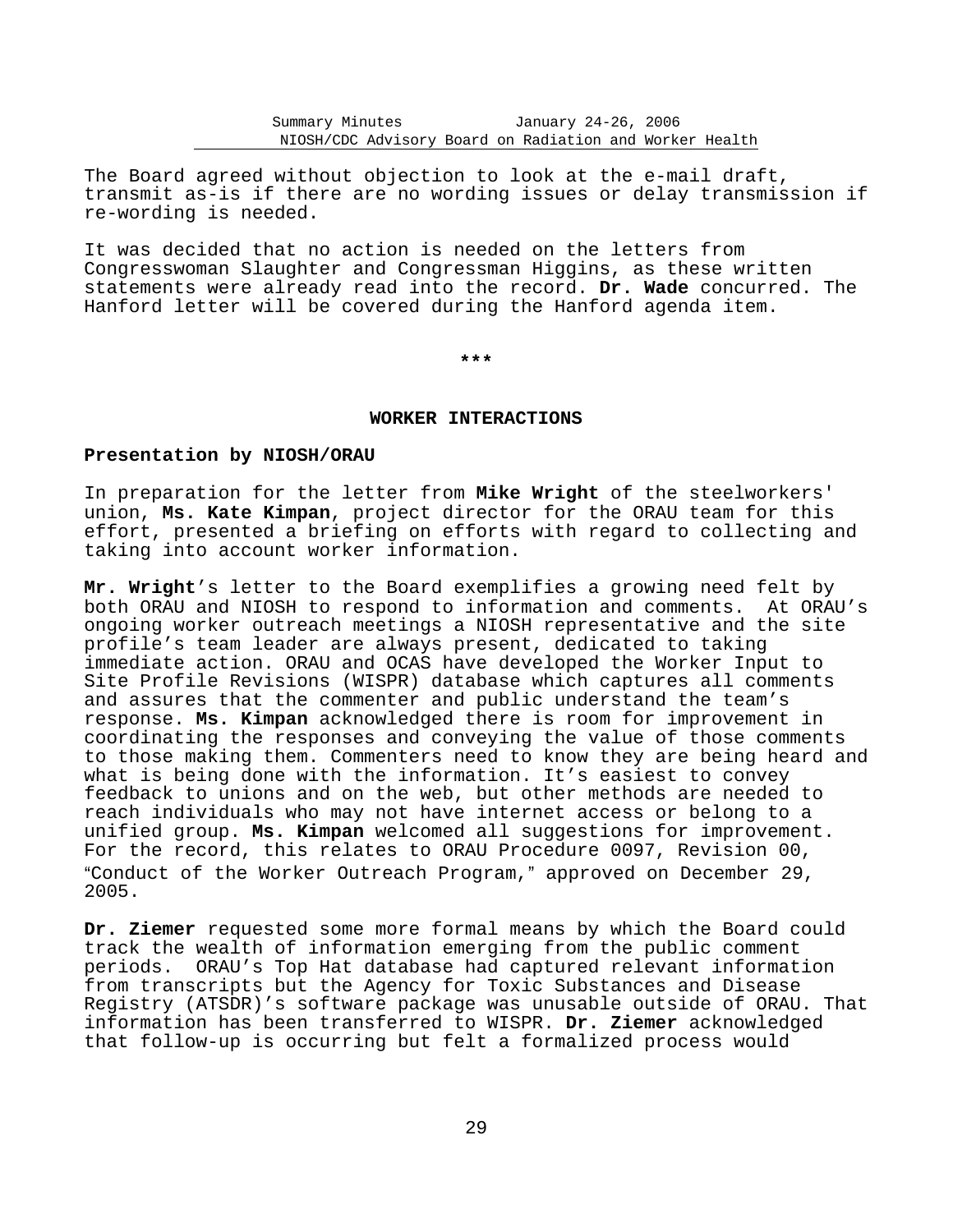prevent comments from falling through the cracks. **Mr. Elliott** said that much of what they hear is not ultimately relevant but the people making comment need feedback on why it was not useful. Plans are underway to give SC&A access to the WISPR database. **Mr. Elliott** said written comments get a written response; verbal comments during worker outreach meetings are captured in the minutes and posted on the web; but people making comment need to be notified, appreciated, and told why the comments may not be relevant for dose reconstruction purposes. Another source of input is town hall meetings, which will be held again this summer; **Mr. Elliott** wanted that to go on record. The WISPR database does have comment and resolution; in fact, resolution is essential before an item can be closed out. **Dr. Wade** offered to make sure the SC&A task to review procedures is modified to include 0097 Rev. and at the request of **Ms. Kimpan** he will also add Revised Proc. 0031, the TBD which has been revised to accommodate these other changes. **Dr. Wade** will ask that the WISPR database be made available to the Board and SC&A and that the Board by emailed when availability is granted. Comments from this meeting should be reviewed thoroughly and entered in to the WISPR database. **Dr. Melius** questioned lack of response on comments made two years ago by union representative Mr. Glenn Bell. **Mr. Elliott** said Mr. Bell's submission included maps of the site and other information which an ORAU classification officer must review before it goes on their web site. It is under review. **Dr. Melius** emphasized the need for a formalized process to address the increasing frustration from people who sense that their comments are ignored or largely discounted. People at the sites need reassurances that significant changes will not be made without an opportunity for their input. **Mr. Elliott** and **Ms. Kimpan** agreed on the pressing need to assure people but they asserted that the comments are indeed taken extremely seriously and have resulted in many changes to actual operations for thousands of dose reconstructions. **Ms. Kimpan** will provide to the Board and the public her lengthy list of comments that have resulted in changes.

It was agreed **Dr. Ziemer** will send a formal reply to **Michael Wright** at the United Steelworkers' summarizing ORAU's efforts toward formal tracking of comments and follow up.

\*\*\*\*\*

## **ROCKY FLATS SITE PROFILE DISCUSSION/PLAN OF ACTION**

Discussion of the Rocky Flats site profile matrix included remote participants **Tony DeMaiori** of the United Steelworkers and staff of the Colorado Congressional delegation: **David Hiller** from **Senator Salazar**'s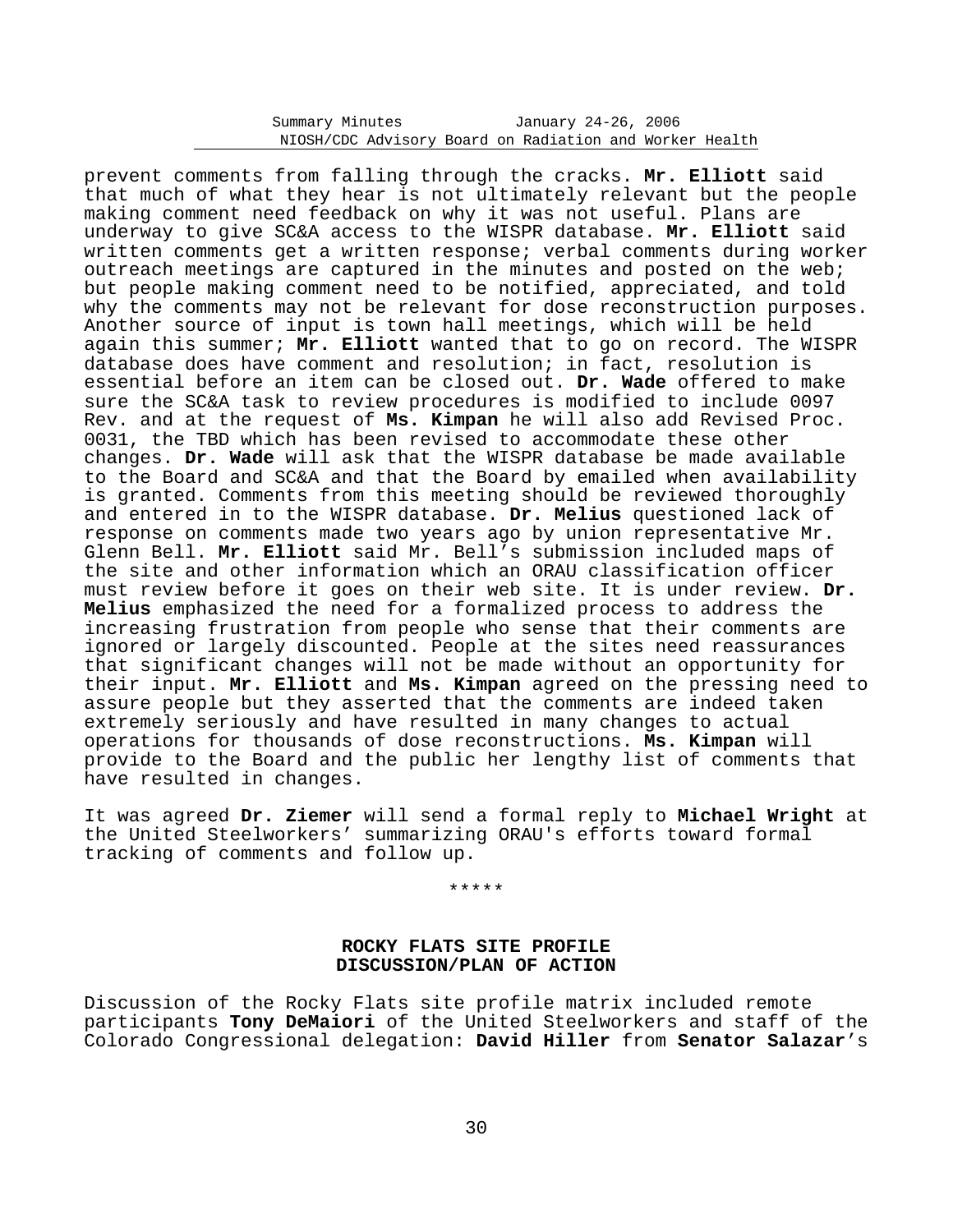office, **Jeanette Alberg** with **Senator Allard**'s office, **Carolyn Boller** from **Congressman Udall**'s office and **Amy Warder** with **Congressman Beauprez.** 

#### **SITE PROFILE REVIEW**

## **Mr. Joe Fitzgerald, Sanford Cohen & Associates**

The site profile review consisted of highlights of the December 15 matrix focusing on issues significant from a dose reconstruction standpoint. NIOSH will detail its preliminary responses to each of the 21 findings later, although these have not yet been discussed in the working group.

#1 The primary issue is that the use of urine bioassay MDA median values may not be appropriate for plutonium and americium, due to primitive internal bioassay techniques in the 1950's and early 1960's. They are unduly low and likely to underestimate internal dose. SC&A asks NIOSH to revisit the parameters and come up with more appropriately conservative Minimum Detectable Activity (MDAs), perhaps taking two of the four parameters and using the more extreme values to come up with higher MDA values.

#2 Another primary issue says the TBD approach to low or insoluble plutonium compounds needs review, due to the question of acute intakes of such compounds and whether or not this might be a significant contributor in certain target organs such as the GI tract. A claimant favorable approach will depend on the type of concern, per ORAUT-PROC-0003, which is not referenced in this TBD.

#3 A third primary issue addressed by SC&A is the inadequacies in neutron exposure characterization: how to extend correction factors beyond the nuclear track emulsion-type A (NTA) film energies below the 700 and 800 keV threshold and to apply such correction factors to other workers. The NTA film study focused on workers in plutonium operations. It did not include non-plutonium operations or workers possibly exposed to specific neutron sources beyond those production facilities. SC&A wants to identify correction factors that are broadly applied for neutron exposures across the Rocky Flats operations. NIOSH is working diligently to get University of Colorado's job-specific neutron exposure data.

#4 SC&A is also concerned about other issues, including addressing potential data reliability concerns; potential problems with algorithms and dosimeter calibrations; the placement of dosimeters in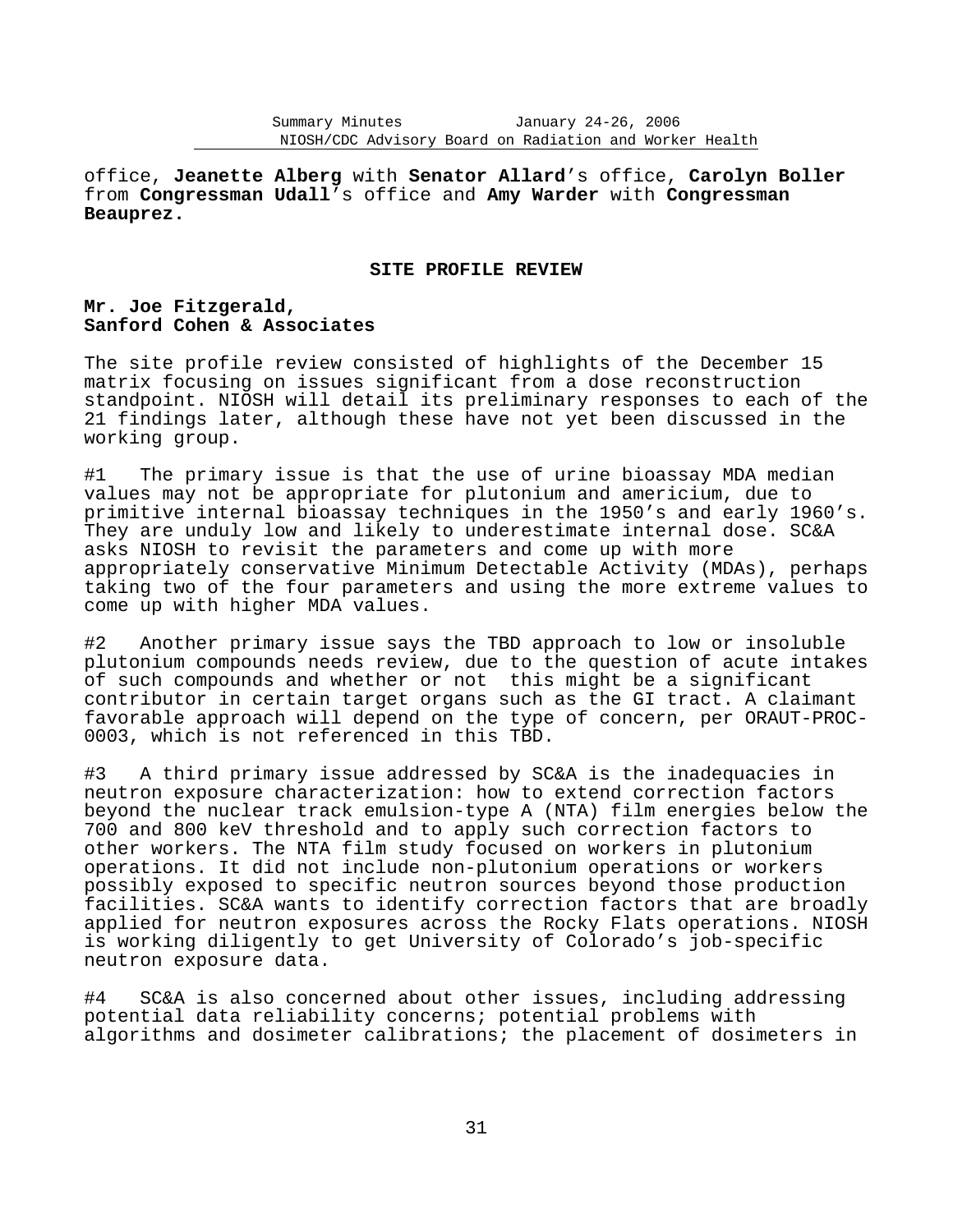relation to aprons; dosimeters not worn or not properly worn; assignment of "zero" doses at a time when everybody had a combination security/dosimetry badge. Suitable explanations for these issues are needed now to assure reliability of the data. **Mr. Fitzgerald** paused to take any questions.

In answer to **Mr. Hiller's** query about impact of unanswered questions if these issues cannot be answered satisfactorily, NIOSH would have to address that issue as a gap in the database and weigh the implications on the reliability of the overall data. **Tony DeMaiori** said the term "no current data available" was historically used at Rocky Flats for unexplained dose, even a high one. **Mr. Fitzgerald** said SC&A would be concerned about that and in fact such reports appear in the documentation from coworkers. SC&A has recommended that NIOSH look into it further.

More minor issues include concerns over the assumed default particle size of 5 micron AMAD; uncertainties not addressed for americium 241 material assay and how lung counting was calibrated with these values; the non-claimant-favorable assumption of full equilibrium in methodologies to assess internal exposure to depleted uranium; the assignment of isotropic and rotational instead of anterior-posterior geometry which may not fit some Rocky Flats workplace exposure circumstances; inadequate consideration of contaminant radionuclides present from uranium and other radionuclides shipped or processed onsite, particularly U-233 with the U-232.

**Mr. Fitzgerald** again paused for questions.

**Dr. Ziemer** pointed out to the Colorado delegation that exchanges between SC&A and NIOSH have been taking place over the past two or three months to address these issues. The Board will extend an invitation to a representative of the petitioners to take part in the face-to-face meetings. Of the six chapters in the site profile each has its own revision number; some are at Revision 1 and most are still Revision 0 in an ongoing process of updating the site profile as new information is gained.

**\*\*\*** 

In the Board questions and comments period, **Dr. Wade** expressed his desire to have the Board presented with an evaluation plan before the April meeting and have the Board make a recommendation to the Secretary on Rocky Flats.

**\*\*\***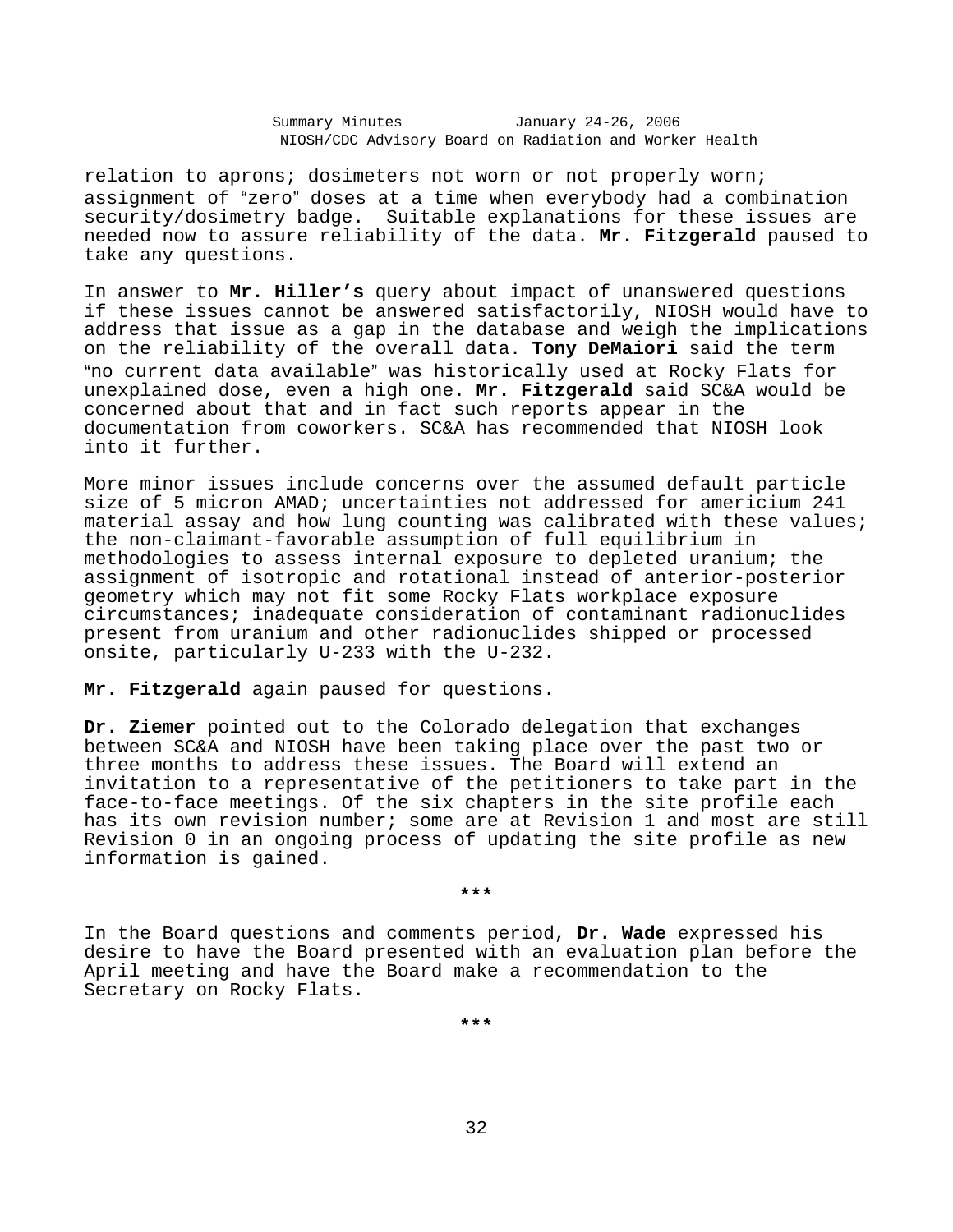#### **NIOSH RESPONSE**

## **Dr. Jim Neton, NIOSH**

NIOSH's draft responses to the 21 individual issues identified in the consolidated matrix issued in mid-December were covered in detail yesterday. Copies of the matrix are on the table. Dr. Neton's main message is that the consolidated matrix and all NIOSH efforts now will be directed towards resolving issues of specific relevance to the SEC petition at hand. **Dr. Neton** commended **Mr. Fitzgerald's** summary of the five key issues. Regarding the first two, the MDA issue and the super insoluble material, NIOSH has already come a long way towards coming to terms with SC&A and he looks forward to working with them and addressing the other issues in the upcoming working group meetings.

**\*\*\*** 

## **Discussion Topics:**

- **IThe importance of keeping Mr. DeMaiori** and his people actively involved in the process.
- #Clarification on finding number two on the matrix, where Type S and Type M are compared without reference to super S class.
- In the analysis, super S had been determined to be synonymous with S.
- The doses to the lung are adequately covered by S because they're already more than likely over 50 percent.
- Is there a coworker model for the claimants in the SEC petition class and what percentage of the class might this affect.
- #NIOSH does not typically include coworker models in the site profiles.
- #Progress made toward exploring ways to validate the data.
- $\blacksquare$ NIOSH is working towards that with ORAU, recognizing this will be a recurring issue.
- #Whether a recommendation on the SEC petition will be ready for the Board's April meeting.
- #NIOSH is working towards the pedigree of the data, providing an approach to dealing with ancillary nuclides, and example dose reconstructions.
- #The reliability issue is essential because if that issue cannot be addressed then the other ones are not relevant.
- Is matrix issue nine on questions of reliability and validity of data critical in terms of the accuracy of the radiation dose.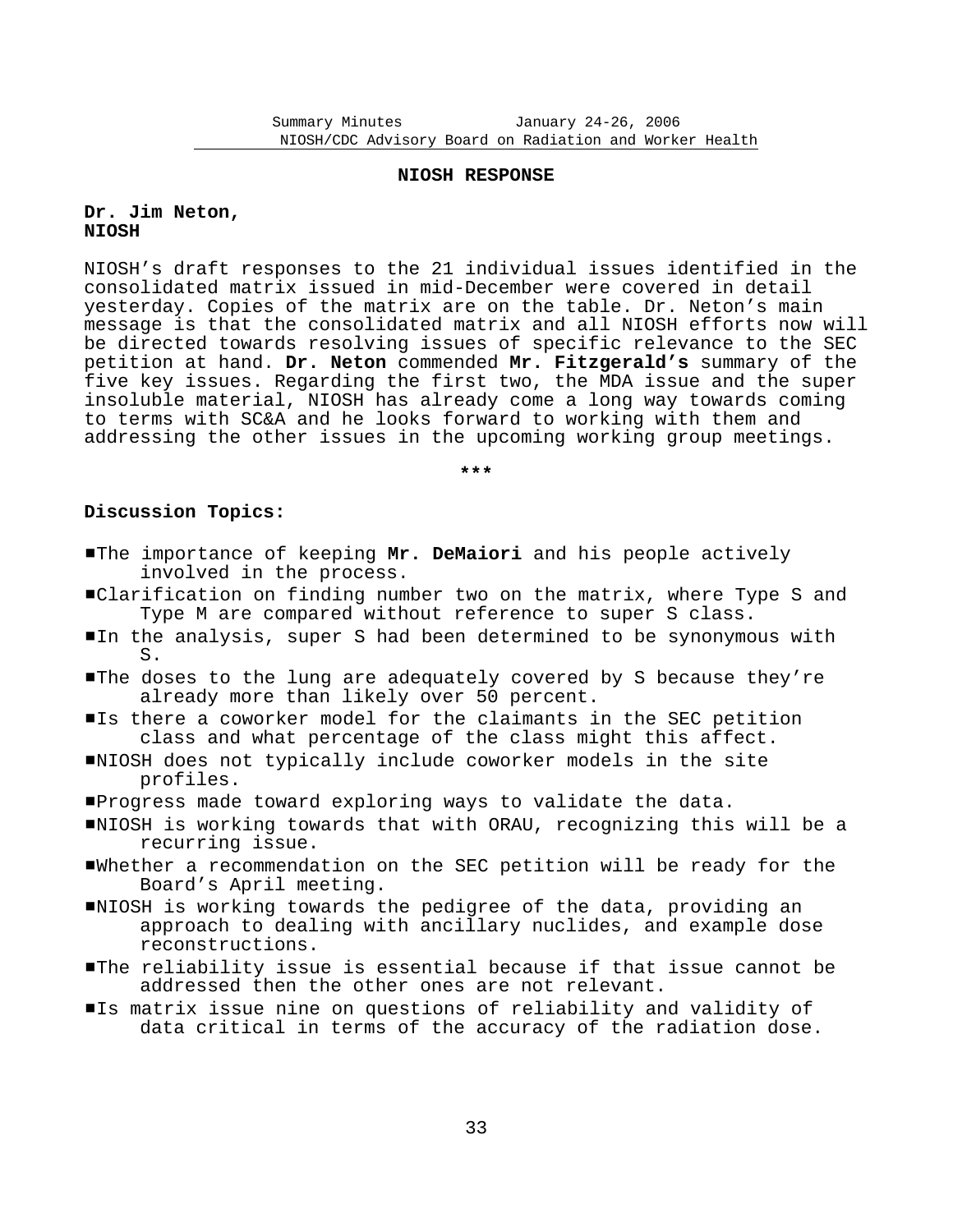- It is, but NIOSH is revising its response to comment number nine, as they had mistakenly addressed an internal rather than external dosimetry issue.
- **The Colorado delegation is focused on that issue, and believes if** there is insufficient information to determine the dose to this class, the petition must be resolved immediately.
- #Premature review of an SEC petition only increases tension, wastes time and detracts from credibility of both the SEC process and overall program.

#### **\*\*\*\*\***

The working groups for upcoming projects were self-selected. **Mr. Griffon** raised the concern that the current working group is becoming a standing committee, but he acknowledged that the tasks do change, so it was decided **Mr. Griffon, Mr. Presley, Mr. Gibson** and **Ms. Munn** could continue at least through Rocky Flats to function as a workgroup and coordinate with NIOSH and SC&A. **Tony DeMaiori** with United Steel Workers (USW) will represent the petitioners. For the record, Colorado delegates asked for notification of when the working group meets, and **Dr. Ziemer** agreed it will be done.

#### **\*\*\*\*\***

**Ms. Livia Lam**, legislative assistant for **Senator Cantwell**, joined the meeting by telephone for discussion of the Hanford site profile. **Dr. Wade** reported that the only Board member conflicted on Hanford is **Ms. Munn**. She was instructed and agreed that she may participate in the table discussion but cannot make or vote on motions.

## **HANFORD SITE PROFILE - PRESENTATION**

# **HANFORD SITE PROFILE REVIEW Dr. John Mauro, Sanford Cohen & Associates**

**Dr. Mauro** presented the Hanford site profile review using an issues tracking matrix as requested by the Board. Eleven issues were summarized and submitted January 16 of 2006.

#1 The major concerns have to do with neutron doses, especially in the early years, and exposures to exotic radionuclides. Neutron doses were calculated using the neutron-to-photon ratio gleaned from seven workers who had both neutron detector film (NTA film) and regular film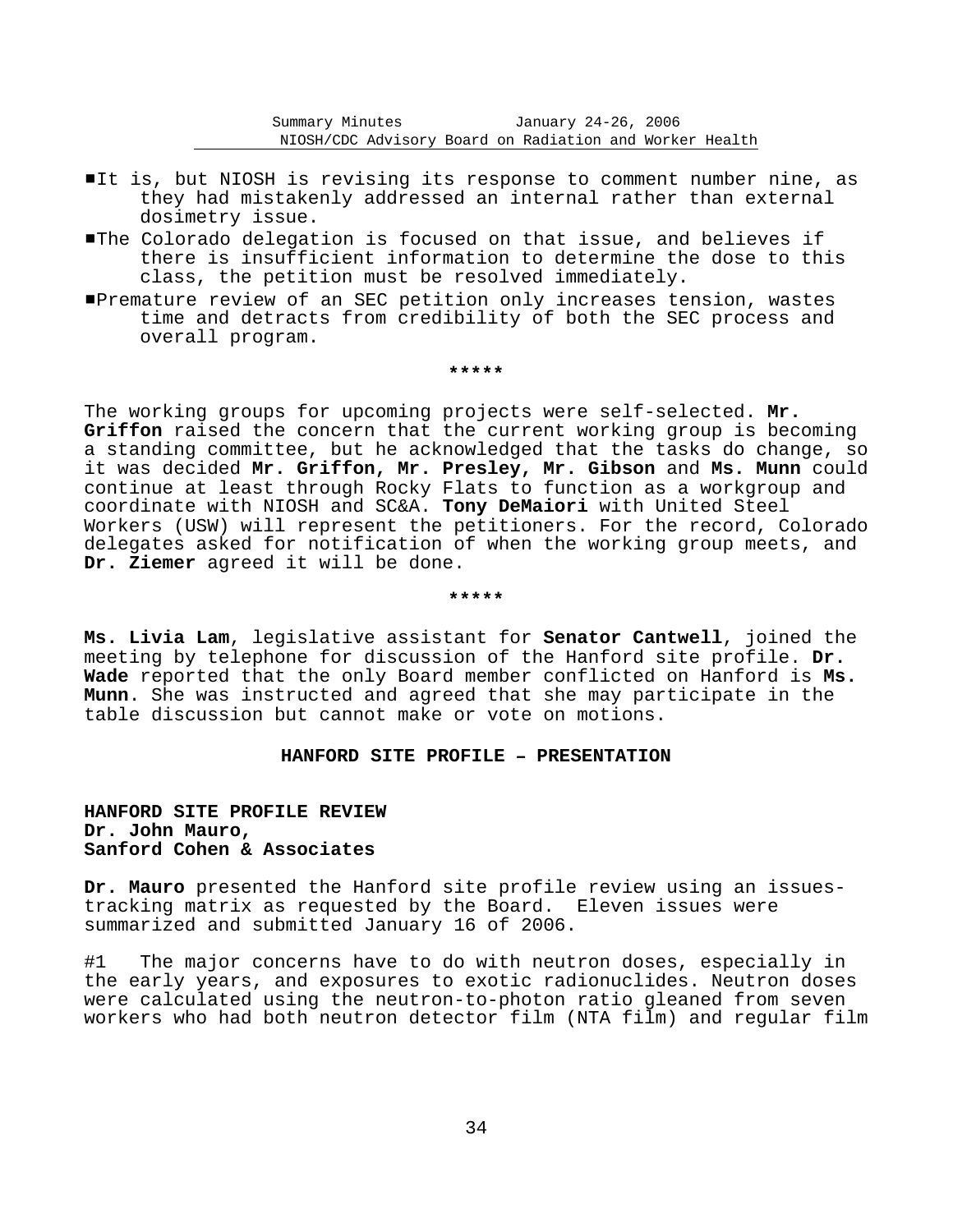badges. Given the complexity and size of the site, the first question here is whether or not a seven-worker basis is good enough.

#2 Secondly, because NIOSH had been concerned that the NTA film itself was not a good detector, presumably catching only 28 percent of the exposure, they used a multiplier of 3.57. SC&A questions that adjustment factor, because the vast majority of neutrons leaving the reactor were below .7 MeV and would not register, and of the larger 0.3 particles needed to register, most would not score a direct hit to the badge. SC&A also takes issue with NIOSH's seven-fold reduction of that same neutron-to-photo ratio in the N reactor because it was based on an unsubstantiated assumption that shielding had been installed.

#3 SC&A challenges NIOSH's application of post-1972 data from the 186 Hanford Multi-Purpose Dosimeters (HMPD) to prior operations because pre-1972 there were more hands-on operations, and NIOSH's assumptions do not adjust for design and operational changes that occurred. Also, NIOSH used a dataset with measured values above 20 millirem even though the minimum detectable limit was 50 millirem.

On the issue of neutrons, **Dr. Ziemer** asked if Hanford didn't have spectral data. **Dr. Behling** said that is explained in SC&A's TBD review. The 28 percent or 3.52 correction factor for NTA film used a tissue equivalent proportional counter rather than a spectral analysis.

**Dr. Neton** pointed out regarding neutrons that the issue of sodium 24 doesn't necessarily mean it was an activation product in the body. There was sodium 24 in the drinking water. Regarding detection limits, he said they were generating distributions. In generating a lognormal distribution, the detection limit is not relevant as long as one is rank ordering doing cumulative probability plots. You can still pick off the 50<sup>th</sup> percentile in the geometric standard of deviation. **Dr. Ziemer** was struck, he said, by the implication that they had no spectral information because he knows some of those HPs who were there in the early days and he was certain it existed. **Dr. Behling** commented on the paradox of saying NTA film was not reliable to monitor people but it's regarded as good enough to measure neutron-tophoton ratios.

**Dr. Mauro** continued the Rocky Flats site profile review with an overview of the issues related to internal dose. SC&A questions whether the default values capture the full distribution of recycled uranium and trace levels of plutonium, americium and neptunium in a way that accounts for all the uncertainties. Prior to 1988 the bioassay data is not great for getting a full appreciation of intakes of these radionuclides. Also, the supporting literature indicates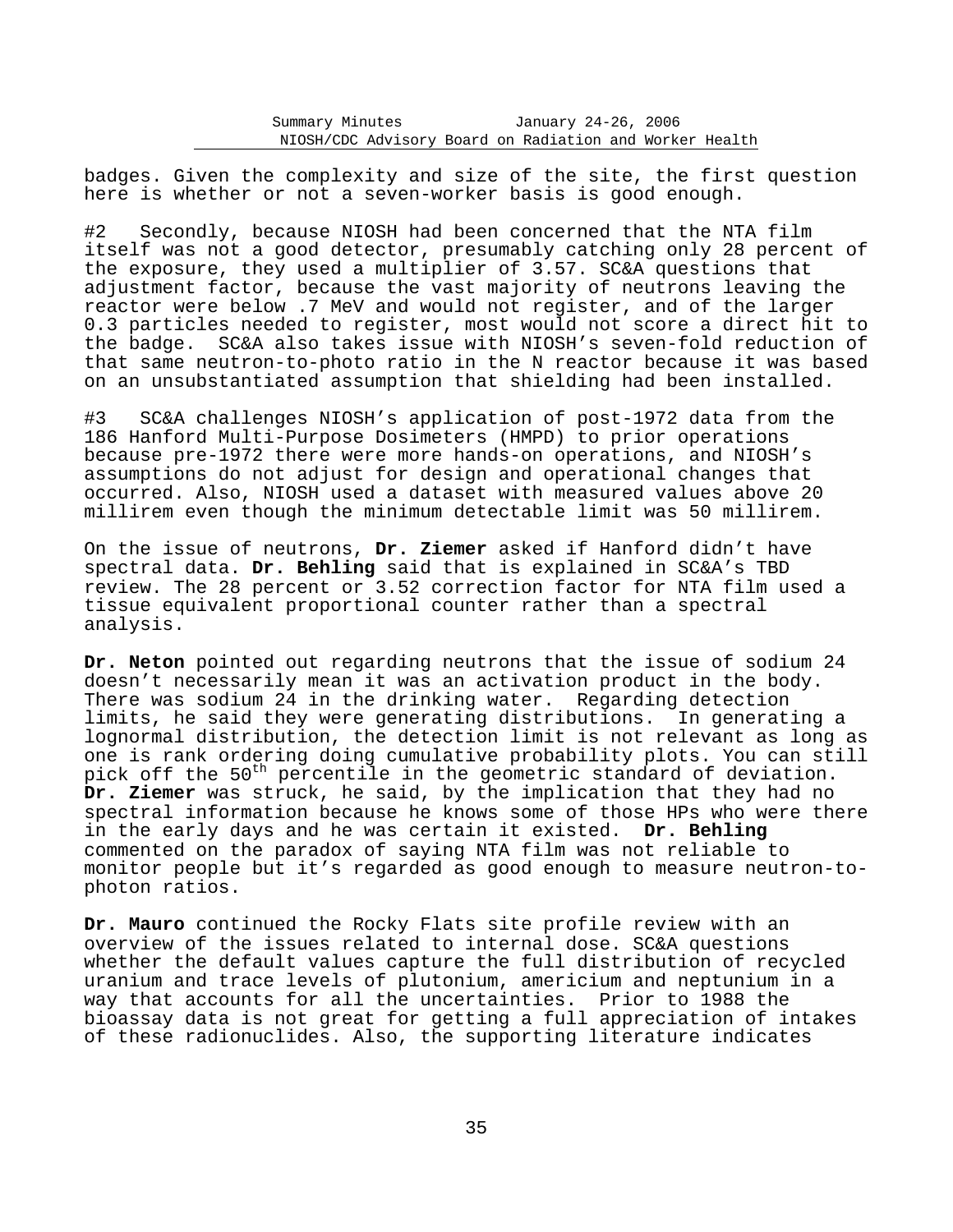there was much experimental work or special campaigns involving fissile material uranium-233 and its associated uranium-232, as well as large quantities of cobalt-60, carbon-14, yttrium and polonium-210. SC&A is not convinced that the TBD addresses the rich mix of radionuclides and the associated uncertainties. Without bioassay data, surrogate approaches must be used, so how well do the instructions for dose reconstructors hold up. The TBD covers three different time periods, and **Dr. Mauro** opined NIOSH has used a pretty conservative set of assumptions; however, how reliable was the judgment of those taking air samples, considering that the full of array of radionuclides was not disclosed. Can this incredible gap for internal exposure be filled by a one size fits all measure.

Regarding lesser issues, ambiguity on instructions for interpretation of film badge data may have already been solved by use of the workbooks. Little attention was given to extremity dose. SC&A feels there is room for improvement on bounding the environmental exposure, noting that even though NIOSH used the RATCHET computer program, they did not use its puff invection modeling feature. More discussion is needed regarding exposures associated with tank farms, especially during the extensive D & D operations, along with better guidance for dose reconstructors on exposures particularly with regard to incidents. **Ms. Munn** commented on **Dr. Mauro's** refinement of the issues to a manageable size and the in-depth record-keeping continuum at the Hanford site providing a depth of information not available at all other sites. **Dr. Ziemer** spoke to assure that copies of this report will be made available.

**\*\*\*** 

## **HANFORD SITE PROFILE /PLAN OF ACTION**

Discussion followed regarding timeline targets for resolution on the work at hand.

It was decided that SC&A and NIOSH will engage in a technical discussion to which a Board member would also be invited, with SC&A to provide its transcript and summary to the Board, followed by rough draft responses from NIOSH available for further discussion.

\*\*\*\*\*

Dr. Ziemer requested reversal of two agenda items so the Board can hear the SC&A report before holding discussion on its own SEC procedures involving the recently developed Task Five which allows SC&A to assist the Board in various aspects of Special Exposure Cohort reviews. SC&A will be asked to review the procedures used by NIOSH and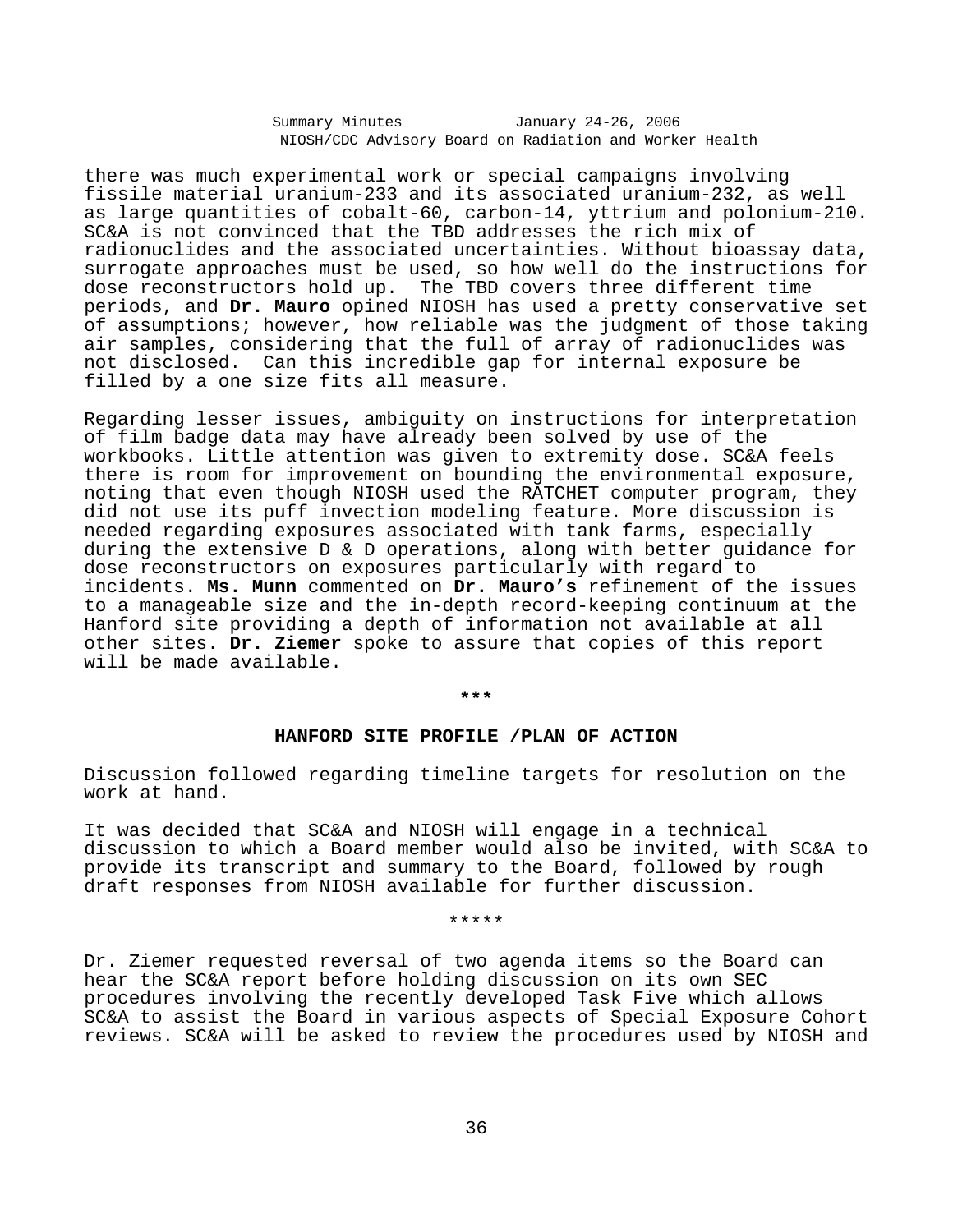its contractor, ORAU, on the SEC evaluation process. Subtask two asks the contractor to provide its thoughts on how the Board itself should proceed in handling SEC petitions. The working group has simultaneously developed some criteria for evaluating SEC petitions.

## **REPORT FROM SC&A ON SEC TASK**

# **Subtask one Dr. Arjun Makhijani, Sanford Cohen & Associates**

**Dr. Makhijani** gave a presentation on both the subtask one and two findings of the Board's contractor. They looked at the rule, 42 CFR 83 and the main procedures in OCAS PR-004 and reviewed the forms A and B which prospective petitioners would use to file the petitions, along with OCAS IG-001 and 2, external and internal dose procedures for use in SEC petition evaluation.

Noted strengths include NIOSH's logical step by step procedures allowing NIOSH to divide the proposed class into sub-classes, useful examples for early designation of a certain sub-class and dose reconstruction for non-SEC cancers.

Regarding findings, the NIOSH procedures lack detailed guidance on how to calculate maximum dose-- that is, they lack definition of criteria where maximum doses might be considered reasonable so that maximum doses do not become arbitrary, and guidelines are needed for job categories, evaluating data integrity, and for conducting a scientifically reliable maximum dose estimation for unmonitored workers.

One of the most important and difficult points arose from conflicted rules for maximum dose calculations. Maximum dose under 42 CFR 83 methods could be used to compensate as well as deny, so that should not end up being higher than the highest worst-case assumption that will involve no uncertainty under 42 CFR 82. To clarify this problem, SC&A suggests that an uncertainty which requires that the worst-case dose under 42 CFR 82 always be higher than the maximum dose under 42 CFR 83. NIOSH does have provision for working extensively with petitioners but SC&A feels that survivors who are not claimants but who may want to become petitioners need special assistance in terms of incidents, working conditions, explanation of site profiles and the like. There is post-petition assistance but more pre-petition help is needed. SC&A also recommends that a detailed interview with at least one of the petitioners be part of the guidelines, so as to obviate misunderstandings if an SEC petition is denied and to provide NIOSH with greater clarity as to the petitioners' concerns. The guidelines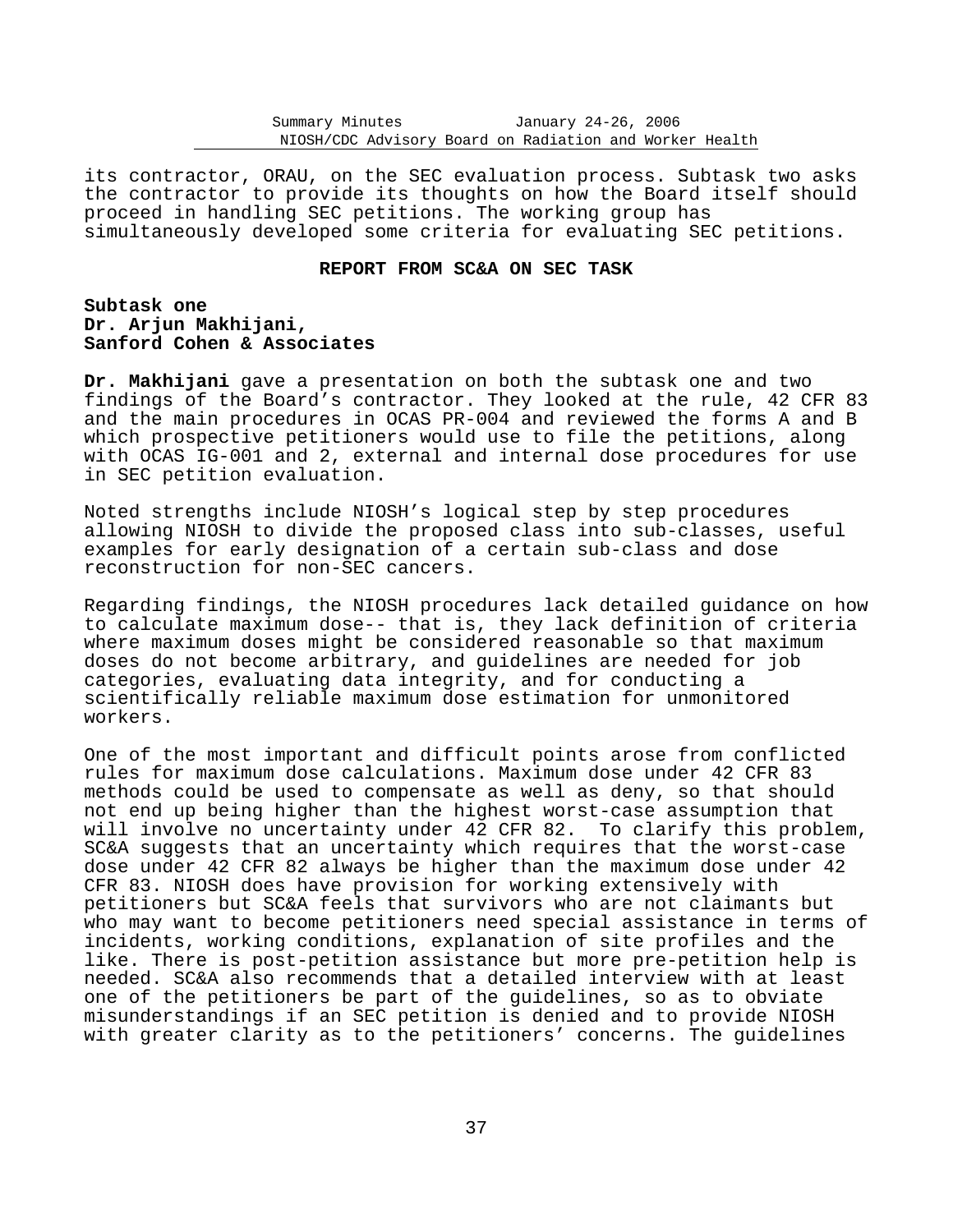could use some examples to clarify the basis for sufficiently accurate dose estimation. This advice is offered without criticism and with recognition of the benefit of hindsight. The final issue relates to health endangerment. The example in the rule and guidelines concerns external criticality accidents but there is no corresponding example for internal dose. Neither is there one for how to proceed for people who worked less than 250 days. That completed the review of the guidelines.

**\*\*\*** 

In the discussion that followed, **Dr. Neton** offered clarification on what he perceives as an ongoing misunderstanding about maximum dose used to compensate or deny. 42 CFR 83 establishes the fact of the need to establish a maximum dose with plausible assumptions in order to deny a class. However, if the class were denied, that maximum dose would not necessarily be used to do dose reconstructions under 42 CFR 82; it would just be a bounding, plausible analysis to demonstrate ability to put some plausible upper limit. If a more refined method becomes available, a better estimate can be used. Without additional information, the maximum plausible dose used to deny the class could become the best estimate. At that point it is no longer a maximum dose. The maximum plausible dose for SEC petition and analysis is very different than the maximum dose used in the efficiency process to deny cases. **Dr. Makhijani** replied that the point of this finding is that whatever the terminology, a certain plausible dose method was developed as was the case of Mallinckrodt, and if that had been denied and no further information was available, doses would then have been calculated by that method to compensate or deny people, depending on POC. SC&A maintains that doses being used to deny people should be less than doses used to compensate people. There should be some restriction in going from the SEC rule after denial as to how those cases are handled, even recognizing the distinction in terms. **Dr. Neton** then conceded the point and agreed that if cases are denied based on maximum plausible, there should not be a higher maximum plausible for SEC. **Dr. Ziemer** said it is really a terminology issue. **Dr. Wade** highlighted the value of **Dr. Makhijani's** point as it relates to the Board's ability to communicate consistently with people.

**Dr. Melius** thinks clarification on the issue of the 250 days will come out of work on the Pacific Proving Grounds. He asked for comment on the last point, lack of procedures on determining the breadth of the class when NIOSH finds that it cannot reconstruct a claimant's dose. **Dr. Neton** agreed about the lack of such a procedure but said this is driven by the availability of the data, which speaks for itself. He said he could not envision how to proceduralize that. Discussion followed on how classes and sub-classes are intuited by sifting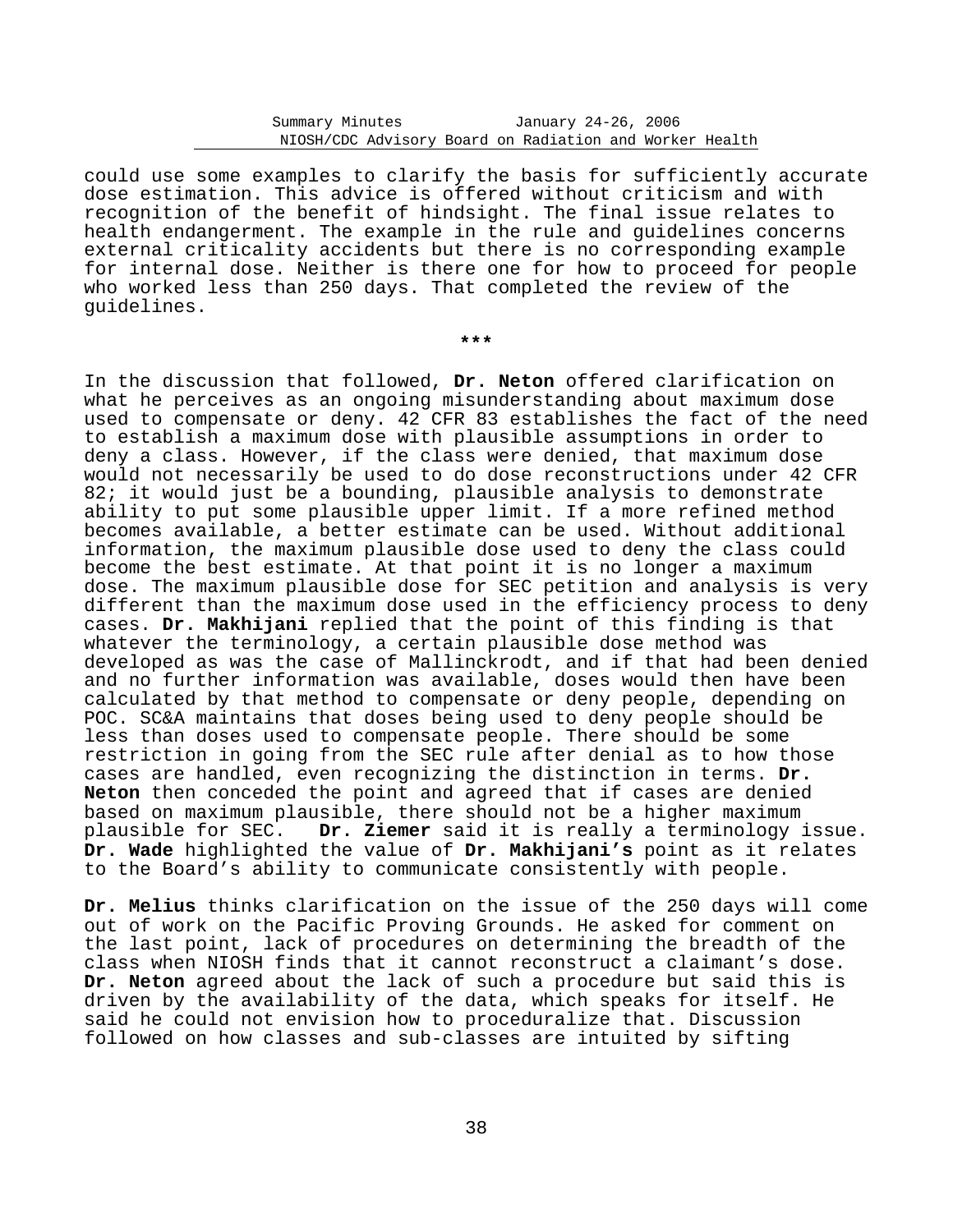through data and created through the petition process, the issue being how to recognize the right subsets to define the class and whether for efficiency that can be codified in some way. **Dr. Neton** thought that the working group's draft guidelines may help with that because they look not only at what and who was monitored but also what was not monitored. The addition of ancillary nuclides of exposure may result in definition of a class by nuclide type. Careful evaluation of data can spare the need for later re-working. **Dr. Wade** suggested inviting colleagues from the DOL who are left to make these decisions on the recommendations. This is an evolving process.

\*\*\*\*\*

## **Subtask two**

**Dr. Makhijani's** report on subtask two contains three phases suggested for SC&A's own procedures. The preliminary step for Phase one, to be taken immediately after NIOSH qualifies a petition for evaluation, calls for NIOSH to submit an implicit evaluation plan so the review can be done serially by NIOSH and the Board. Phase two, during the time NIOSH is evaluating the petition, suggests compressing the procedure by having NIOSH provide example dose reconstructions illustrating the issues relevant to feasibility so that both NIOSH and the Board could arrive at a conclusion as to feasibility. After NIOSH has submitted an evaluation for the Board's consideration, Phase three is already in place. As delineated in 42 CFR 83, NIOSH and petitioners and all other points of view are considered for a decision on either further review or action. SC&A also suggests draft procedures by which the Board contractor can review the petition and associated documents and determine what kinds of partial dose reconstructions would be needed in order to clarify issues on feasibility of dose reconstruction. Here are their proposals for various scenarios.

1 When there is no site profile review, they would do a targeted review of the site profile only for issues relevant to maximum dose reconstructions.

2 When there is no site profile, SC&A would perform a focused review of the conditions at the site including such factors as radionuclides and job types to target what is relevant for maximum dose reconstruction under plausible assumptions for that site.

3 Partial reviews would follow steps like the ones described for phase two of the Board procedure.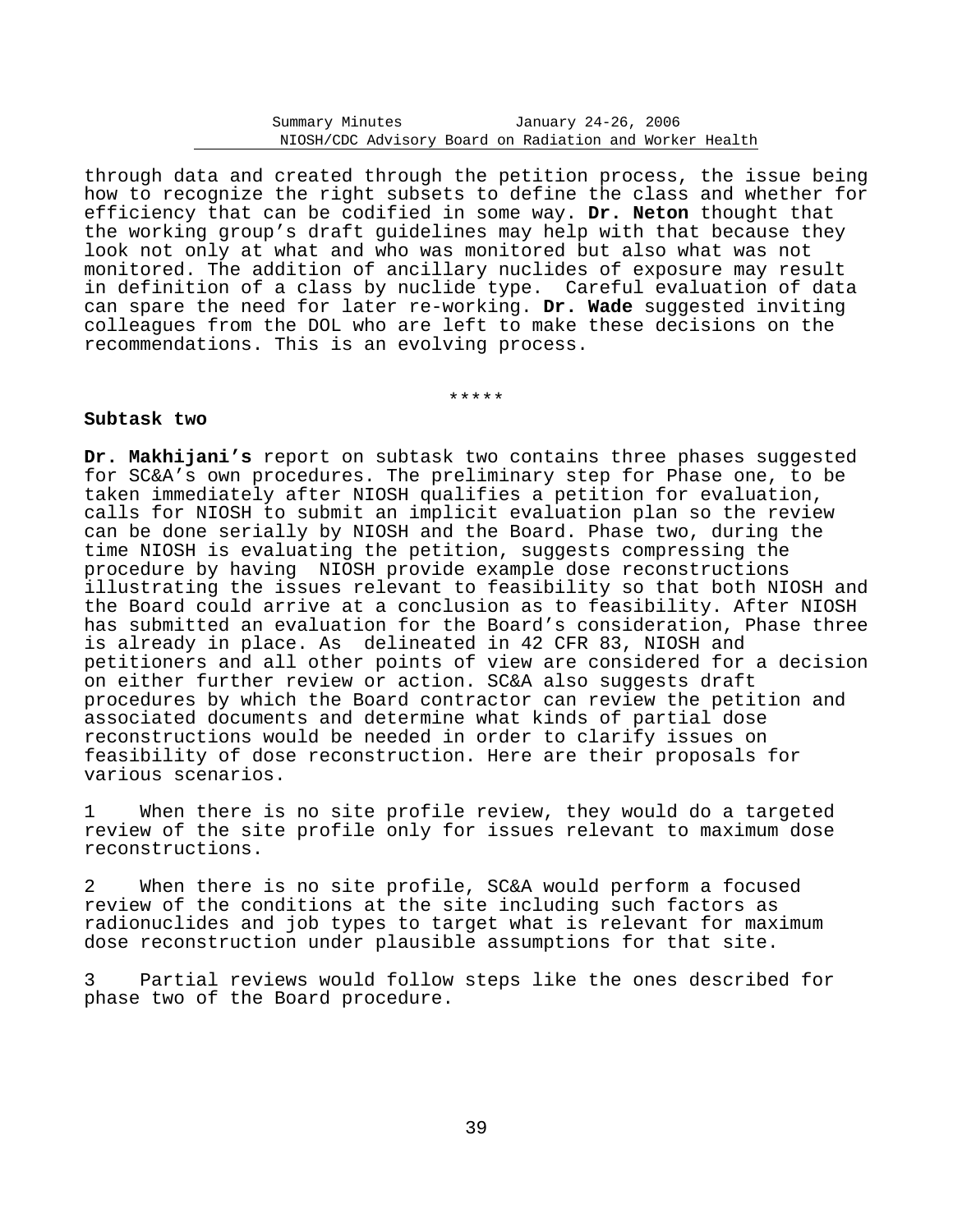**Dr. Wade** added that part of the task put in place with SC&A allows for the Board to ask for SC&A's assistance in a petition evaluation review, whether it be a full or task-specific review.

During the comments, **Dr. Melius** said he'd prefer to use the term targeted rather than partial. He suggested that after reviewing the materials, NIOSH could prepare a more specific plan for what they regarded as the critical datasets, particularly regarding the SEC evaluation, to be discussed at a meeting with NIOSH, a workgroup and the contractor. This approach would be parallel rather than serial. **Dr. Ziemer, Mr. Griffon** and **Dr. Melius** brought forth that this is already happening to some extent, but the current terms such as partial, full, and targeted can be confusing in context of the SEC review. **Mr. Elliott** acknowledged that the plan given today and on every evaluation of a petition is intentionally generic and hopefully comprehensive in its generality. It's a struggle within the 180 day time frame to provide a scientific basis for making a recommendation to add or deny a class. Rather than provide a make-work, additional detailed plan, he can see better benefit in a coordinated effort involving NIOSH, the working group and SC&A, meeting to discuss the salient issues for evaluating a petition. **Dr. Mauro** noted that the closeout process, for which his team allocates 150 hours, has now become part of the much more demanding SEC process. **Dr. Makhijani** supported the need for more site-specific information from NIOSH, particularly on dose reconstructions for SECS in conjunction with site profile reviews. Feasibility under SEC requires that the methods be actually applicable in real dose reconstructions. The other big difference is that in site profile reviews, vertical issues are highlighted but not covered in detail, whereas for the SEC petition review, every detail on feasibility must be covered for the answer on all cancers and all members of the class. He feels there is great merit in having something focused on SEC reviews.

**Mr. Griffon** echoed the spirit of the intent to have earlier involvement with the Board and SC&A rather than a detailed plan which could become obsolete within the 180-day limit. **Dr. Makhijani** made assurances there is no bureaucratic intent in their proposal. **Dr. Melius** said NIOSH does have access to information that is available to no one else -- completed dose reconstructions for a particular site, which would be helpful in developing a more focused plan earlier in the process. **Mr. Elliott** agreed on the benefit of that. NIOSH is taking seriously the Board's need to see example dose reconstructions if NIOSH is saying to deny the class. **Dr. Wade** said the discussion has been useful and he thinks the spirit of **Mr. Elliott's** suggestion is the same as those presented by **Dr. Makhijani**. To facilitate the process of earlier interaction, he pointed out the Board's opportunity now to choose one site to use as a first example of trying to put this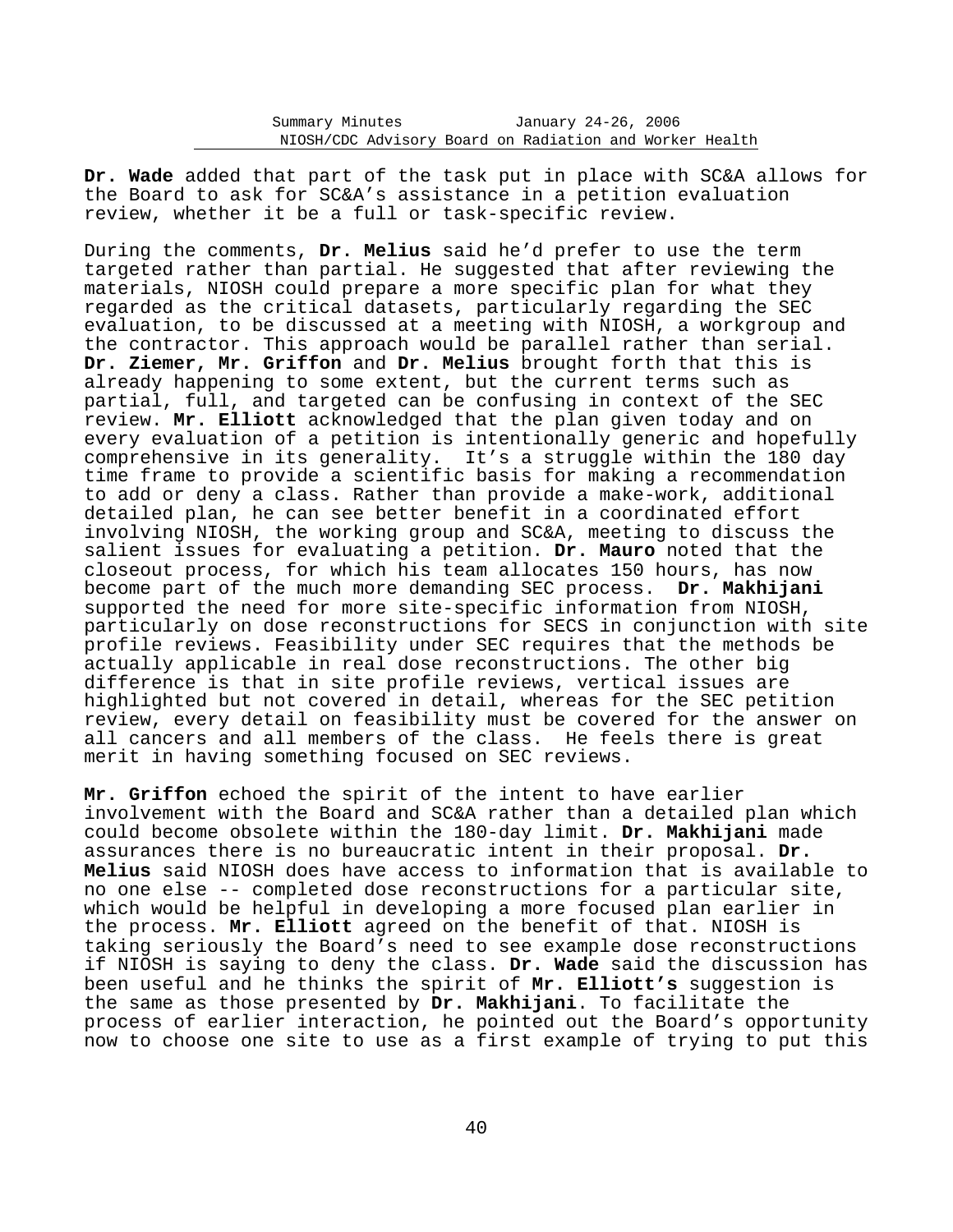process in place, as the current targets of opportunity are limited. From the standpoint of limited resources, **Mr. Elliott** asked the record to show which site petitions are currently being evaluated. They are the Pacific Proving Ground, the Rocky Flats petition, Chapman Valve, the Oak Ridge Institute for Nuclear Studies -- almost all of the ORAU folks are conflicted there so his group is doing that, which presents yet another resource-limiting problem -- and Ames, Iowa. **Dr. Ziemer** suggested completing the framework for that decision today and then making a specific site choice tomorrow.

**\*\*\*\*\*** 

# **PROCEDURES FOR BOARD EVALUATION OF SEC PETITIONS DISCUSSION PART II (including pending Y-12 Petition and SC&A SEC Task)**

Concerning the item called procedures for Board evaluation of SEC petitions, **Dr. Ziemer** felt this was the time to identify any substantive changes to the document. **Dr. Wade** reminded the Board that the Secretary wants full vetting of the document along with the opportunity to comment on the procedures before they are finalized by the Board. **Dr. Melius** began the discussion listing issues raised yesterday: feasibility, timeliness, regulations, and use of data from other sites for a site profile. **Ms. Homoki-Titus** could not at this point give a legal interpretation of timeliness, but she read a portion of the actual statute which uses the term and cited the two new deadlines that have been added, the 180 days to make a recommendation and 30 days for the President to provide a determination to Congress, once this Board provides a positive determination to the Secretary. She also stated that the current and recommended SEC rule gives the Director of OCAS the ability to determine that records are not available in the timely manner. **Ms. Munn** spoke for accepting the document as is, explaining that specificity will reduce both fluidity and timeliness of the process. She offered to move it. **Dr. Melius** first wanted to come up with criteria for how to use data from other sites. **Dr. Ziemer** suggested accepting the document provisionally, soliciting input from the Secretary's office and having a caveat that it's open to additional amendments as the Board sees fit.

**A motion was made and seconded that the Board accept the document before it as a provisional document, with the understanding that the input of the Secretary's office will be used to help expand the document and complete it. The motion carried unanimously**.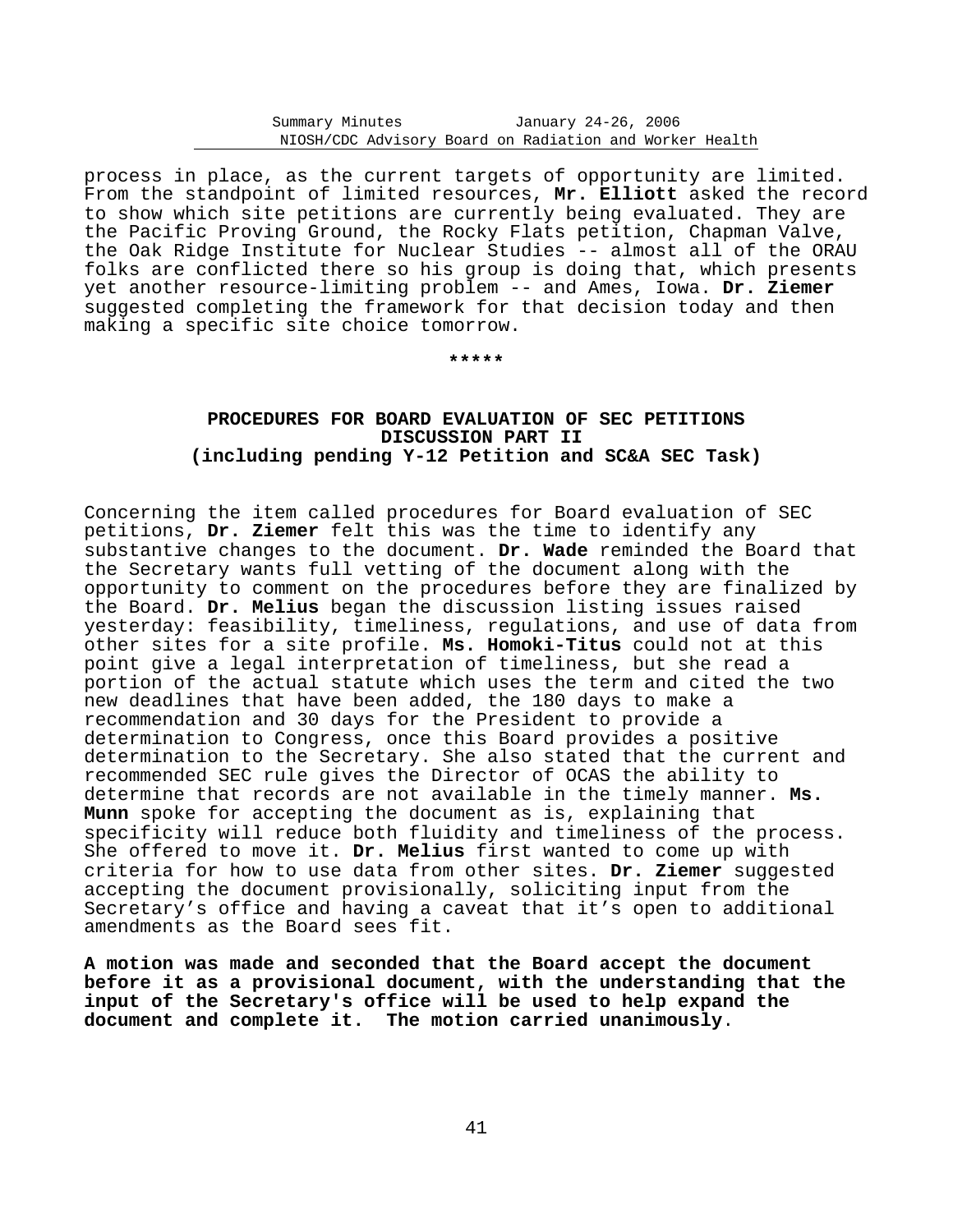#### \*\*\*\*\*

#### **PUBLIC COMMENT**

**Dr. Ziemer** greeted attendees for the Public Comment period and explained what the Board does and does not do.

The following is a list of the members of the public who spoke. A full transcript of the public comment is available on the OCAS web site, www.cdc.gov/niosh/ocas.

Mr. Jim Phelps, son of Y-12 employee; Mr. T. L. Dishman, retired Y-12 employee; Mr. Ray Beatty, Fernald employee; Ms. Johnnie Sue Goodman, survivor wife; Ms. Helen (last name not given), survivor wife; Mr. Franklin Tucker, retired Y-12 employee; Ms. Dorothy Thompson, Y-12 widow; Mr. Thomas Duncan, claimant; Mr. Paul Royster, son of Y-12 employee; Ms. Florene Robertson, X-10 widow; Ms. Gail Burgess, survivor daughter; Ms. Sharon Slackey, survivor daughter; Ms. Kathy Miller, survivor daughter; Ms. Faye Holt, survivor wife; Ms. Lindsay Long, claimant; Mr. Earl O'Neal, former Y-12 employee; Ms. Diane Boinet, survivor sister; Ms. Shirley Moody, Y-12 widow; Mr. Dennis Brown, K-25 survivor ;Ms. Diane McKeethan, claimant; Mr. Frank Scott, Y-12 employee; Ms. Valerie Maner, daughter of Y-12 employee; Ms. Ellen Foster, claimant's daughter; Ms. Janice Allen, claimant's daughter; Mr. M. L. Russell, claimant; Mr. Otis Lee, retired DOE employee; Ms. Debra Kiley, survivor daughter; Mr. Martin Delozier, claimant's son; Mr. James Hackworth, brother of former Y-12 employee; Mr. Leonard Bowers, retired Y-12 employee.

# **With no further comments, the Board officially recessed until the following morning.**

## **Thursday, January 26, 2006**

**Dr. Ziemer** opened the third day of sessions on the Advisory Board on Radiation and Worker Health, reminding all to register attendance and pick up a copy of the agenda and related documents. **Mr. Elliott** read a written statement into the record on behalf of Ms. Beulah J. Lindsey and her brother Alvin, who could not stay for last night's public comment session. That statement appears in the transcript of the meeting available on the OCAS web site, www.cdc.gov/niosh/ocas.

**\*\*\*\*\***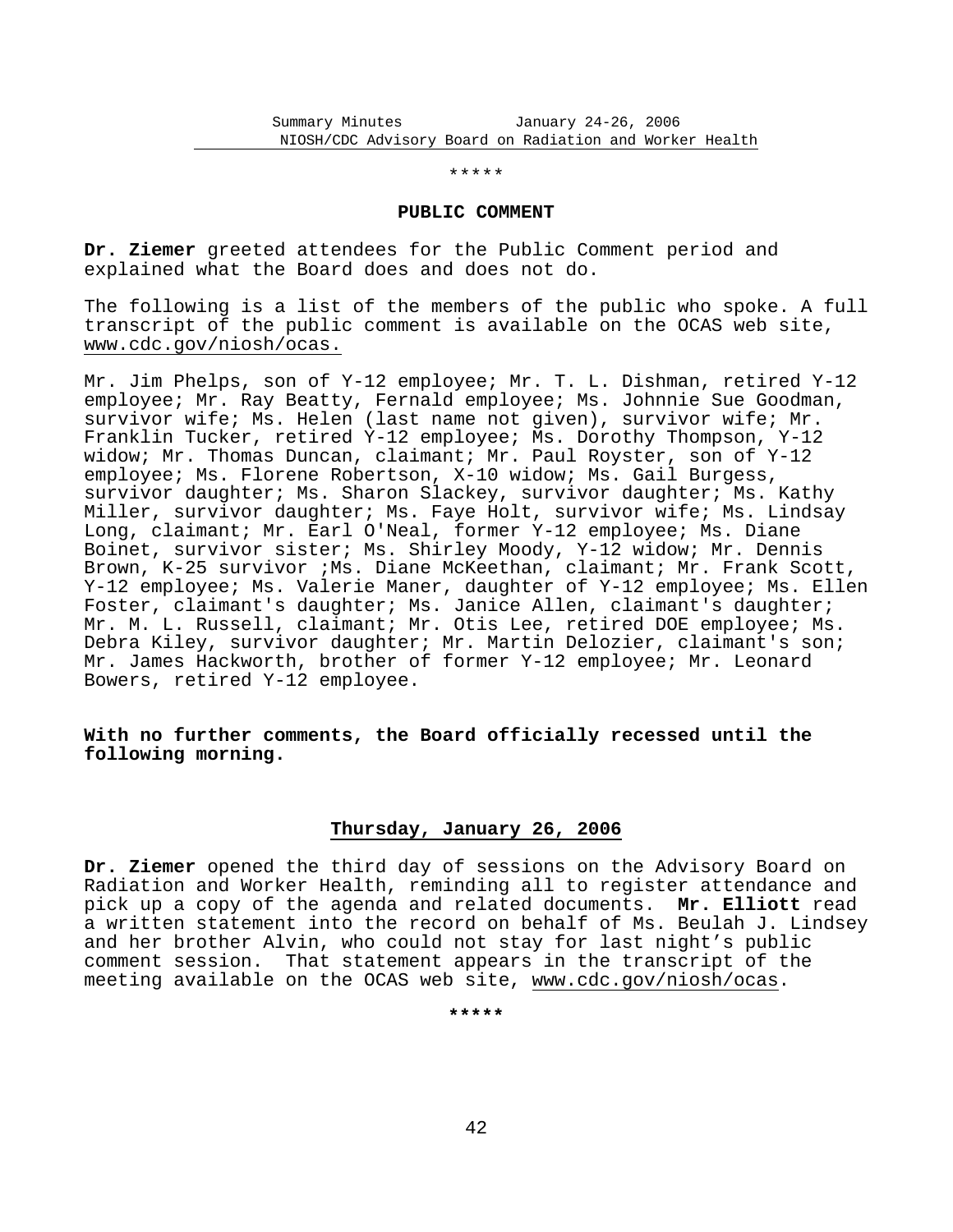In his conflict of interest statement **Dr. Wade** said that for Nevada Test Site the only conflicted person would be **Mr. Griffon** when dealing with an action filed by building trades union. For Savannah River Site there are no conflicts.

**\*\*\*** 

# **STATUS REPORTS AND DEVELOPMENT OF PLANS FOR SITE PROFILE REVIEWS** B **NEVADA TEST SITE, SAVANNAH RIVER SITE**

**Nevada Test Site Profile Review Dr. Arjun Makhijani, Sanford Cohen & Associates** 

**Dr. Makhijani** gave a first look and status report of the two preliminary site profile reviews now underway, Nevada Test Site and the Savannah River Site, for which matrices have been submitted. Revision 0 has been reviewed and Revision 1 is in the works. Regarding major internal dose issues, the review found there is no internal monitoring data until late 1955 or 1956, and NIOSH has not published a method by which those doses would be estimated. Radionuclide lists are incomplete particularly regarding short-lived radionuclides. The site profile recommends use of Technical Information Bulletin 002 for post-1971 tunnel re-entry workers although the TIB itself says it is not to be used for that purpose. Currently, photon doses are used to estimate internal doses, raising issues on data integrity and large hot particle. Data integrity is in question due to the apparent practice of some personnel removing their badges so as not to exceed the quarterly dose limit thereby keeping themselves eligible for the high pay offered for working in forward areas.

SC&A's review questions correction factors used for external dose in regard to badge location and job locations. The assumption that atmospheric test workers were not exposed to neutrons is unvalidated. Although it is true that most workers were kept well away from the tests, there were pressures to put personnel in forward areas. Large hot particles greater than 10 microns could wind up in the GI tract, a situation which **Dr. Makhijani's** team feels would be complicated by oro-nasal breathing of non-respirable particles. Extensive Naval Radiological Defense Laboratory (NRDL) research on the issue of large hot particles was cited in the site profile but not discussed. **Dr.** Makhijani offered a correction; the matrix should read "venting of underground tests" not atmospheric tests.

The review found many issues regarding environmental dose; these methods and models could significantly underestimate the environmental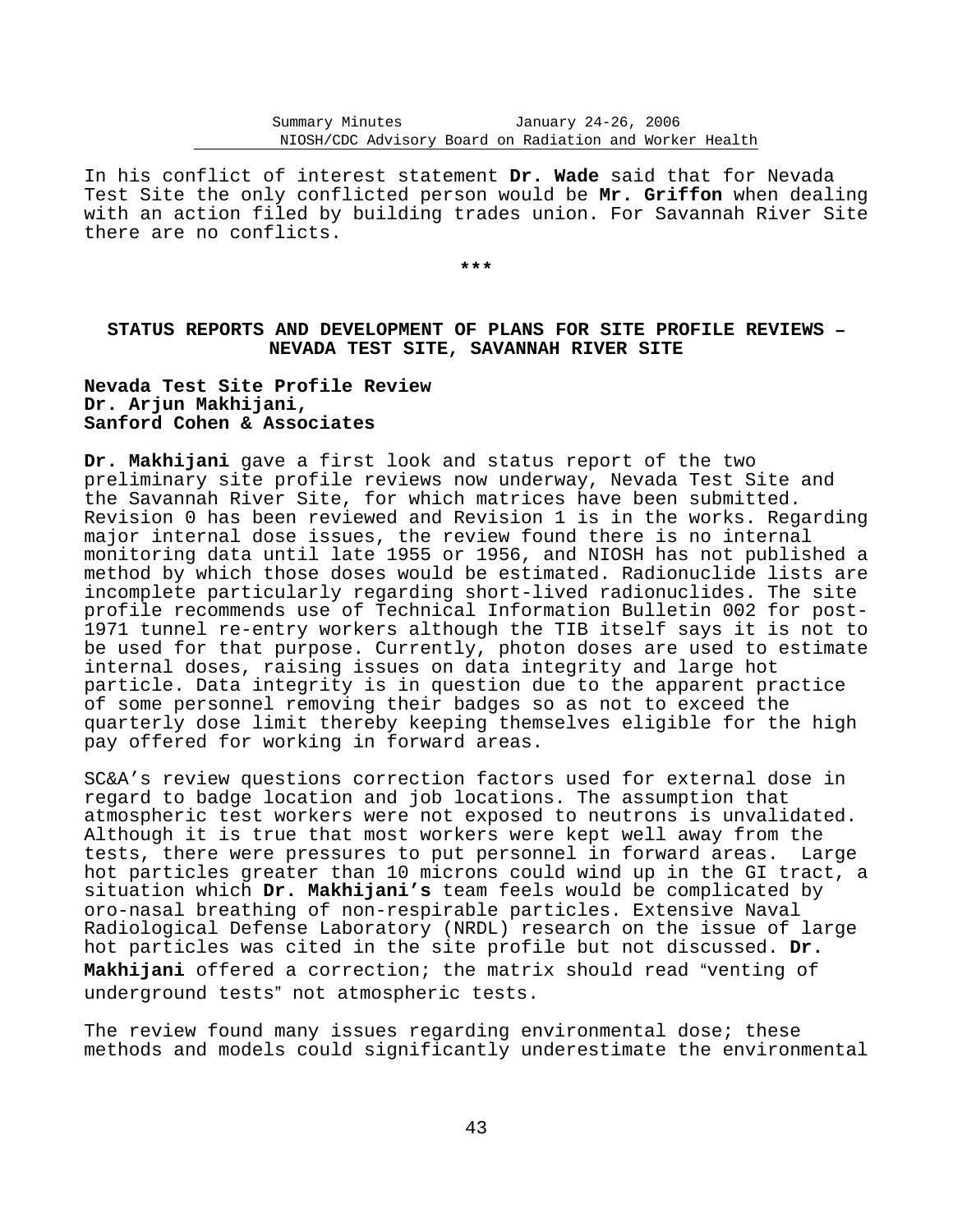dose by an order of magnitude or more. The resuspension model used in the site profile is appropriate only for early re-entry within weeks or months but not re-entry after years. Fractionization of radionuclides, in which non-volatile radionuclides are deposited closer to the test site and volatile radionuclides travel farther, needs to be taken into account in environmental dose calculations. Gaps in extrapolations in the environmental dose record were not deemed appropriate.

The Nevada Test Site is admittedly complicated but in some essential respects the record review and interview process was not complete, resulting in gaps in the site profile. The review team was told that in interviews, NIOSH only records what it considers important, whereas the importance of information is not always evident until later, so better documentation of site expert interviews is required. Other major issues include radon issues for G-tunnel workers, the status of the Gravel Gertie workers, and lack of discussion of radon dose issues.

**\*\*\*** 

#### **DEVELOPMENT OF PLANS FOR NEVADA SITE PROFILE REVIEW**

Questions and comments on the Nevada Site Profile review presentation followed. **Dr. Makhijani** said the information about badges not being worn came up in two independent site expert interviews. There are a whole set of documents validating these kinds of employment practices. **Dr. Ziemer** mentioned that before the late 1950's, lifetime doses were not kept. Only weekly limits were noted. **Dr. Makhijani** said the introduction of the integral identification and film badge in 1966 may have helped alleviate the situation, but more research is needed. Workers in forward areas were given hazard pay.

**Dr. Neton** expressed his appreciation for SC&A's consolidation of the report to manageable significant issues. On the monitoring issue, he said he's seen that workers without badge results continued to have tritium excreted from the urine, a detail which supports SC&A's contention that badges were often removed. **Dr. Ziemer** said that would be another good way to cross-validate. NIOSH recognizes the gaps in the site profiles and is for that reason moving very cautiously with dose reconstructions at Nevada Test Site, particularly during the above-ground, atmospheric testing era.

**Dr. Makhijani** clarified to **Dr. Roessler** that the radon accumulation owed not to the soil, as at Iowa, but to the enclosed structure at Nevada. Speaking from the audience, **Mr. Mike Molino** did not reveal his affiliation, but interjected he has been to the test site numerous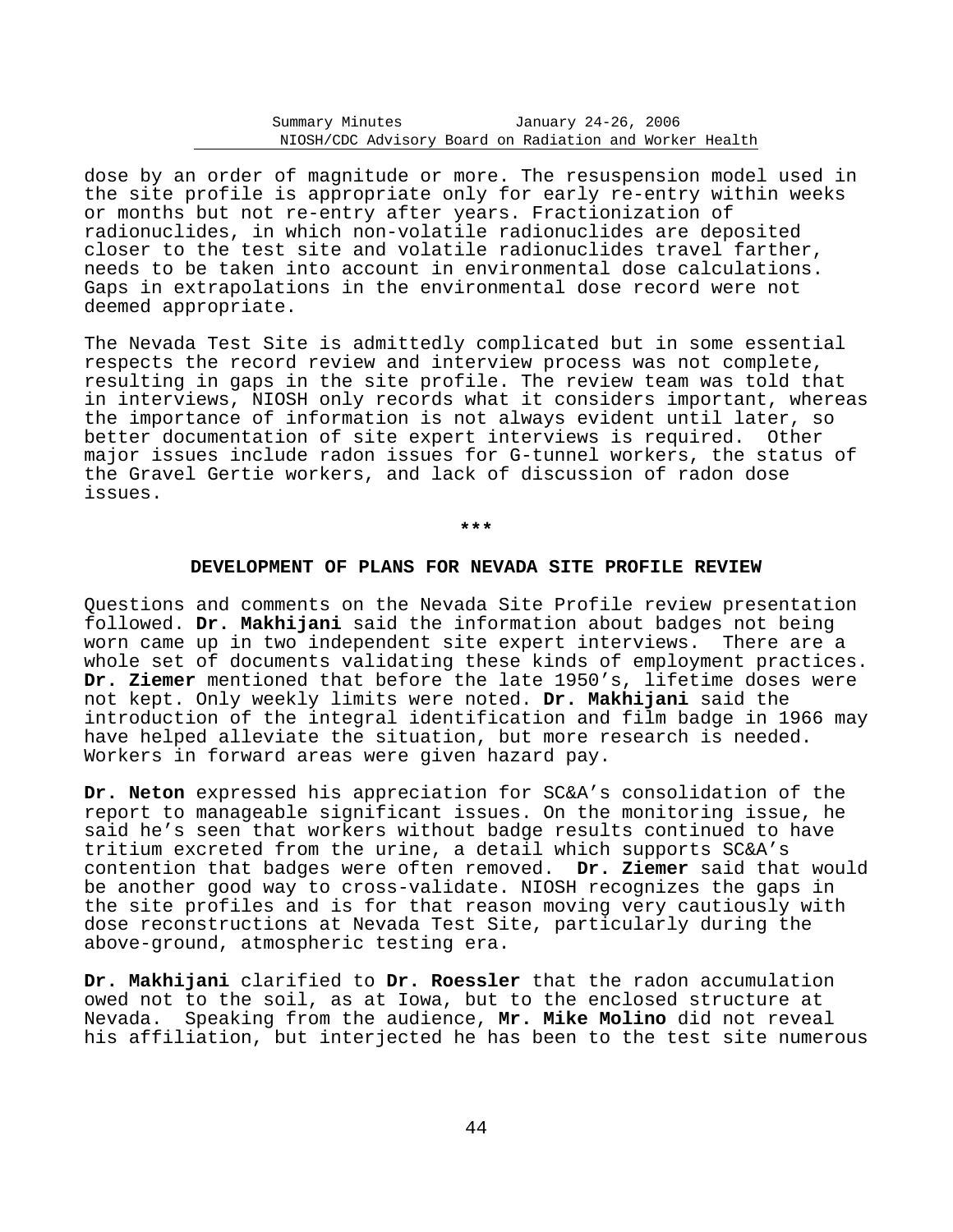times and could attest that a Gravel Gertie was used for cover at Nevada Test Site for seven balloon shots during the early years.

## **\*\*\*\*\***

## **SAVANNAH RIVER SITE PROFILE REVIEW 2**

**Dr. Makhijani** presented the Savannah River Site Profile Review 2, completed in October of 2004, explaining that SC&A has not yet reviewed NIOSH's Revision 3 published April 5, 2005, so some of the issues to be addressed here will likely have already been resolved. Recycled uranium was one issue. Coverage of radionuclides from the transplutonium coverage needs to be fuller; exposure to cobalt-60 and an array of other radionuclides need to be considered. Dosimeter calibration is on normal incidence, so the question of exposure angles needs consideration. Dosimeter adjustment factors used in the Savannah River site profile are not consistent with the DOE complex-wide recommended factors. Some familiar neutron-to-photon ration and neutron dose questions are at issue. The geometric mean and standard deviation is not technically defensible or claimant-favorable. Variations of these ratios within a given facility, such as the FBline, need to be taken into account. SC&A recommended use of the 95<sup>th</sup> percentile values for the period where there are TLND neutron dose data.

There was an incomplete characterization of the Tank Farms. Many of the spills were not entered into a databank. Exposure from ground spills relative to badge location could be important. These are significant issues and it's important to try to establish a complete list of incidents. This review also details inadequacies in the early internal and external monitoring programs.

Coworker models for early workers have not been developed. Some recorded intakes were higher than the high five, so the high five seems not always to be an actual high five. There seemed to be an inconsistency with the regulation 42 CFR 82. There's an assumption that the high five approach is necessarily the worst-case approach. Various factors led SC&A to conclude that its use may result in a very high overestimation of the dose in most or all cases, but it is not clear this could be demonstrated given the present state of the documentation reviewed.

SC&A also questions the applicability of an off-site source term to on-site exposures; it may be appropriate in some but not all situations. The review finds a need to improve internal dosimetry with regard to radionuclide solubility. Some sources of external dosimetry are not being used in the dose reconstruction process. Special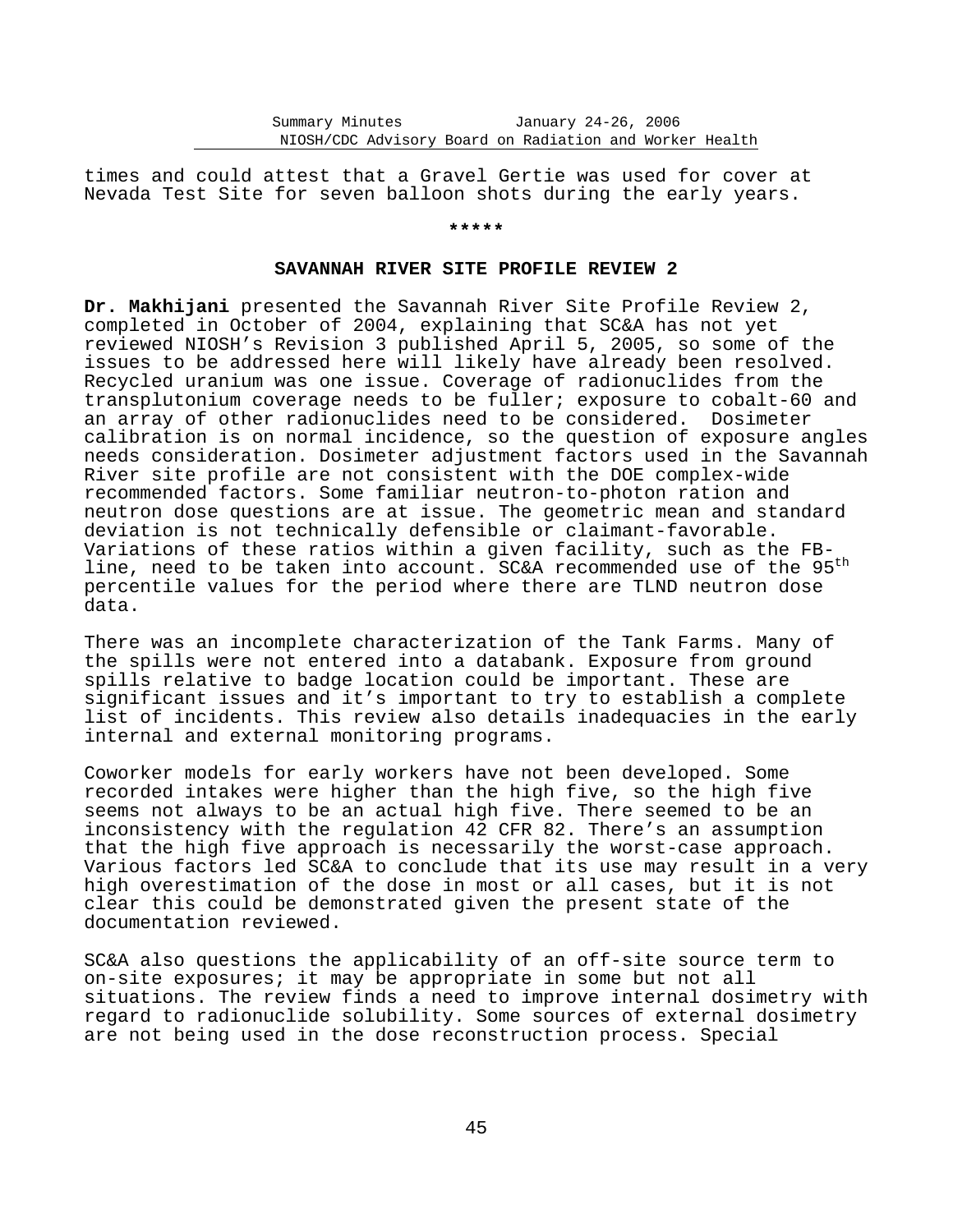exposure circumstances for subcontractors and construction workers need to be considered.

**\*\*\*** 

In the discussion on this review, **Dr. Makhijani** agreed to provide information on additional external dose dosimetry to the Board and NIOSH via e-mail. **Dr. Ziemer** and others attended to wording in the minutes regarding a motion and agreement to hold a face-to-face session on development of the matrix. It was decided that the minutes need to be reworded to indicate it was not an official response. **Dr. Ziemer** did want the Board to be aware that there was an action already in place in moving forward on the resolution process, this matrix being the first step. **Dr. Wade** commented that the Board has a great deal on its plate and the group must keep the entire field of play in view so that other priorities such as SEC petitions do not stop progress on any project. He suggested talking about a possible course of action for the Nevada and Savannah River Test Sites.

**Dr. Ziemer** conducted the formation of workgroups and team leaders for each site. (Team leaders are listed first.) Nevada Test Site: **Presley, Clawson, Munn, Roessler**; Savannah River Site: **DeHart, Gibson, Griffon, Lockey**; Hanford Site: **Melius, Clawson, Poston,** and **Ziemer**. **Dr. Mauro** offered to prepare a revised matrix that reflects Revision 3. Without objection, the contractor was ordered to proceed along those lines.

**\*\*\*\*\*** 

#### **CONFLICT OF INTEREST DISCUSSIONS**

# **Dr. Lew Wade, Executive Secretary**

This issue was initiated by a February 20<sup>th</sup>, 2005 communication from **Mr. Richard Miller** to **Dr. Neton** at NIOSH and **Dr. Toohey** at ORAU, raising issues about the Paducah site profile conflict of interest issues and also technical issues. A contract oversight team issued a report dated October 11, 2005. It was made available at the last Board meeting, although not discussed. In light of that report, on December 9 **Mr. Miller** corresponded further with **Dr. John Howard**, Director of NIOSH, and **Mr. Michael Leavitt**, Secretary of HHS, a copy of which was provided in the Board members' packets. **Dr. Howard** responded to **Mr. Miller** on December 29. As **Mr. Miller** requested, **Dr. Howard** took a personal interest in this issue, in this case as it relates to the ORAU contract. The two basic issues are conflict of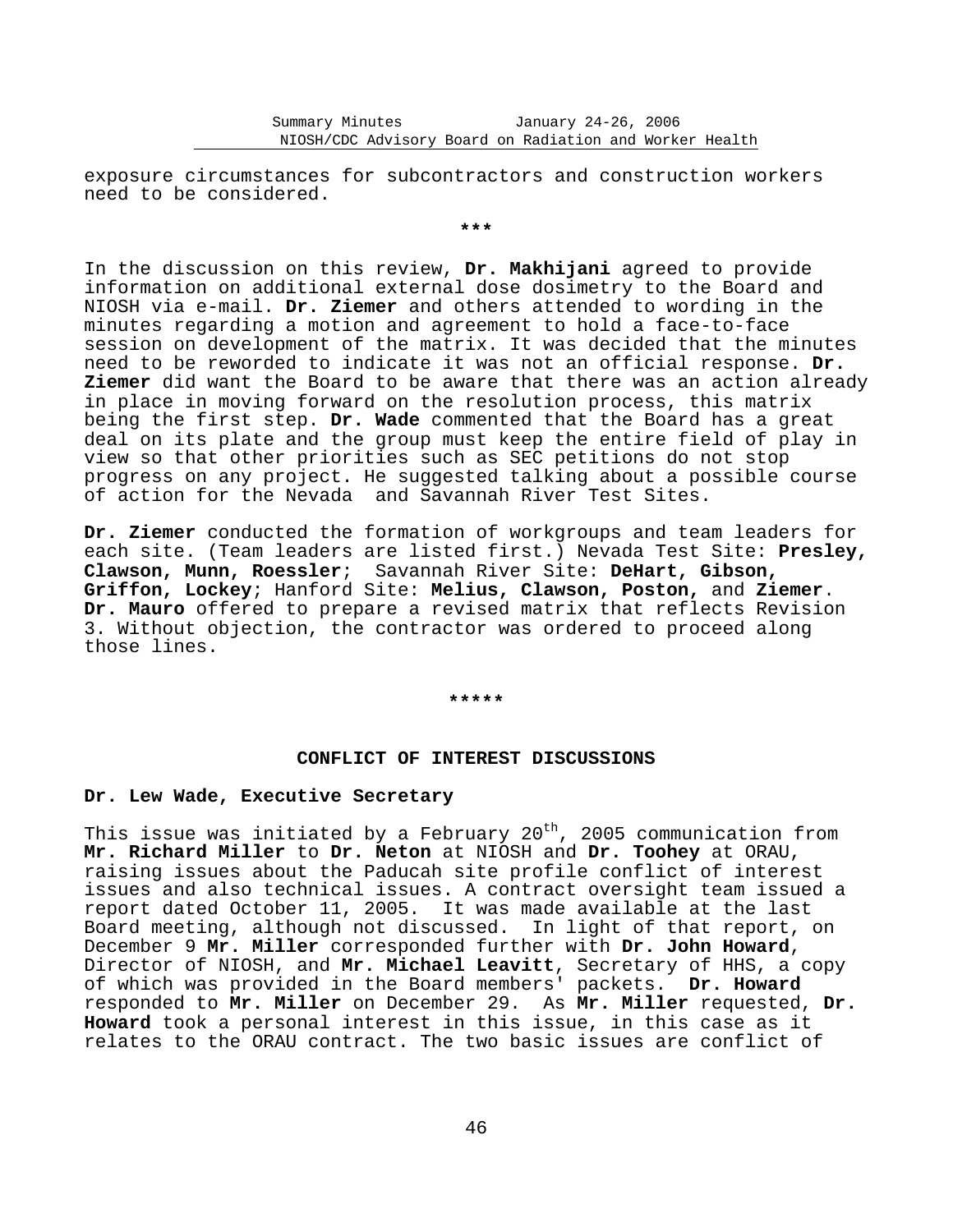interest issues as currently embodied n the draft policy for ORAU, and the technical issues raised by **Mr. Miller** regarding the Paducah site profile. **Dr. Wade's** suggestion for a format addressing these concerns was accepted by **Dr. Ziemer.** 

**\*\*\*** 

**Mr. Elliott** began the discussion, explaining he commissioned the October review by the assessment team of **Mr. Michael Rafky** out of the Office of General Counsel on the NIOSH radiation legal team; **Ms. Lauri Ishak**, a Presidential management fellow at NIOSH; and **Mr. Robert Daniels**, a health physicist with NIOSH. Their charge was to evaluate the concerns raised in the February 20 letter to **Dr. Toohey** and **Dr. Neton** and determine whether a conflict of interest (COI) policy violation occurred during the development of the TBD for the Paducah Gaseous Diffusion Plant and whether or not data was purposely excluded that should have been incorporated in that site profile. The findings of that report are so stated.

The conflict of interest policy employed during the approval of this site profile was found to contain ambiguous language. In the interim, this Board raised concerns and ORAU complied with the need to make a change in their conflict of interest policy to address site profile development. Violation of the then-current COI policy did not occur. Although the language was ambiguous, the assessment team felt that the underlying intent of the policy was followed.

Besides ambiguous language, the team identified lack of clear definitions of roles, responsibilities, and terms such as subject expert, document owner, and primary author. Regarding the technical basis of the Paducah site profile, concerns were raised that the subject expert did not include a careful consideration and inclusion of all data, such as data on ash receivers in the pulverizer area, into the presentation of information in the site profile.

The revised policy as presented today provides much clearer explanation and definition of roles and responsibilities and clear definitions of terms such as conflict and bias. It identifies clearly what the review process is and what level of attribution and disclosure is required.

**Ms. Kimpan** was invited to speak on this. She expressed pride in the work that ORAU is performing for NIOSH on behalf of sick workers and said this issue is important to ORAU. It goes to ORAU's credibility, public standing and the quality of the work. Full disclosure is paramount. ORAU fully embraces and is implementing this policy even in its draft form. ORAU is following the full spirit of the policy, which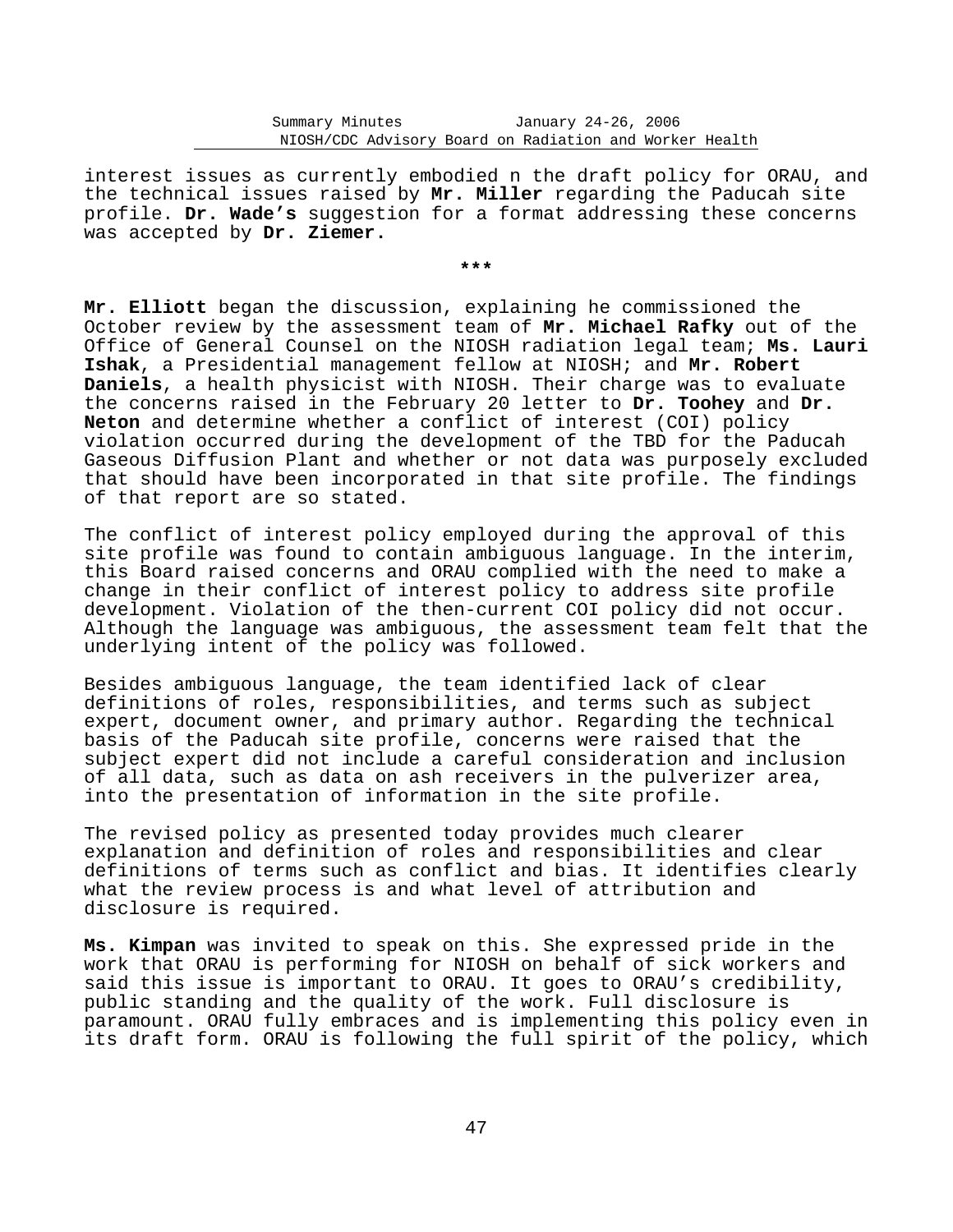is that no one who is in a potentially or actually biased or conflicted role will be a document owner for any part of the work.

**Mr. Elliott** added that his group feels so strongly about this policy and its clarity and comprehensiveness that once ORAU finalizes it, it will be modified to become the OCAS policy. The policy itself requires NIOSH approval. **Mr. Elliott** welcomes Board input also.

Board members expressed a need for more time to digest the information before taking action on it.

The dearth of experts in this field could lead to conflicts of interest. Proper attribution, transparency and objective, scientific criteria will be used to minimize the potentially compromised effect of having such a small pool of qualified site experts. **Mr. Elliott** elected to read the definitions of key distinctions from the draft.

Offered an opportunity to speak, **Mr. Miller** said conflict of interest taints the science that comes out the door and all associated organizations. He opined that this Advisory Board is here today with NIOSH doing this work because Congress found they couldn't rely on the Department of Energy to do it. The burden is on this conflict of interest policy to have adequate checks and balances due to the paucity of a pool of available experts. He suggested conflict of interest is not merely financial, as outlined in the newly proposed draft. It involves organizational and professional conflicts of interest, both of which are omitted from this policy. He urged his listeners to treat the draft as a work in progress. He agreed to provide his ten-page white paper to **Dr. Wade** for the Board. It lays out in detail a critique of the October conflict of interest draft policy and provides, in a side-by-side analysis, guidance on what the new policy ought to look like.

**\*\*\*** 

#### **PADUCAH SITE PROFILE/TECHNICAL ISSUES**

# **Mr. Stuart Hinnefeld, NIOSH**

Numerous items of a technical or scientific nature prompt additional investigation. A recent data capture including early documents speaks to this issue -- the analysis and identification of non-uranium contaminants in the uranium materials in various places. NIOSH has instructed ORAU to synthesize this and give NIOSH the best product available in light of this discussion.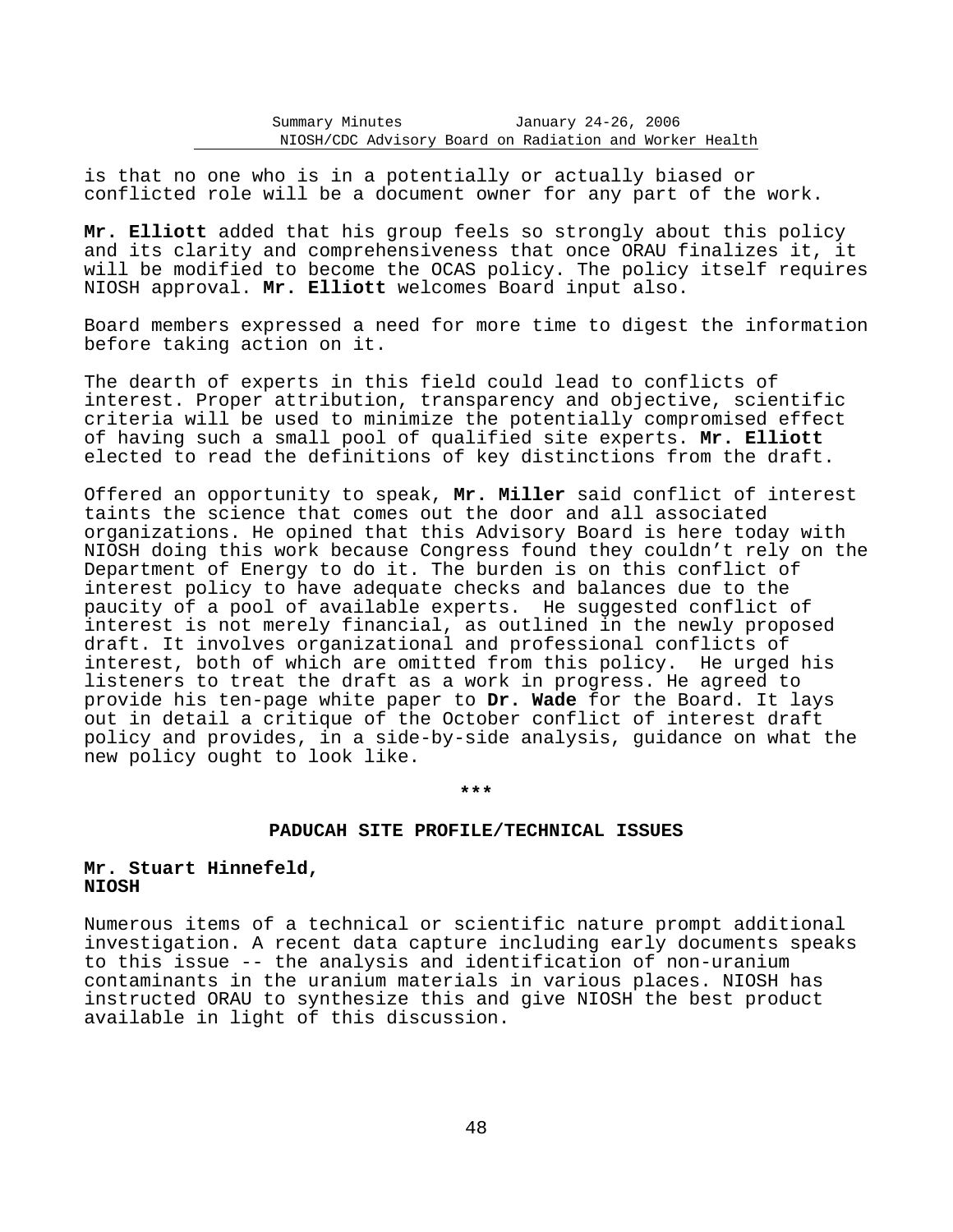**\*\*\*** 

## **Discussion Points:**

- #This issue should be resolved quickly for the credibility of the program.
- A plan for NIOSH to develop a procedure for investigating any conflict of interest issues that arise.
- #NIOSH staff is being put in the difficult position of investigating themselves.
- #Need for an outside involvement mechanism for evaluating the portion of COI situations that pertain to NIOSH.
- #Should SC&A also review the revision of the Paducah technical document.
- #**Dr. Howard**'s letter requests the Board undertake review of the technical quality of the document.
- #The entire document should be reviewed to ensure corrective action called for in the assessment report was attended to in the revision and all technical information was provided in a new revised site profile.
- #Conflict of interest addresses perception, as well as technical or legal violations, and even the possibility of a conflict needs to be addressed.
- Perceptions may or may not be valid, such as the assumption that the individuals who know most about a topic are the ones to be least trusted.
- A need for management to be up front about possible perceptions and state how the issue is being handled.
- **The importance of transparency and how disturbing that conflict of** interest statements have not been consistently made available.
- #Concern about the terminology limiting conflict of interest to financial interest.
- The policy is written to fit how ORAU works and is not easily understood by people outside that group.
- #Conflict of interest training for federal agencies focuses on financial conflicts, while this program is more concerned with programmatic and related issues.
- $\blacksquare$ This proposed policy applies to every aspect of ORAU's operations.

Following **Dr. Ziemer**'s call for a motion to delineate the task to be undertaken in response to **Dr. Howard**'s request for Board review, **Dr. Wade** announced the only Board member conflicted on the Paducah site was **Mr. Leon Owens**, who was not present at the meeting.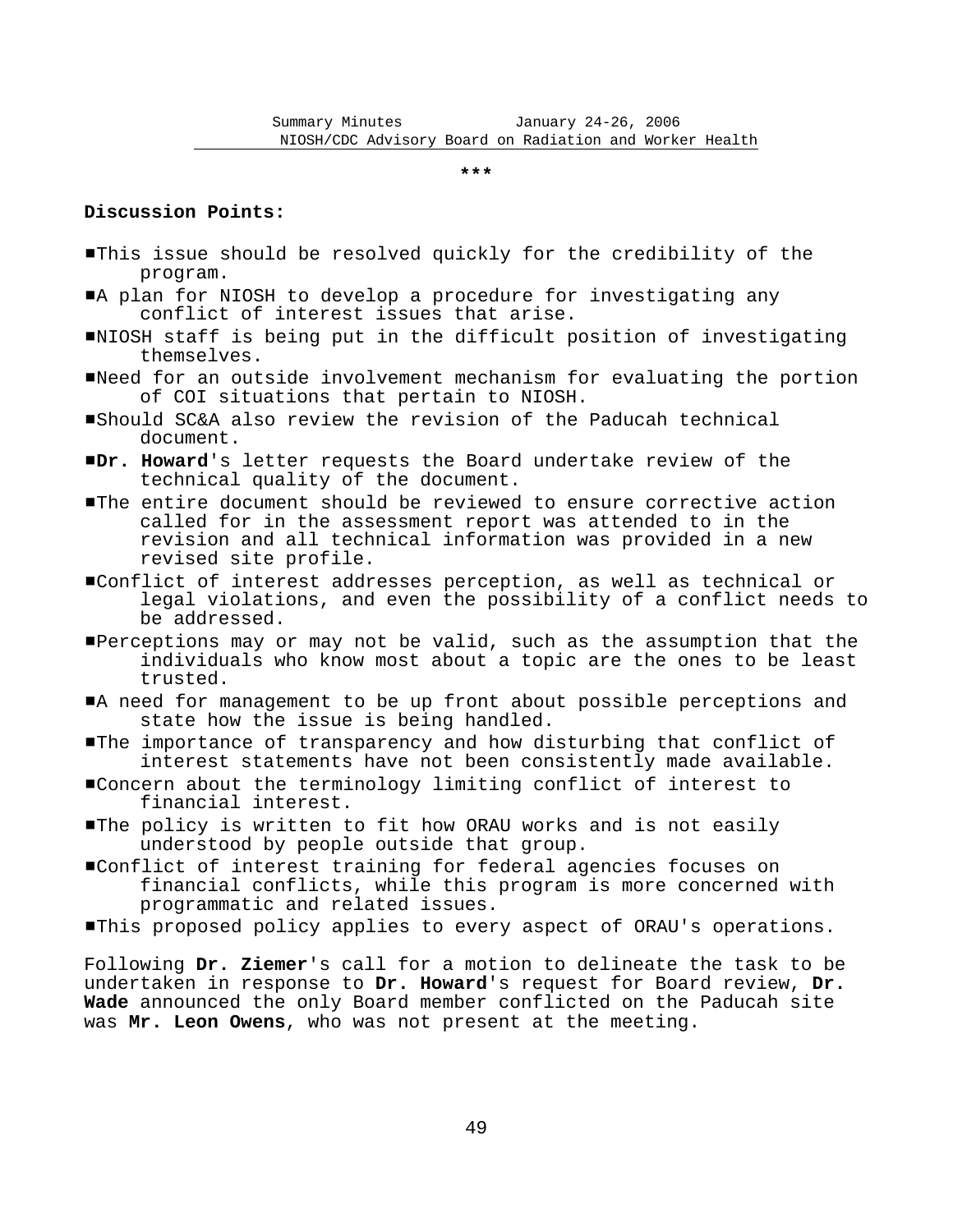**A motion was made and seconded that the Board give SC&A the task of reviewing the revised Paducah site profile, with particular attention to the issues raised in Mr. Miller's February 2005 letter, as well as in the NIOSH assessment of the conflict of interest issues related to the original site profile.** 

Following discussions related to timing and slowing down work on other sites, the sense of the motion was refined to reflect that the work would get underway at such time as the materials are available, and that the Board will be kept apprised of the status. Even if there is a delay of a couple of months to fit the work in, there should be no dropping of current plans as this becomes additional work.

## **With that clarification, the motion carried unanimously.**

## **Further Discussion Points:**

#ORAU's intent to apply the policy retrospectively.

- It applies to things not actively in the review process, as well as what is in the formal review process.
- #The need to keep Board members and the public informed when a change is made on a site profile.
- #An obligation to follow up on changing disclosure statements, with ORAU making assurances of full status updates and transparency.

#### **\*\*\*\*\***

## **TASK III REVIEW** B **DISCUSSION/CLOSURE**

**Mr. Griffon** gave an update on Task III, the review of the procedures task. On Tuesday, the subcommittee, having previously reviewed the procedures related to external dose, reviewed the procedures focused on internal dose and the CATI interview procedures. Any comments not agreed upon in the NIOSH response column of this matrix were pushed into the workgroup process for in-depth discussion. They want to cross-walk any procedures that have been replaced to be sure none were lost. At behest of the Board, **Dr. Wade** amended the contract to see that OTIB-4, the latest release, is added to the list; ORAU-0097, Rev. 00; and ORAU-0031. These will be added to the new list or procedures to review that is already in place. When it is completed, **Ms. Behling** will e-mail to the Board the list of new procedures containing information on where there are workbooks associated with the various documents. **Dr. Mauro** said work and assignments on the originally authorized 33 procedures has begun, but they have found that some of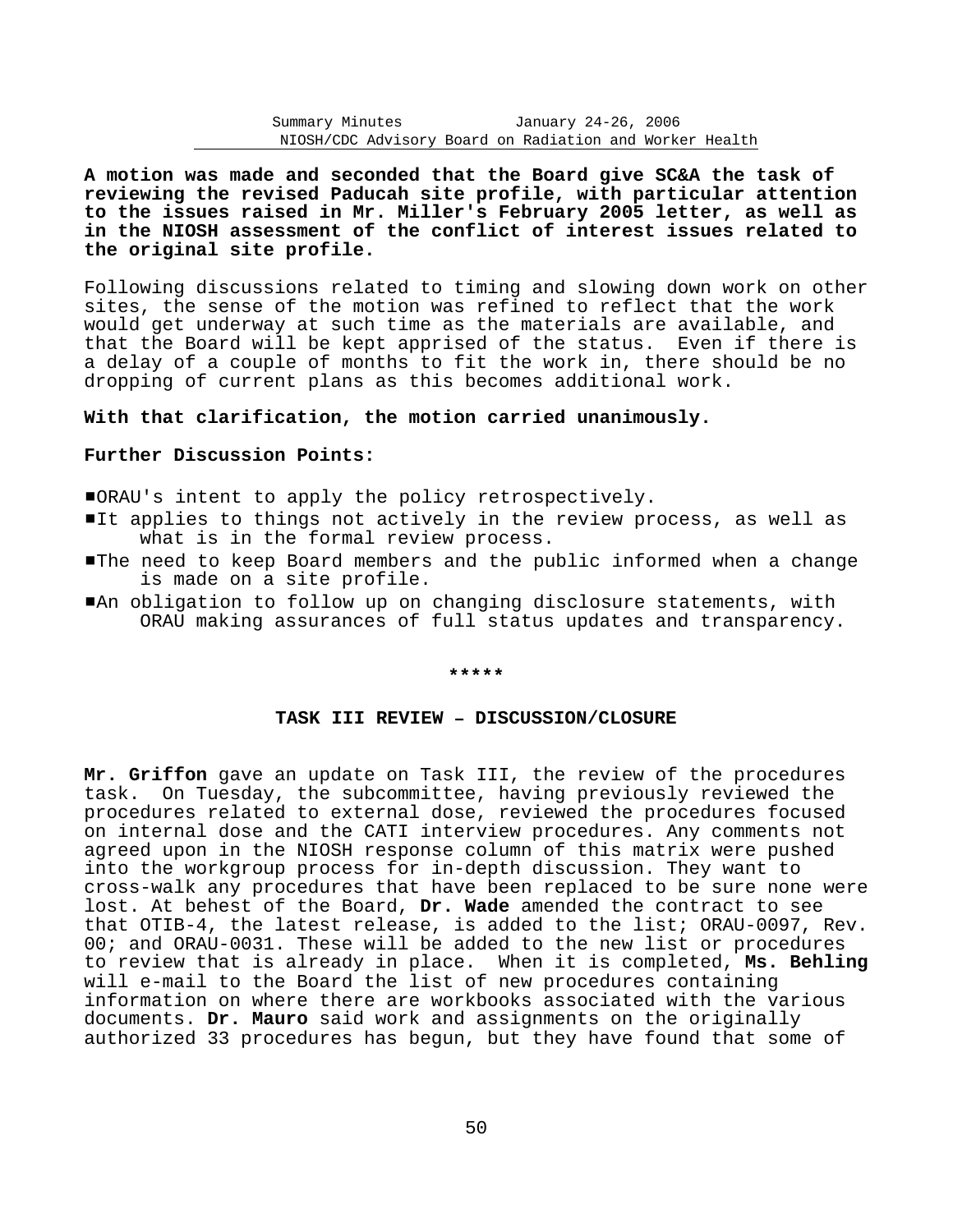those do not need review and some have already been reviewed so he will transmit to the Board a recommendation for replacements and additions and the reasoning behind them. **Mr. Griffon** hopes to finalize these internal dose and CATI interview resolutions at the next workgroup meeting, date yet to be set so a determination of the scope can first be made.

#### **\*\*\*\*\***

## **INDIVIDUAL DOSE RECONSTRUCTION REVIEWS**

**Mr. Griffon** summarized the status of individual dose reconstruction reviews. The Board has closed out on the first set of 20 cases and the Board's acceptance letter is drafted and hopefully en route to the Secretary of the HHS. It will also be posted on the internet. The second set of 18 is the next case review item for the workgroup as they have not had a chance to review NIOSH's responses. NIOSH has just received the findings for the third set of cases so time is needed for their response, and SC&A has competed reviews on the fourth set and is ready to do the team conference calls with the groups for which new assignments are needed.

#### **\*\*\***

## **REVIEW AND APPROVAL OF BOARD MINUTES**

Discussion was held on minutes for the August 2005 meeting. **Dr. Ziemer** noted that although the minutes are abbreviated from transcripts, the motions themselves should be full and complete.

# **A motion was made and seconded that the minutes for the August meeting be approved as modified. The motion carried unanimously.**

**\*\*\*** 

It was agreed the minutes for the October meeting would be modified to add **Mr. Leon Owens**' name to the list of attending Board members.

**A motion was made and seconded to approve the minutes for the October meeting as modified. The motion carried unanimously.** 

#### **\*\*\*\*\***

**BOARD WORKING TIME Recognition of Departing Members Future Meetings and Plans**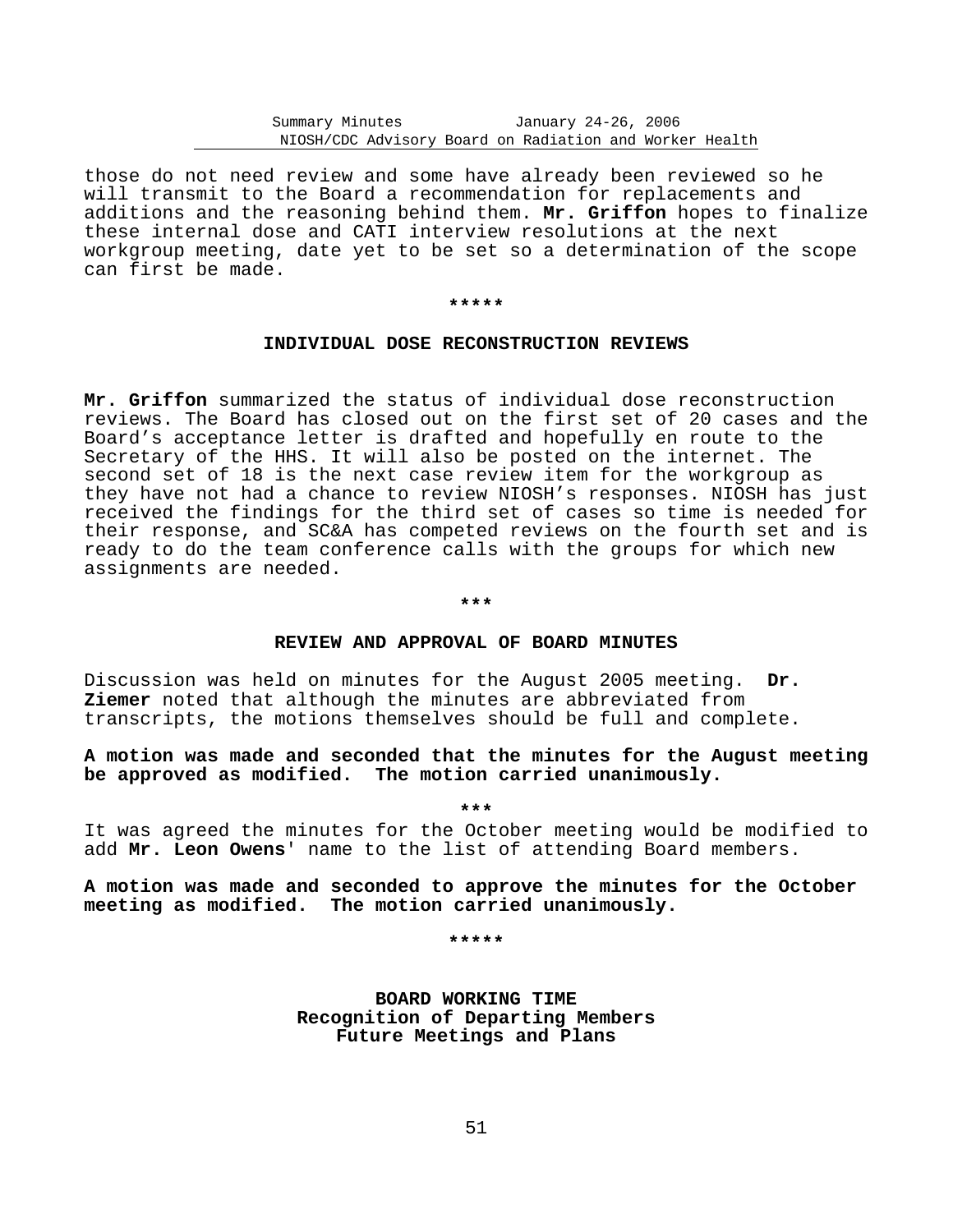**Dr. Ziemer** formally recognized the careers and contributions of two outgoing Board members, **Mr. Richard Espinosa** and **Dr. Henry Anderson**. Both were awarded a certificate of recognition from the HHS and a letter signed by **Dr. Julie Gerberding**, Director of the CDC, and **Dr. John Howard**, Director of NIOSH.

# **\*\*\***

**Ms. Kimpan** updated the group on her response to a substantive concern raised this morning concerning a new disclosure form that had less information that the prior form. She tasked her people to check for consistency of the first and second forms. Information is being corrected on the ORAU web site.

#### **\*\*\*\*\***

## **SEC RULE REWRITE**

**Mr. Ted Katz, NIOSH** 

**Dr. Wade** proposed options for dealing with the rule comment period closing February 21. He asked **Mr. Ted Katz** to describe the changes for elucidation only.

As background, **Mr. Katz** explained that in December 2005 HHS published amendments to its Special Exposure Cohort rule. That rule is presently open to public comment until February 21st, but was made effective immediately as a provisional rule and open to changes on the basis of public comment before it is finalized. He read verbatim Section  $73.84(q)(c)$ , the rules on deadlines. Two changes were made to make it compliant with new statutory requirements. The first was to establish the definition of a petition in the rule. Under 83.8 it means a submission that meets all the requirements and has incorporated any revisions made and added any material needed for the petition to qualify.

After a petitioner works with NIOSH and submits a petition and makes whatever revisions are needed, if the petition still doesn't quality at the end of that process, NIOSH notifies them and they have the right to request a review of that decision. Previously there was a 30-day period to request that review. The second change reduced that period to seven days.

The reason for the change is because the 180-day counting period for action on the petition is based on when the petition met the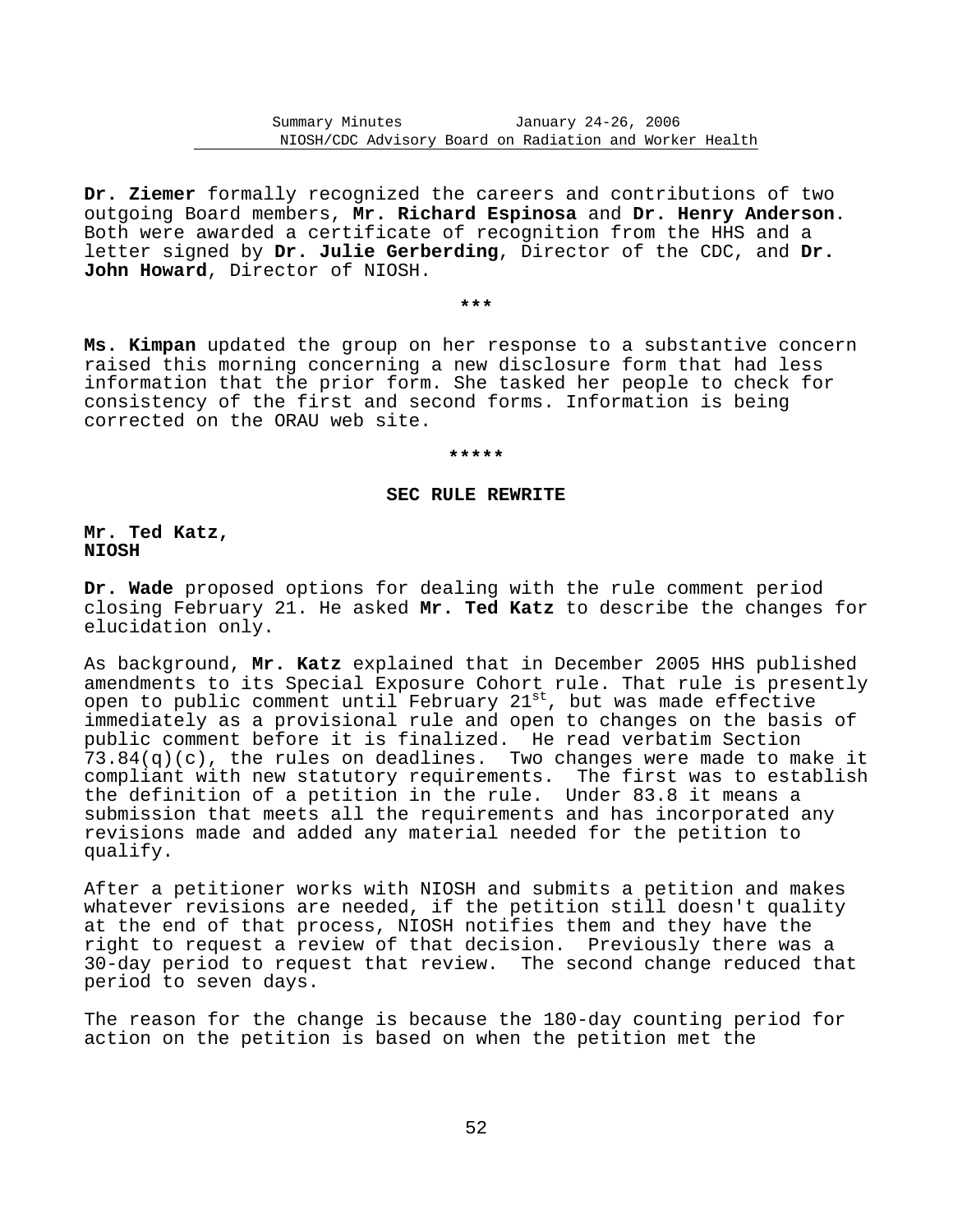requirements and became a proper petition. In the event NIOSH determined the petition didn't qualify and the petitioner's appeal for review determined NIOSH to be in error so that the petition had actually qualified earlier, the period of time expended on appeal and review would have eaten into the 180-day period for evaluation. This is important because the time constraints are already great.

Another provision is regarding the finding of feasibility and health endangerment. After a petition is evaluated and the Board has made a recommendation and there's been a proposed decision by the Director of NIOSH, the petitioner had an opportunity to seek a review of that proposed decision. However, the 30 days allotted wouldn't allow for the petitioner to bring the request, let along do the review and come to a final decision. That has now been moved to the end of the process and the Secretary will make final decisions. However, those decisions will have the same review rights the proposed decision had before.

Additionally Congress is requiring a report of both affirmative and negative decisions or determinations. And finally Congress has changed their 180-day period to review the Secretary's proposals to add new classes to 30 days, so that change is included in the rule. The Board devoted considerable discussion to the reduction of a petitioner's review request time to come to a full comprehension of what this means in terms of process and fairness. It was decided that the language is not clear. Five issues of strong concern over this rewrite emerged, including the 7-day petitioner appeal, the meaning of timeliness, the interpretation of the 180-day limit and the issue of the time frame to qualify. **Dr. DeHart** suggested that a lead be appointed to gather the proposed comments, and **Dr. Melius** volunteered. **Dr. Ziemer** suggested he put together a categorized response for Board consideration prior to a conference call. Without objection, the Board will follow that pattern with **Dr. Melius** having the lead.

It was then decided to request extension of the public comment period past March  $14<sup>th</sup>$ , at which time this will be one of the items for the Board phone call scheduled for that date.

## **\*\*\*\*\***

**Dr. Melius** read into the record his proposed letter for the Department of Justice concerning the Board's desire for written legal advice while maintaining a process consistent with the original intent of the EEOICPA legislation.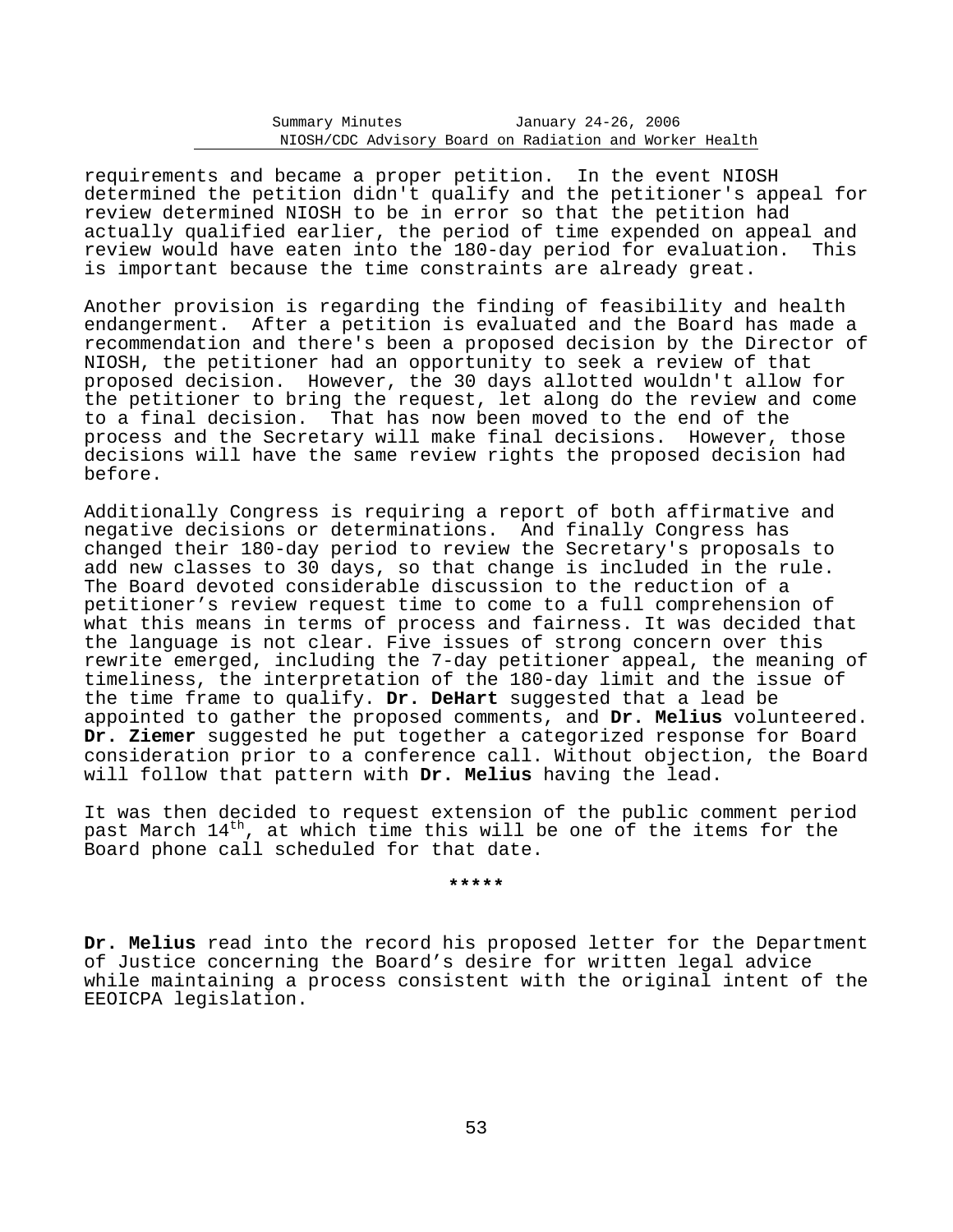# **A motion was made and seconded that the subject letter be sent to the Secretary of HHS**.

Discussion followed, during which the wording rather than intention of the letter seemed to be at issue; Board members were concerned about how to express, acknowledge and work with the fact that petitioners may want what is in fact classified information.

The letter was amended to include the comment that "While the Board is **fully supportive of the need for preventing the release of classified or restricted information and recognizes the necessary use of such information in the DOE nuclear program, the Board also recognizes..**@ **With that change, the motion carried.** 

#### **\*\*\*\*\***

### **TASK III REVIEW** B **DISCUSSION/CLOSURE**

The Board entered discussion to formulate its decision on Task III concerning assignments to make to the contractor on their SEC petition evaluation task. Participants clarified the status of various site projects, terminology for the work to be done and its relation to SEC work now underway, the nexus of SC&A's involvement with NIOSH in terms of timing and series or parallel efforts, options for the tasking procedures, consideration of personnel resources given time constraints, the formation of workgroups for the various sites, and the spirit and intent of Task III. It was determined that Y-12, Rocky Flats and Ames, all of which have qualified SEC petitions, are the most suitable choices for concurrent additional work by SC&A due to their upcoming 180-day deadlines and relative clarity of issues for SEC petitions at the first two. Site profile work and SEC petition questions can be addressed concurrently and efficiently by early information sharing between SC&A, NIOSH and possibly a workgroup. The workgroup assignments include **Mr. Griffon's** workgroup for Y-12 and Rocky Flats and a new workgroup for Ames including **Dr. Melius** as chair, **Dr. Lockey** and **Ms. Munn**. **Dr. Wade** summarized by saying he would deal with the contracting officer to issue three tasks under the SEC task of the SC&A contract. One will be a total review of Ames. The specific action there will be to schedule a meeting of NIOSH, SC&A and the Ames workgroup, respectful of peoples schedules. Also, two task orders will be ordered for focused SEC reviews for Y-12 and Rocky Flats, and the substance of those will be the opened issues identified by the workgroup in the high priority matrices.

**Mr. Griffon** asked if the Board will be asking SC&A to assist with Pacific Proving Ground. **Dr. Ziemer** said **Mr. Presley** has volunteered to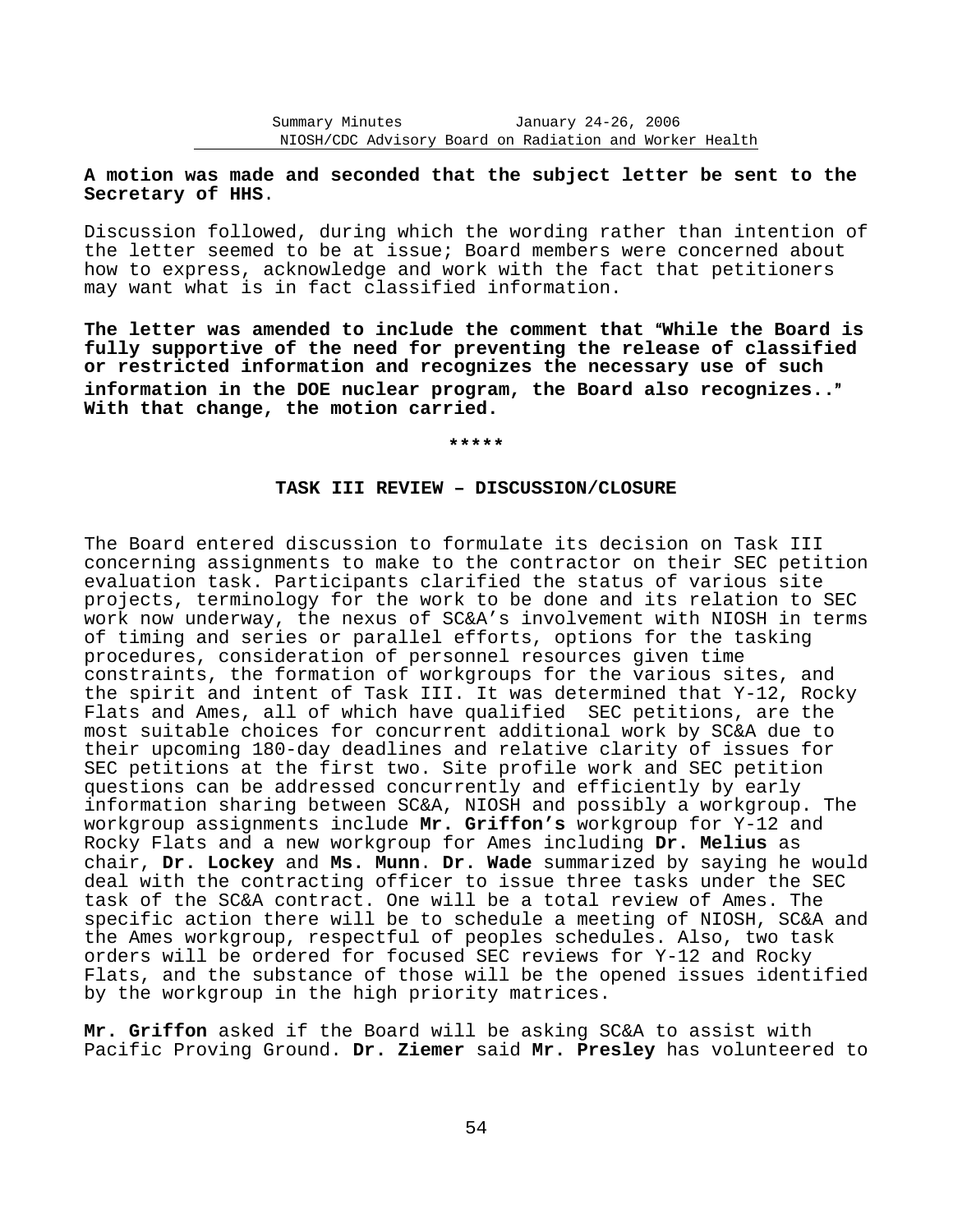represent the Board at the meeting with DTRA. **Dr. Neton** will FedEx a copy of the Y-12 CD data to the working group and SC&A; there is no problem in sharing it under the provisions of the Privacy Act. SC&A will have it in case the workgroup needs to ask their assistance for the meeting tentatively set for February 27th . **Dr. Melius** made the point that Task V authorization requires direction. **Dr. Wade** clarified that any immediate work can be done under the site profile task and he will work with dispatch to get an SEC focused task for Y-12 that will cover the continuation of work. **Dr. Mauro** commented that during the presentations of Rocky and Y-12 it's not always apparent which of the items represent site profile issues. One of the big challenges in streamlining and expediting the process will be to quickly come to a common mind regarding which issues are SEC issues so a focused assault can be designed. He didn't know if there would be universal agreement right now if a discussion were held on this matter. He has a clearer idea of what he believes to be SEC issues on Rocky Flats than on Y-12. **Dr. Wade** said he'll take his lead on that task order from the chair of the working group and then dialogue with **Dr. Mauro**, who expressed his sense that the process will involve a great deal of iteration because the investigations will lead to a point where it's believed a dose reconstruction can be done but they do not know exactly how to do it. It will be a matter of identifying SEC issues as clearly as possible and agreeing on what degree of conservatism can be used.

**\*\*\*\*\*** 

#### **PROGRAM UPDATE -- NIOSH**

# **Mr. Larry Elliott, Director Office of Compensation Analysis and Support**

**Mr. Elliott** presented NIOSH's program and science issues updates according to the slide presentation and handouts. He reported the completion of 12,264 draft dose reconstruction reports as of January 13, 2006, although he wished they could have done more. The number of active claims, 486, has changed since January; all these numbers are fluid. Of note are the proposed changes to the target organ for reconstructing dose for lymphoma cases about which the Board approved a draft of this OCAS TIB on January 9<sup>th</sup>. The comment period closes February  $4<sup>th</sup>$ , he believes. About 1,000 claims will be affected one way or another by this change. **Mr. Elliott** is working closely with **Ms. Kimpan** on making sure comments from the public comment period are being addressed, and she in fact will be following up on items from this Board meeting tomorrow. He noted that NIOSH still takes many claimant and stakeholder phone calls as well as e-mails, to which they try to respond within 24 hours. There were no questions.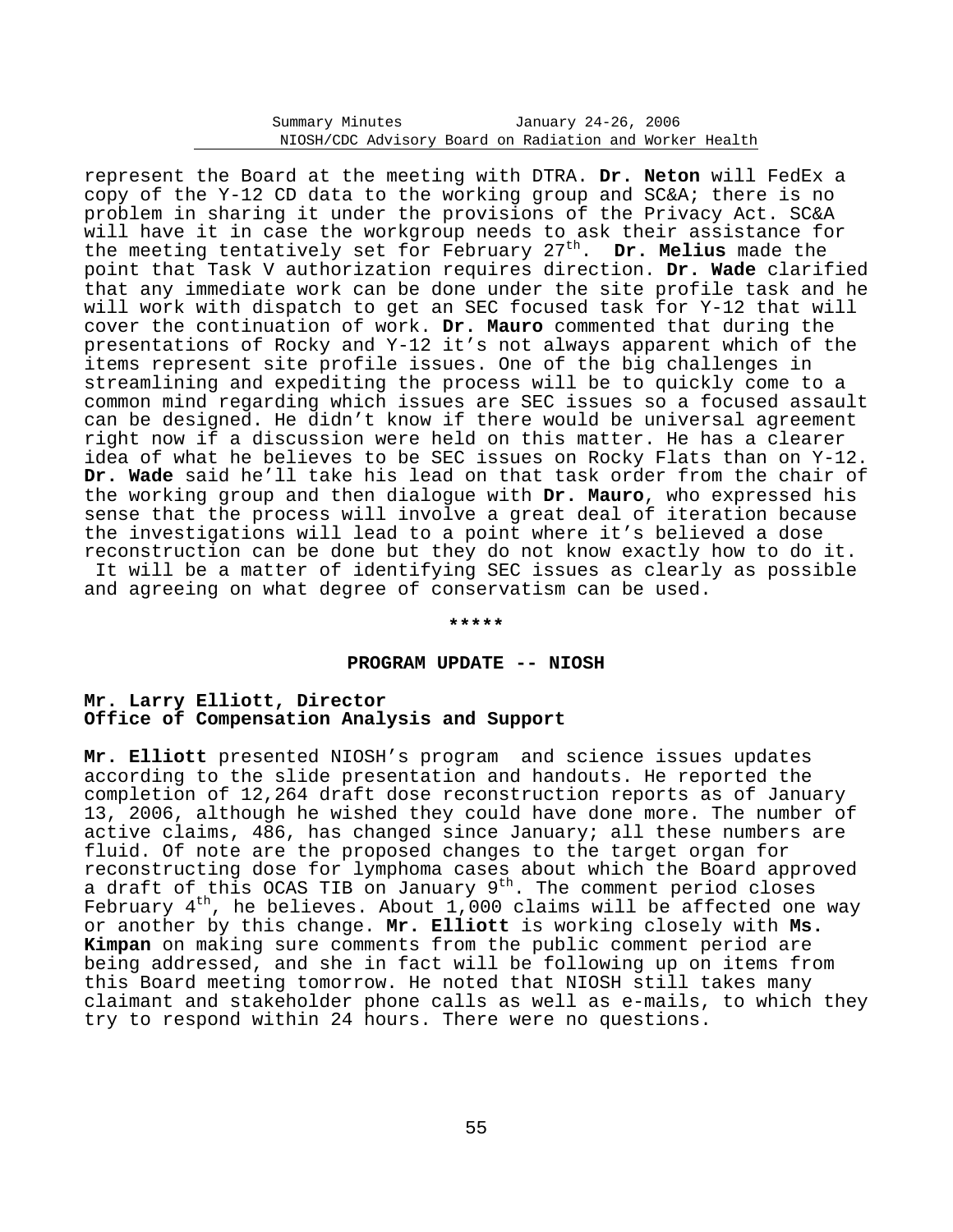#### **\*\*\*\*\***

#### **PROGRAM UPDATE -- DEPARTMENT OF LABOR**

## **Dr. Diane Case, Department of Labor**

**Dr. Case's** statistics were represented on her slide show and handouts. She elucidated on the terms claims and cases. A case refers to an individual employee's case, which can contain more than one medical condition and have one or more claimants on that, the survivors. Most of the claims they receive are for conditions that are non-covered. The next majority of claims they receive are for cancers.

After her presentation, **Dr. Melius** commented on the difficulty of communicating these programs to the claimants, who have been told it's an easy process with NIOSH ready to assist them. Once they get into Subtitle E program, they suddenly have to produce a great deal more information on disabilities as well as sometimes on medical and exposure. He wondered if anything can be done to facilitate the process beyond the town meetings. He also wanted to put on the agenda for the next meeting the issue of how to deal with the non-SEC cancers, such as determining when it will be feasible to reconstruct certain types of cancer and certain exposures in the situation where we are also approving a Special Exposure Cohort. It's tricky and could create a lot of unnecessary work. Finally, he wanted to be sure that future presentations include the number of cases coming back from the DOL to NIOSH for reworks so any potential problems in the program can be addressed. **Dr. Case** replied that her rough estimate is 450. A small percentage get through that never should have gotten through and they were fine, but a majority of them have to do with the claimant not bringing information forward after the dose reconstruction has been performed. She will be sure to include that information in the next presentation.

In the spirit of transparency, **Dr. Wade** made an update that in the fourth round of reviews by SC&A they identified three cases where overestimating assumptions were used in error which could possibly impact compensation decisions, so the cases will be re-opened and reevaluated. He will keep the Board posted. He thanked SC&A for that effort and felt it indicates the benefit of the audit program. **Dr. Ziemer** clarified that although the audit is not intended to be a process for reopening claims, if something is identified that could

**\*\*\***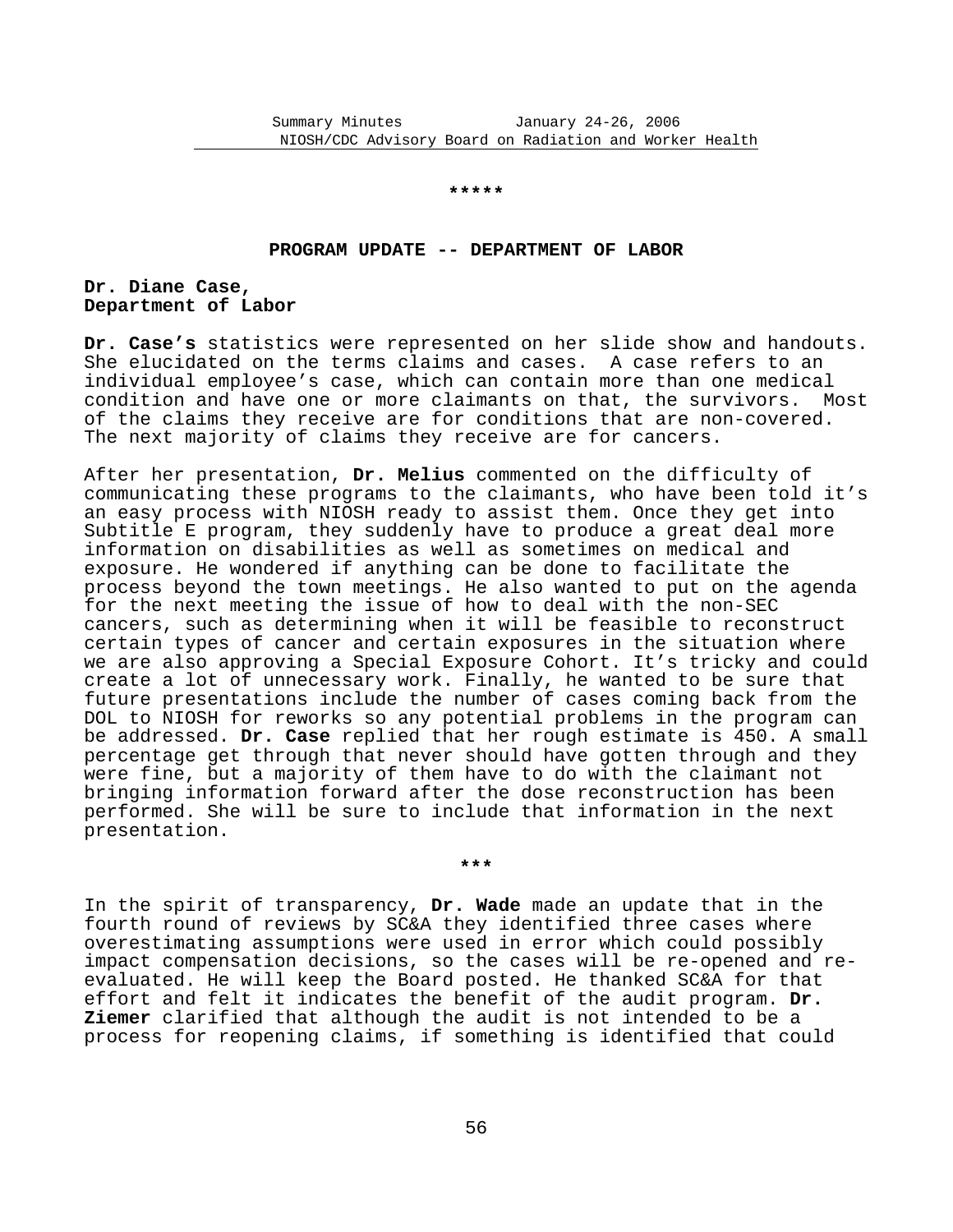have a significant impact, it is prudent that the contractor at least alert NIOSH to this as soon a possible before the review process has been completed. This type of early alert, although not covered in procedures per se, exemplified the intent to identify systemic issues and process procedures.

**\*\*\*** 

Scheduling plans were announced for a March 14 phone call at 10 a.m. Eastern time which will include new Board members; the face-to-face Board meetings April 25, 26 and 27; other Board meetings to be set for June and early October. Board members will be contacted with exact dates once the new members are fully vested and clearances complete; a phone call in between the face-to-face meetings to deal with items requiring immediate attention. **Mr. Griffon's** workgroup meetings are scheduled for February 13<sup>th</sup>, 9:00 to 4:00 in Cincinnati for a procedures review, the second and third sets of cases; February 27<sup>th</sup> 9:00 to 4:00 for Y-12 and Rocky Flats SEC. Because those meetings will be open to the public and not held in NIOSH's offices, **Dr. Wade** suggested that the other chairs of working groups look at those dates and consider combining meetings to simplify logistics since a hotel facility will need to be secured. He agreed to e-mail dates and committee information to everyone.

**Dr. Ziemer** adjourned the meeting at 4:05 p.m.

## **\* \* \* \* \***

**With no further business to come before the Board, the meeting was adjourned.** 

**End of Summary Minutes** 

**\*\*\*\*** 

I hereby confirm these Summary Minutes are accurate, to the best of my knowledge.

\_\_\_\_\_\_\_\_\_\_\_\_\_\_\_\_\_\_\_\_\_\_\_\_\_\_\_\_\_\_\_\_\_\_\_\_\_\_\_

Paul L. Ziemer, Ph.D., Chair